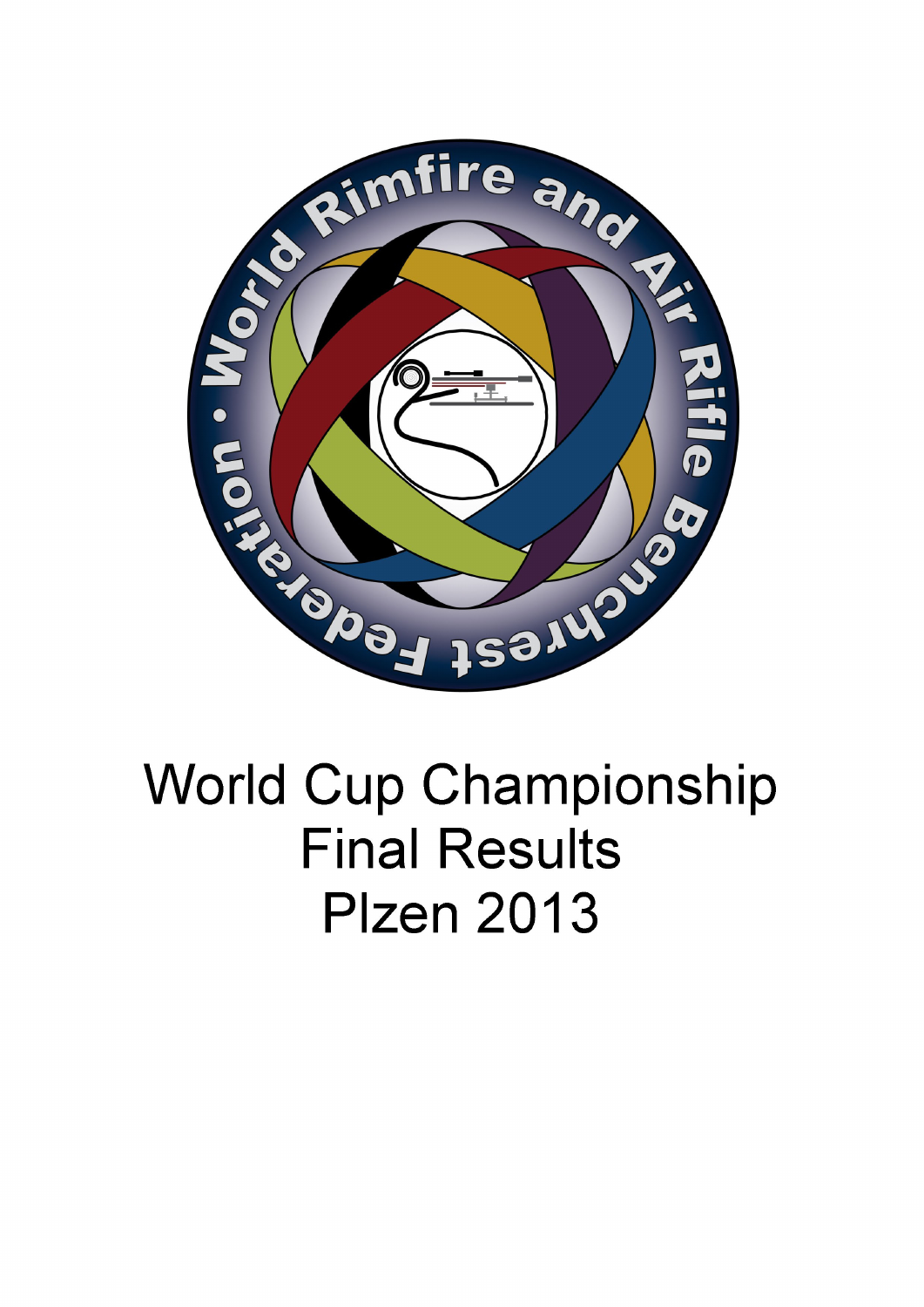|    |     | Air Rifle Light Varmint Results   |   |        |                 |
|----|-----|-----------------------------------|---|--------|-----------------|
|    |     |                                   |   | Points | X's             |
| 1  | 042 | <b>Harding Ronald James</b>       |   | 745    | 32              |
| 2  | 066 | Leone Pino                        |   | 742    | 28              |
| 3  | 067 | Mazolari Gianpietro               |   | 741    | 23              |
| 4  | 103 | Ponomarov Andii Alexandrovich     |   | 740    | 28              |
| 5  | 105 | <b>Banks Todd</b>                 |   | 740    | 22              |
| 6  | 107 | Young Craig                       |   | 740    | 20              |
| 7  | 075 | Morschagin Stepan                 |   | 739    | 31              |
| 8  | 072 | Paronda Randy                     |   | 738    | 27              |
| 9  | 095 | <b>Holmstrom Tomaz</b>            |   | 737    | 23              |
| 10 | 024 | Korpi Tomi Taavetti               |   | 737    | 21              |
| 11 | 018 | Haman Vaclav                      |   | 737    | 20              |
| 12 | 015 | <b>Bursik Jaroslav</b>            |   | 737    | 13              |
| 13 | 021 | Mrazek Matej                      | J | 736    | 19              |
| 14 | 016 | Durdak Jan                        |   | 735    | 26              |
| 15 | 055 | <b>Michelis Stefanos George</b>   |   | 735    | 25              |
| 16 | 062 | Atzeni Giovanni                   |   | 735    | 22              |
| 17 | 077 | Soldatov Alexey Petrovich         |   | 734    | 21              |
| 18 | 088 | Viljoen Stefan                    | J | 733    | 25              |
| 19 | 079 | Broodryk Chris Tiaan              |   | 733    | 20              |
| 20 | 074 | <b>Ermilov Evgeniy Evgenevich</b> |   | 733    | 19              |
| 21 | 101 | Bozhenko Volodymyr Alexandrovich  |   | 733    | 17              |
| 22 | 132 | Karhunen Toimi                    |   | 732    | 20              |
| 23 | 049 | Rogers John                       |   | 732    | 20              |
| 24 | 078 | Vershinin Lew Vasilevich          |   | 731    | 29              |
| 25 | 071 | Palmario Marlino Ortega           |   | 731    | 26              |
| 26 | 050 | Rogers Steven                     |   | 731    | 26              |
| 27 | 076 | Paschkov Alexey Nikolajevich      |   | 731    | 22              |
| 28 | 036 | <b>Boswell Carl</b>               |   | 731    | 14              |
| 29 | 114 | Morales Maria Fernanda            |   | 730    | 22              |
| 30 | 205 | Hejastro Ronald                   |   | 730    | 18              |
| 31 | 096 | <b>Horstrom Alfred</b>            | J | 730    | 18              |
| 32 | 108 | Gonzalez Angel Gaudencio          |   | 730    | 18              |
| 33 | 028 | Murisoja Risto                    |   | 730    | 17              |
| 34 | 013 | Goncalves Flavio Vieira           |   | 730    | 10              |
| 35 | 106 | Wass PeterPaul                    |   | 729    | 23              |
| 36 | 174 | Canivel Eleuterio Castro          |   | 729    | 22              |
| 37 | 082 | Coetzer Mario                     | J | 728    | 19              |
| 38 | 039 | Freeman Graham                    |   | 728    | 19              |
| 39 | 069 | Esteban Jose Maria Nartatez       |   | 728    | 17              |
| 40 | 003 | Lightfoot Richard                 |   | 728    | $\overline{9}$  |
| 41 | 011 | Wilson Brett David                |   | 727    | 24              |
| 42 | 089 | Van Der Linde Johan               |   | 727    | 21              |
| 43 | 081 | Coetzer Gert Johanes              |   | 727    | 11              |
| 44 | 087 | Viljoen Jacobus                   |   | 726    | 22              |
| 45 | 190 | Santos Paulo Gabriel              |   | 726    | 19              |
| 46 | 007 | Rowe Annette                      |   | 726    | 17              |
| 47 | 098 | Skille Tony                       |   | 725    | 22              |
| 48 | 048 | Renwick Colin                     |   | 725    | 21              |
| 49 | 090 | Van Gass Ferdinand Paul           |   | 725    | 20 <sub>2</sub> |
| 50 | 054 | Mageiras Nikolaos Panagiotis      |   | 725    | 17              |
| 51 | 037 | <b>Bradley Thea Mae</b>           | J | 725    | 4               |
| 52 | 026 | Muotio Jyrki Tapio                |   | 724    | 15              |
| 53 | 110 | Dewendt Marco                     |   | 723    | 23              |
| 54 | 041 | Grayson Scott                     |   | 723    | 21              |
|    |     |                                   |   |        |                 |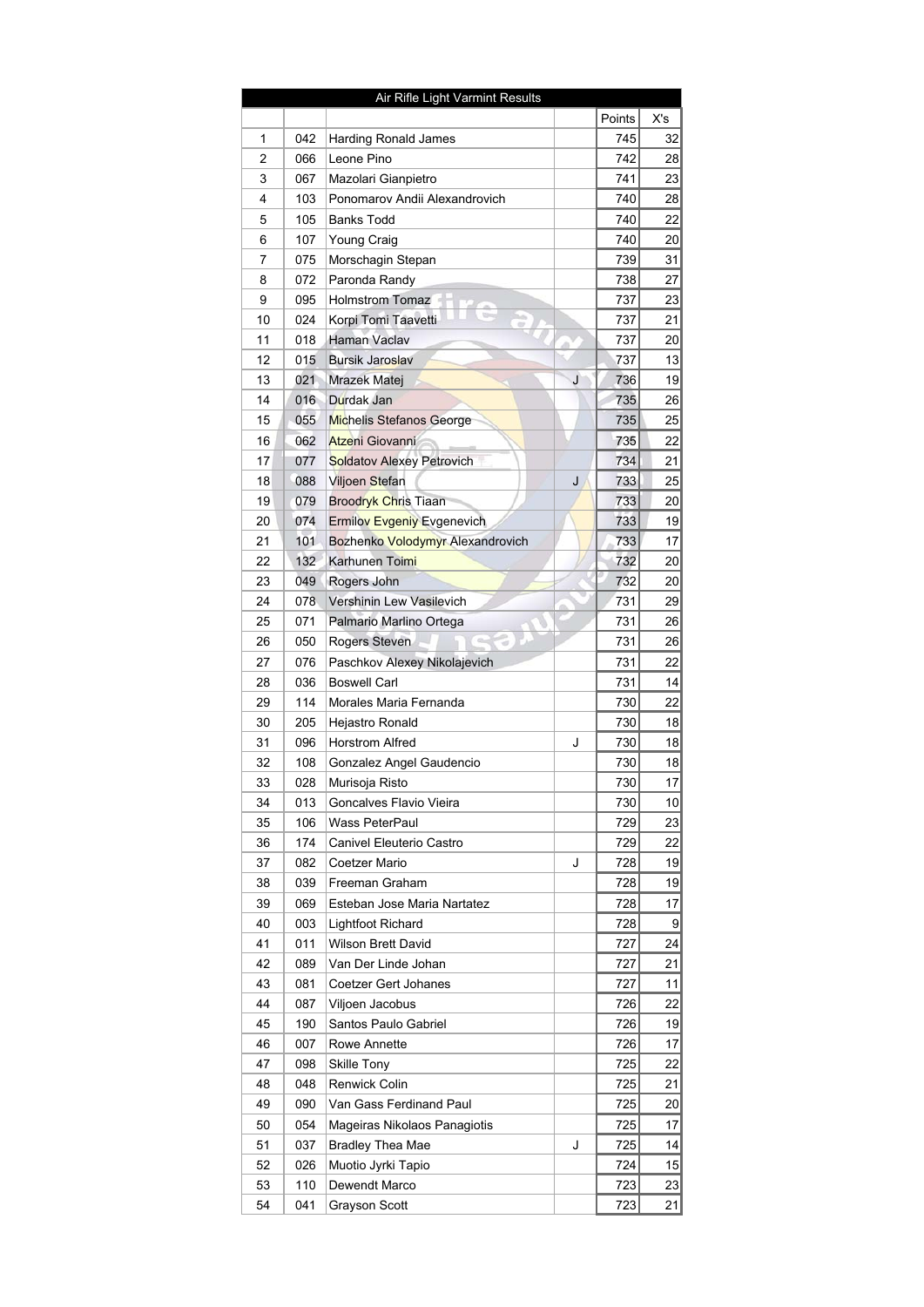| 55  | 023 | Ikaheimo Antti Lassi             |   | 723 | 16             |
|-----|-----|----------------------------------|---|-----|----------------|
| 56  | 068 | Vito Franco                      |   | 723 | 13             |
| 57  | 104 | Yanov Oleg Vyacheslavovich       |   | 723 | 13             |
| 58  | 070 | Neri IV Felino Angeles           |   | 723 | 8              |
| 59  | 115 | Perna Jose Federico              |   | 722 | 20             |
| 60  | 014 | Porto Igor Oliveira              |   | 722 | 13             |
| 61  | 002 | <b>Collaros Bill</b>             |   | 722 | 13             |
| 62  | 001 | <b>Brough Mathew Gary</b>        |   | 722 | 12             |
| 63  | 029 | Murisoja Ulla                    |   | 721 | 19             |
| 64  | 116 | Stuve Rodolfo Landa              |   | 721 | 19             |
| 65  | 063 | Candia Manfredo                  |   | 721 | 15             |
| 66  | 086 | Schoonwinkel Nicolaas Johannes   |   | 721 | 15             |
| 67  | 020 | Jarolím Pavel                    |   | 721 | 11             |
| 68  | 006 | Peet Jaegen Vernon               |   | 720 | 17             |
| 69  | 097 | <b>Horstrom Andreas</b>          |   | 720 | 17             |
| 70  | 030 | Riihimaki Juha Kalevi            |   | 720 | 15             |
| 71  | 012 | Ashidani Pedro Junior            |   | 720 | 14             |
| 72  | 045 | <b>Male Tony William</b>         |   | 720 | 10             |
| 73  | 084 | <b>Grundlingh Pieter Johanes</b> |   | 719 | 17             |
| 74  | 033 | <b>Feldman Simon</b>             | J | 719 | 16             |
| 75  | 177 | Formoso Lorenzo Castro           |   | 719 | 16             |
| 76  | 040 | Grayson Alan                     |   | 719 | 16             |
| 77  | 004 | <b>Neale Stuart James</b>        |   | 718 | 18             |
| 78  | 043 | <b>Kingaby Garry Alan</b>        |   | 718 | 18             |
| 79  | 005 | Nocente Christopher Anthony      |   | 718 | 12             |
| 80  | 083 | Du Plessis Eugene                |   | 718 | 12             |
| 81  | 051 | Galogavros Sotirios Anastasios   |   | 718 | 9              |
| 82  | 085 | Schoonwinkel Coenrad             | J | 717 | 19             |
| 83  | 064 | Cini Maurizio                    |   | 717 | 18             |
| 84  | 044 | Kingaby Joshua Curtus            | J | 717 | 13             |
| 85  | 008 | Schneider Gregory Jogn           |   | 717 | 13             |
| 86  | 065 | Contarato Renato                 |   | 717 | 10             |
| 87  | 038 | <b>Evans Colin Charles</b>       |   | 716 | 16             |
| 88  | 080 | Chamberlain Billy                |   | 716 | 15             |
| 89  | 206 | Rotea Mario                      |   | 716 | 10             |
| 90  | 093 | Allvén Peter G.K.                |   | 714 | 16             |
| 91  | 112 | Jaimes Juan Carlos               |   | 714 | 15             |
| 92  | 099 | Ullberg Jörgen                   |   | 714 | 15             |
| 93  | 092 | Van Wyk Gert                     |   | 714 | 13             |
| 94  | 047 | Morrison Gary                    |   | 713 | 17             |
| 95  | 027 | Murisoja Eija                    |   | 712 | 18             |
| 96  | 035 | <b>Boswell Achille</b>           | J | 712 | $\overline{9}$ |
| 97  | 010 | Seaman Hannah Margaret           |   | 711 | 11             |
| 98  | 109 | De Leon Attenya                  |   | 711 | $\overline{9}$ |
| 99  | 193 | Yakushevskiy Oleg Viktorovich    |   | 710 | 10             |
| 100 | 034 | Kröll Uli                        |   | 709 | 11             |
| 101 | 031 | Tulppo Juhani Martti             |   | 709 | 8              |
| 102 | 046 | Morrison Andy                    |   | 705 | 4              |
| 103 | 019 | Hosek Miroslav                   |   | 704 | 14             |
| 104 | 052 | Ioakeim Vasileios Anastasios     |   | 703 | 6              |
| 105 | 111 | Granado Nicolo Aldrey            |   | 701 | $\bf{8}$       |
| 106 | 022 | Fred Christer Jan                |   | 697 | $\mathsf{g}$   |
| 107 | 091 | Van Wyk Eugene                   |   | 692 | 12             |
| 108 | 032 | Baier Gerhard                    |   | 688 | 11             |
| 109 | 009 | Seaman Glenn John                | J | 477 | $\overline{9}$ |
| 110 | 102 | Karpenko Igor Ivanovich          |   | 434 | $5\vert$       |
|     |     |                                  |   |     |                |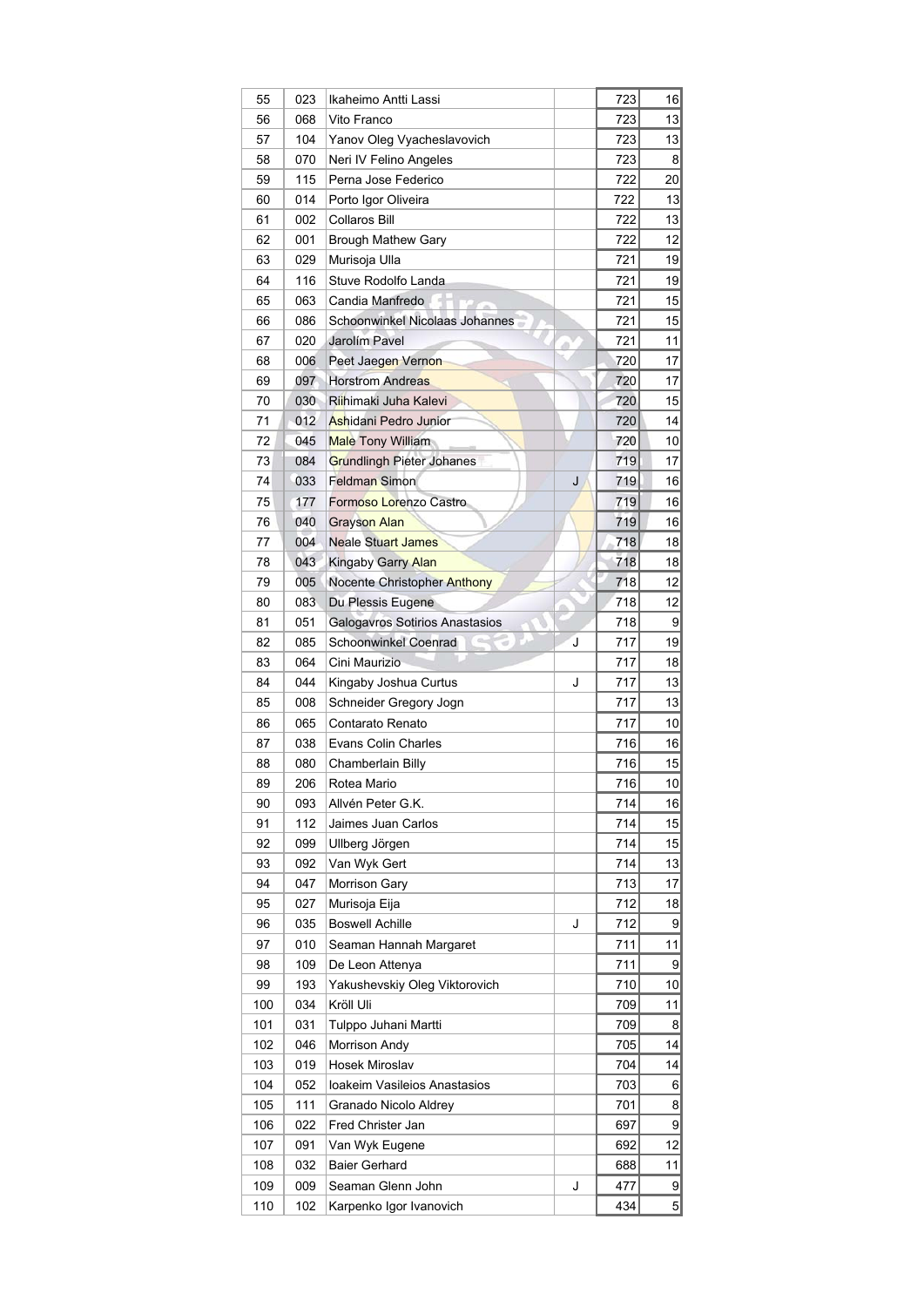| Air Rifle Light Varmint Team Results |                        |        |     |  |  |
|--------------------------------------|------------------------|--------|-----|--|--|
|                                      |                        | Points | X's |  |  |
| 1                                    | UIT Italia A           | 2224   | 71  |  |  |
| $\overline{2}$                       | <b>USA</b>             | 2209   | 65  |  |  |
| 3                                    | <b>Ukraine</b>         | 2196   | 58  |  |  |
| $\overline{\mathbf{4}}$              | Czech A                | 2193   | 57  |  |  |
| 5                                    | <b>Great Britain B</b> | 2192   | 67  |  |  |
| 6                                    | Sweeden A              | 2192   | 63  |  |  |
| $\overline{7}$                       | <b>Philippines A</b>   | 2192   | 61  |  |  |
| 8                                    | Greece                 | 2178   | 51  |  |  |
| 9                                    | <b>Czech B</b>         | 2177   | 46  |  |  |
| 10                                   | Philippines B          | 2175   | 53  |  |  |
| 11                                   | <b>Finland B</b>       | 2175   | 51  |  |  |
| 12                                   | <b>Philippines C</b>   | 2173   | 49  |  |  |
| 13                                   | <b>Brazil</b>          | 2172   | 37  |  |  |
| 14                                   | South Africa C         | 2171   | 60  |  |  |
| 15                                   | South Africa B         | 2170   | 49  |  |  |
| 16                                   | <b>Australia A</b>     | 2169   | 54  |  |  |
| 17                                   | <b>Great Britain A</b> | 2166   | 44  |  |  |
| 18                                   | South Africa A         | 2168   | 44  |  |  |
| 19                                   | Australia C            | 2166   | 41  |  |  |
| 20                                   | <b>Finland A</b>       | 2163   | 54  |  |  |
| 21                                   | Great Britain C        | 2163   | 49  |  |  |
| 22                                   | Australia B            | 2163   | 40  |  |  |
| 23                                   | <b>UIT Italia B</b>    | 2161   | 46  |  |  |
| 24                                   | Sweeden B              | 2148   | 48  |  |  |
| 25                                   | <b>Finland C</b>       | 2130   | 32  |  |  |
| 26                                   | Germany                | 2116   | 38  |  |  |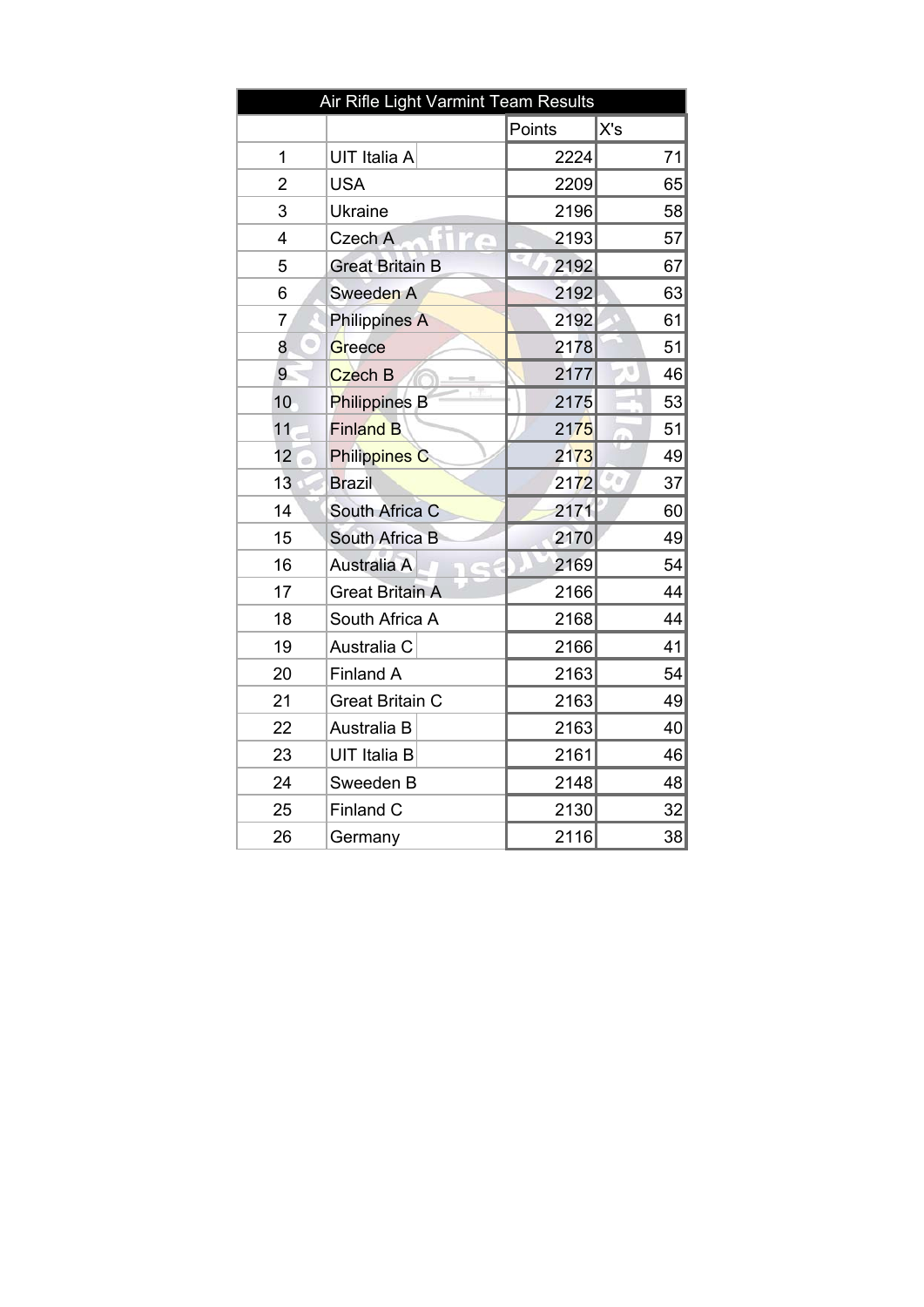| X's<br>Points<br>746<br>1<br>103<br>Ponomarov Andii Alexandrovich<br>2<br>074<br>Ermilov Evgeniy Evgenevich<br>745<br>3<br>062<br>Atzeni Giovanni<br>744 | 31<br>33<br>28 |
|----------------------------------------------------------------------------------------------------------------------------------------------------------|----------------|
|                                                                                                                                                          |                |
|                                                                                                                                                          |                |
|                                                                                                                                                          |                |
|                                                                                                                                                          |                |
| 743<br>4<br>104<br>Yanov Oleg Vyacheslavovich                                                                                                            | 33             |
| 5<br>067<br>Mazzolari Gianpietro<br>743                                                                                                                  | 32             |
| 6<br>106<br>743<br>Lababedy Hakmat                                                                                                                       | 30             |
| 7<br>742<br>072<br>Paronda Randy                                                                                                                         | 28             |
| 741<br>8<br>090<br>Van Gass Ferdinand Paul                                                                                                               | 24             |
| 9<br>107<br>740<br><b>Young Craig</b>                                                                                                                    | 27             |
| 10<br>740<br>002<br>Collaros Bill                                                                                                                        | 27             |
| 740<br>11<br>101<br>Bozhenko Volodymyr Alexandrovich                                                                                                     | 25             |
| 12<br>193<br>740<br>Yakushevskiy Oleg Viktorovich                                                                                                        | 24             |
| 13<br>740<br>023<br>Ikaheimo Antti Lassi                                                                                                                 | 24             |
| 14<br>740<br>081<br><b>Coetzer Gert Johanes</b>                                                                                                          | 16             |
| 15<br>093<br>Allvén Peter G.K.<br>739                                                                                                                    | 34             |
| 16<br>205<br>739<br><b>Hejastro Ronald</b>                                                                                                               | 26             |
| 739<br>17<br>092<br>Van Wyk Gert                                                                                                                         | 26             |
| 739<br>18<br>132<br>Karhunen Toimi                                                                                                                       | 26             |
| 739<br>19<br>042<br><b>Harding Ronald James</b>                                                                                                          | 24             |
| 20<br>738<br>105<br><b>Banks Todd</b>                                                                                                                    | 20             |
| 21<br>066<br>Leone Pino<br>737                                                                                                                           | 30             |
| 22<br>082<br>Coetzer Mario<br>J<br>736                                                                                                                   | 26             |
| 736<br>23<br>055<br>Michelis Stefanos George                                                                                                             | 21             |
| 735<br>24<br>114<br>Morales Maria Fernanda                                                                                                               | 32             |
| 735<br>25<br>029<br>Murisoja Ulla                                                                                                                        | 28             |
| 190<br>735<br>26<br>Santos Paulo Gabriel                                                                                                                 | 25             |
| 27<br>016<br>Durdak Jan<br>735                                                                                                                           | 24             |
| 28<br>735<br>049<br>Rogers John                                                                                                                          | 23             |
| 29<br>734<br>024<br>Korpi Tomi Taavetti                                                                                                                  | 27             |
| 30<br>087<br>Viljoen Jacobus<br>734                                                                                                                      | 25             |
| 31<br>064<br>Cini Maurizio<br>734                                                                                                                        | 22             |
| 32<br>733<br>028<br>Murisoja Risto                                                                                                                       | 23             |
| 733<br>33<br>014<br>Porto Igor Oliveira                                                                                                                  | 23             |
| Tulppo Juhani Martti<br>733<br>34<br>031                                                                                                                 | 22             |
| 733<br>35<br>030<br>Riihimaki Juha Kalevi                                                                                                                | 21             |
| 36<br>068<br>Vito Franco<br>732                                                                                                                          | 20             |
| 37<br>732<br>036<br><b>Boswell Carl</b>                                                                                                                  | 20             |
| 38<br>732<br>013<br>Goncalves Flavio Vieira                                                                                                              | 18             |
| 39<br>051<br>732<br>Galogavros Sotirios Anastasios                                                                                                       | 18             |
| 732<br>40<br>079<br>Broodryk Chris Tiaan                                                                                                                 | 17             |
| Haman Vaclav<br>41<br>018<br>731                                                                                                                         | 27             |
| 42<br>108<br>Gonzalez Angel Gaudencio<br>731                                                                                                             | 18             |
| 731<br>43<br>089<br>Van Der Linde Johan                                                                                                                  | 18             |
| 44<br>110<br>Dewendt Marco<br>730                                                                                                                        | 23             |
| 45<br>012<br>Ashidani Pedro Junior<br>730                                                                                                                | 21             |
| 46<br>045<br>Male Tony William<br>730                                                                                                                    | 20             |
| 47<br>116<br>Stuve Rodolfo Landa<br>730                                                                                                                  | 19             |
| 48<br>729<br>080<br>Chamberlain Billy                                                                                                                    | 21             |
| 729<br>49<br>078<br>Vershinin Lew Vasilevich                                                                                                             | 21             |
| 50<br>027<br>728<br>Murisoja Eija                                                                                                                        | 21             |
| 51<br>728<br>083<br>Du Plessis Eugene                                                                                                                    | 21             |
| 52<br>728<br>050<br>Rogers Steven                                                                                                                        | 20             |
| 728<br>53<br>054<br>Mageiras Nikolaos Panagiotis                                                                                                         | 19             |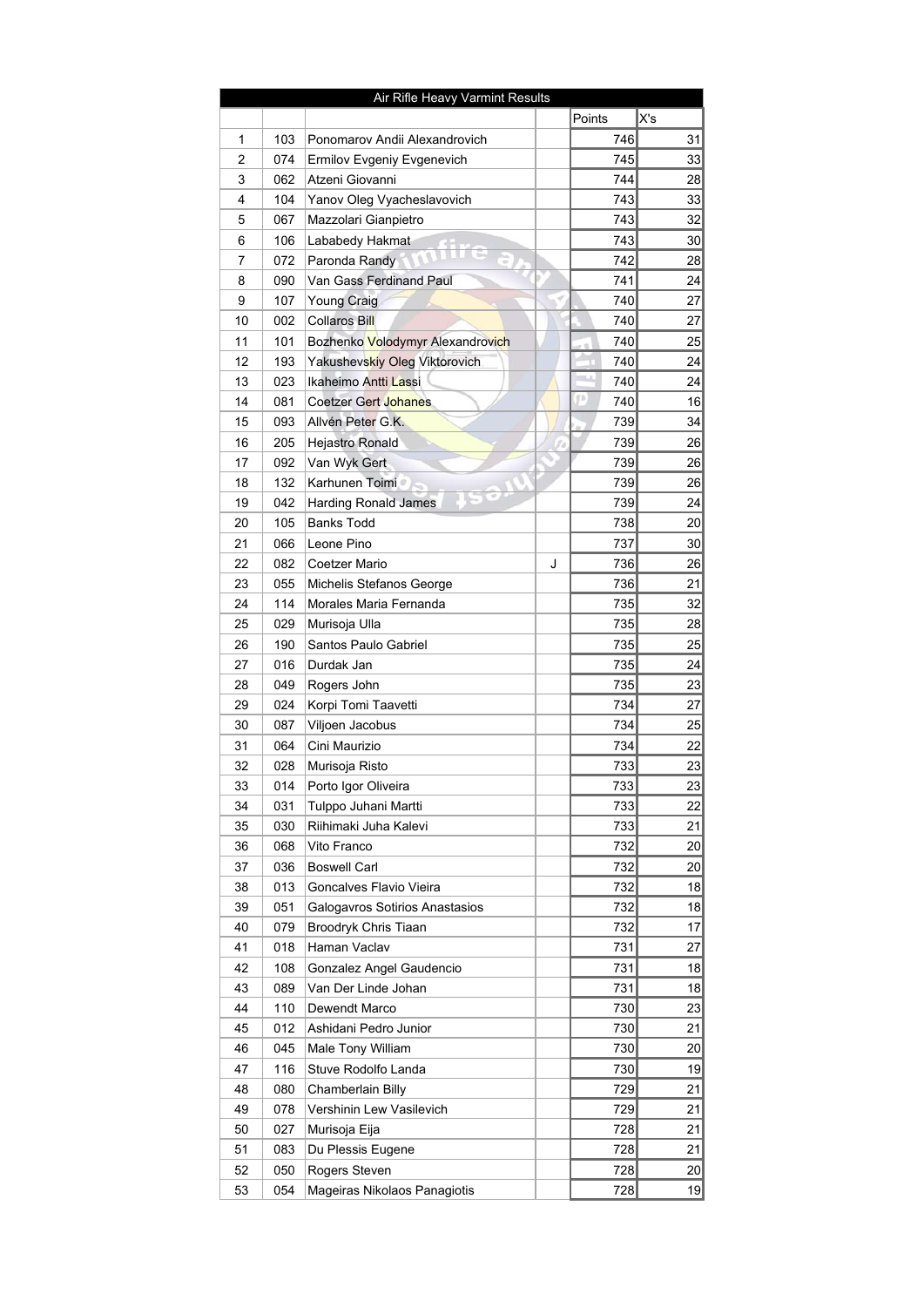| 54  | 009 | Seaman Glenn John                |   | 728        | 17 |
|-----|-----|----------------------------------|---|------------|----|
| 55  | 115 | Perna Jose Federico              |   | 728        | 15 |
| 56  | 075 | Morschagin Stepan                |   | 727        | 20 |
| 57  | 085 | Schoonwinkel Coenrad             | J | 727        | 17 |
| 58  | 038 | Evans Colin Charles              |   | 727        | 17 |
| 59  | 065 | Contarato Renato                 |   | 727        | 12 |
| 60  | 095 | <b>Holmstrom Tomaz</b>           |   | 726        | 21 |
| 61  | 043 | Kingaby Garry Alan               |   | 726        | 17 |
| 62  | 037 | <b>Bradley Thea Mae</b>          | J | 726        | 15 |
| 63  | 112 | Jaimes Juan Carlos               |   | 725        | 18 |
| 64  | 033 | <b>Feldman Simon</b>             | J | 725        | 12 |
| 65  | 039 | Freeman Graham                   |   | 725        | 10 |
| 66  | 035 | <b>Boswell Achille</b>           | J | 724        | 24 |
| 67  | 086 | Schoonwinkel Nicolaas Johannes   |   | 724        | 15 |
| 68  | 098 | <b>Skille Tony</b>               |   | 723        | 21 |
| 69  | 007 | <b>Rowe Annette</b>              |   | 723        | 17 |
| 70  | 077 | Soldatov Alexey Petrovich        |   | 722        | 27 |
| 71  | 076 | Paschkov Alexey Nikolajevich     |   | 722        | 27 |
| 72  | 003 | <b>Lightfoot Richard</b>         |   | 722        | 16 |
| 73  | 084 | <b>Grundlingh Pieter Johanes</b> |   | 722        | 14 |
| 74  | 109 | De Leon Attenya                  |   | 721        | 14 |
| 75  | 026 | Muotio Jyrki Tapio               |   | 721        | 14 |
| 76  | 099 | Ullberg Jörgen                   |   | 721        | 12 |
| 77  | 022 | Fred Christer Jan                |   | 721        | 11 |
| 78  | 011 | Wilson Brett David               |   | 720        | 21 |
| 79  | 041 | Grayson Scott                    |   | 720        | 16 |
| 80  | 177 |                                  |   | 719        | 13 |
|     |     | Formoso Lorenzo Castro           |   | 718        |    |
| 81  | 010 | Seaman Hannah Margaret           | J |            | 20 |
| 82  | 096 | <b>Horstrom Alfred</b>           | J | 718<br>717 | 16 |
| 83  | 044 | Kingaby Joshua Curtus            | J |            | 23 |
| 84  | 091 | Van Wyk Eugene                   |   | 717        | 19 |
| 85  | 179 | Gonzales Luis Quirio             |   | 717        | 17 |
| 86  | 040 | Grayson Alan                     |   | 717        | 17 |
| 87  | 073 | <b>Purez Francis Silvestr</b>    |   | 717        | 15 |
| 88  | 004 | Neale Stuart James               |   | 717        | 14 |
| 89  | 019 | Hosek Miroslav                   |   | 716        | 11 |
| 90  | 052 | Ioakeim Vasileios Anastasios     |   | 715        | 13 |
| 91  | 047 | <b>Morrison Gary</b>             |   | 715        | 12 |
| 92  | 088 | Viljoen Stefan                   | J | 715        | 10 |
| 93  | 097 | <b>Horstrom Andreas</b>          |   | 714        | 20 |
| 94  | 001 | <b>Brough Mathew Gary</b>        |   | 714        | 15 |
| 95  | 048 | Renwick Colin                    |   | 714        | 14 |
| 96  | 008 | Schneider Gregory Jogn           |   | 711        | 20 |
| 97  | 046 | Morrison Andy                    |   | 710        | 8  |
| 98  | 102 | Karpenko Igor Ivanovich          |   | 707        | 12 |
| 99  | 006 | Peet Jaegen Vernon               |   | 702        | 11 |
| 100 | 111 | Granado Nicolo Aldrey            |   | 702        | 8  |
| 101 | 020 | Jarolím Pavel                    |   | 700        | 12 |
| 102 | 005 | Nocente Christopher Anthony      |   | 700        | 10 |
| 103 | 063 | Candia Manfredo                  |   | 699        | 8  |
| 104 | 032 | <b>Baier Gerhard</b>             |   | 692        | 10 |
| 105 | 034 | Kröll Uli                        |   | 681        | 11 |
| 106 | 015 | Bursik Jaroslav                  |   | 465        | 8  |
| 107 | 021 | Mrazek Matej                     | J | 226        | 4  |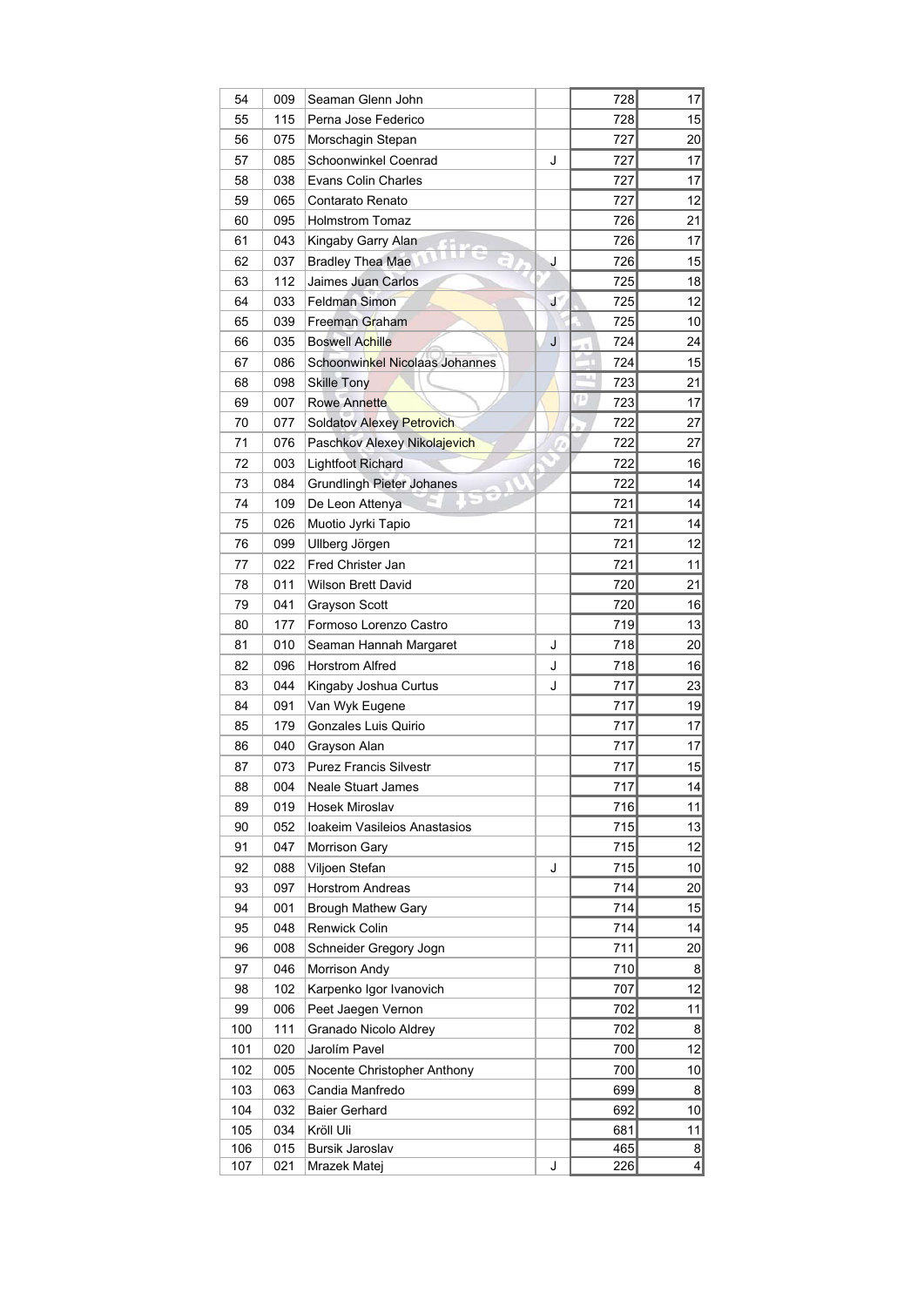| Air Rifle Heavy Varmint Team Results |                        |        |                    |
|--------------------------------------|------------------------|--------|--------------------|
|                                      |                        | Points | X's                |
| 1                                    | <b>Ukraine</b>         | 2229   | 89                 |
| 2                                    | UIT Italia A           | 2224   | 90                 |
| 3                                    | <b>USA</b>             | 2221   | 77                 |
| 4                                    | Russia B               | 2214   | 78                 |
| 5                                    | <b>Finland B</b>       | 2206   | 74                 |
| 6                                    | South Africa A         | 2201   | 62                 |
| $\overline{7}$                       | South Africa C         | 2200   | 57                 |
| 8                                    | Finland A              | 2196   | 72                 |
| 9                                    | Greece                 | 2196   | 58                 |
| 10                                   | <b>Brazil</b>          | 2195   | 62                 |
| 11                                   | Philippines A          | 2194   | 70<br>$\sigma_{d}$ |
| 12                                   | Venezuela A            | 2193   | 66                 |
| 13                                   | <b>Great Britain C</b> | 2189   | 60                 |
| 14                                   | <b>Great Britain A</b> | 2185   | 58                 |
| 15                                   | South Africa B         | 2176   | 50                 |
| 16                                   | Philippines B          | 2175   | 54                 |
| 17                                   | Sweden B               | 2174   | 66                 |
| 18                                   | Russia A               | 2171   | 74                 |
| 19                                   | Venezuela B            | 2168   | 54                 |
| 20                                   | Sweden A               | 2167   | 58                 |
| 21                                   | Czech A                | 2166   | 63                 |
| 22                                   | UIT Italia B           | 2165   | 50                 |
| 23                                   | Australia A            | 2162   | 59                 |
| 24                                   | <b>Great Britain B</b> | 2162   | 43                 |
| 25                                   | Finland C              | 2158   | 47                 |
| 26                                   | Australia B            | 2150   | 50                 |
| 27                                   | Australia C            | 2137   | 42                 |
| 28                                   | Germany                | 2098   | 33                 |
| 29                                   | Czech B                | 1407   | 23                 |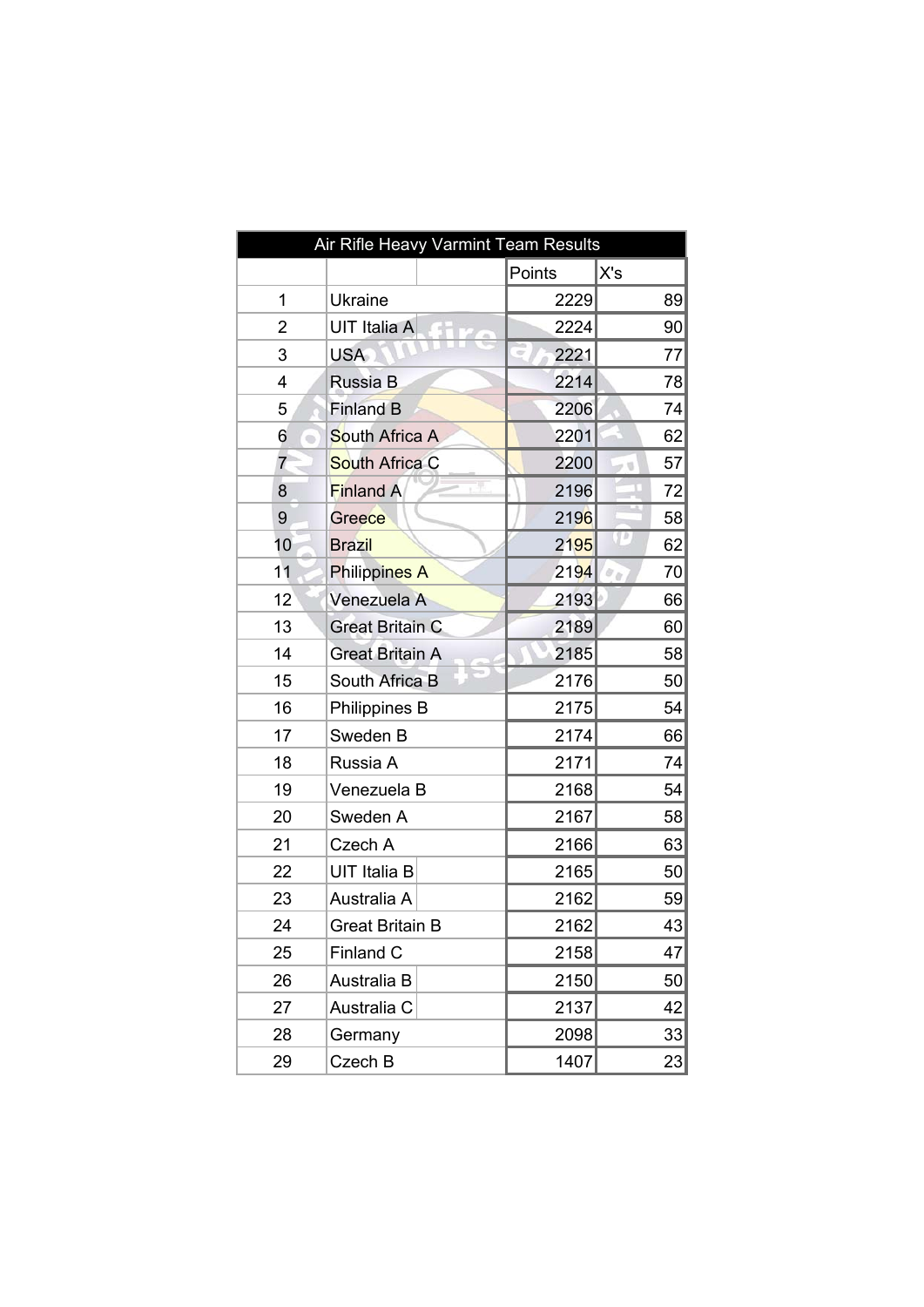|                |     | Air Rifle Light & Heavy Varmint Aggregate |           |     |
|----------------|-----|-------------------------------------------|-----------|-----|
|                |     |                                           | Points    | X's |
| 1              | 103 | Ponomarov Andii Alexandrovich             | 1486      | 59  |
| $\overline{2}$ | 042 | Harding Ronald James                      | 1484      | 56  |
| 3              | 067 | Mazolari Gianpietro                       | 1484      | 55  |
| 4              | 072 | Paronda Randy                             | 1480      | 55  |
| 5              | 107 | Young Craig                               | 1480      | 47  |
| 6              | 066 | Leone Pino                                | 1479      | 58  |
| 7              | 062 | Atzeni Giovanni                           | 1479      | 50  |
| 8              | 074 | Ermilov Evgeniy Evgenevich                | 1478      | 52  |
| 9              | 105 | <b>Banks Todd</b>                         | 1478      | 42  |
| 10             | 101 | Bozhenko Volodymyr Alexandrovich          | 1473      | 42  |
| 11             | 106 | Lababedy Hakmat                           | 1472      | 53  |
| 12             | 024 | Korpi Tomi Taavetti                       | 1471      | 48  |
| 13             | 055 | Michelis Stefanos George                  | Ð<br>1471 | 46  |
| 14             | 132 | Karhunen Toimi                            | 1471      | 46  |
| 15             | 016 | Durdak Jan                                | 1470      | 50  |
| 16             | 205 | Hejastro Ronald                           | 1469      | 44  |
| 17             | 081 | Coetzer Gert Johanes                      | 1469      | 27  |
| 18             | 018 | Haman Vaclav                              | 1468      | 47  |
| 19             | 049 | Rogers John                               | 1467      | 43  |
| 20             | 075 | Morschagin Stepan                         | 1466      | 51  |
| 21             | 104 | Yanov Oleg Vyacheslavovich                | 1466      | 46  |
| 22             | 090 | Van Gass Ferdinand Paul                   | 1466      | 44  |
| 23             | 114 | Morales Maria Fernanda                    | 1465      | 54  |
| 24             | 079 | Broodryk Chris Tiaan                      | 1465      | 37  |
| 25             | 082 | Coetzer Mario<br>J                        | 1464      | 45  |
| 26             | 095 | <b>Holmstrom Tomaz</b>                    | 1463      | 44  |
| 27             | 023 | Ikaheimo Antti Lassi                      | 1463      | 40  |
| 28             | 028 | Murisoja Risto                            | 1463      | 40  |
| 29             | 036 | <b>Boswell Carl</b>                       | 1463      | 34  |
| 30             | 002 | <b>Collaros Bill</b>                      | 1462      | 40  |
| 31             | 013 | Goncalves Flavio Vieira                   | 1462      | 28  |
| 32             | 190 | Santos Paulo Gabriel                      | 1461      | 44  |
| 33             | 108 | Gonzalez Angel Gaudencio                  | 1461      | 36  |
| 34             | 078 | Vershinin Lew Vasilevich                  | 1460      | 50  |
| 35             | 087 | Viljoen Jacobus                           | 1460      | 47  |
| 36             | 050 | Rogers Steven                             | 1459      | 46  |
| 37             | 089 | Van Der Linde Johan                       | 1458      | 39  |
| 38             | 077 | Soldatov Alexey Petrovich                 | 1456      | 48  |
| 39             | 029 | Murisoja Ulla                             | 1456      | 47  |
| 40             | 014 | Porto Igor Oliveira                       | 1455      | 33  |
| 41             | 068 | Vito Franco                               | 1455      | 33  |
| 42             | 093 | Allvén Peter G.K.                         | 1453      | 50  |
| 43             | 076 | Paschkov Alexey Nikolajevich              | 1453      | 49  |
| 44             | 110 | Dewendt Marco                             | 1453      | 46  |
| 45             | 092 | Van Wyk Gert                              | 1453      | 39  |
| 46             | 030 | Riihimaki Juha Kalevi                     | 1453      | 36  |
| 47             | 054 | Mageiras Nikolaos Panagiotis              | 1453      | 36  |
| 48             | 039 | Freeman Graham                            | 1453      | 29  |
| 49             | 064 | Cini Maurizio                             | 1451      | 40  |
| 50             | 116 | Stuve Rodolfo Landa                       | 1451      | 38  |
| 51             | 037 | <b>Bradley Thea Mae</b><br>J              | 1451      | 29  |
| 52             | 012 | Ashidani Pedro Junior                     | 1450      | 35  |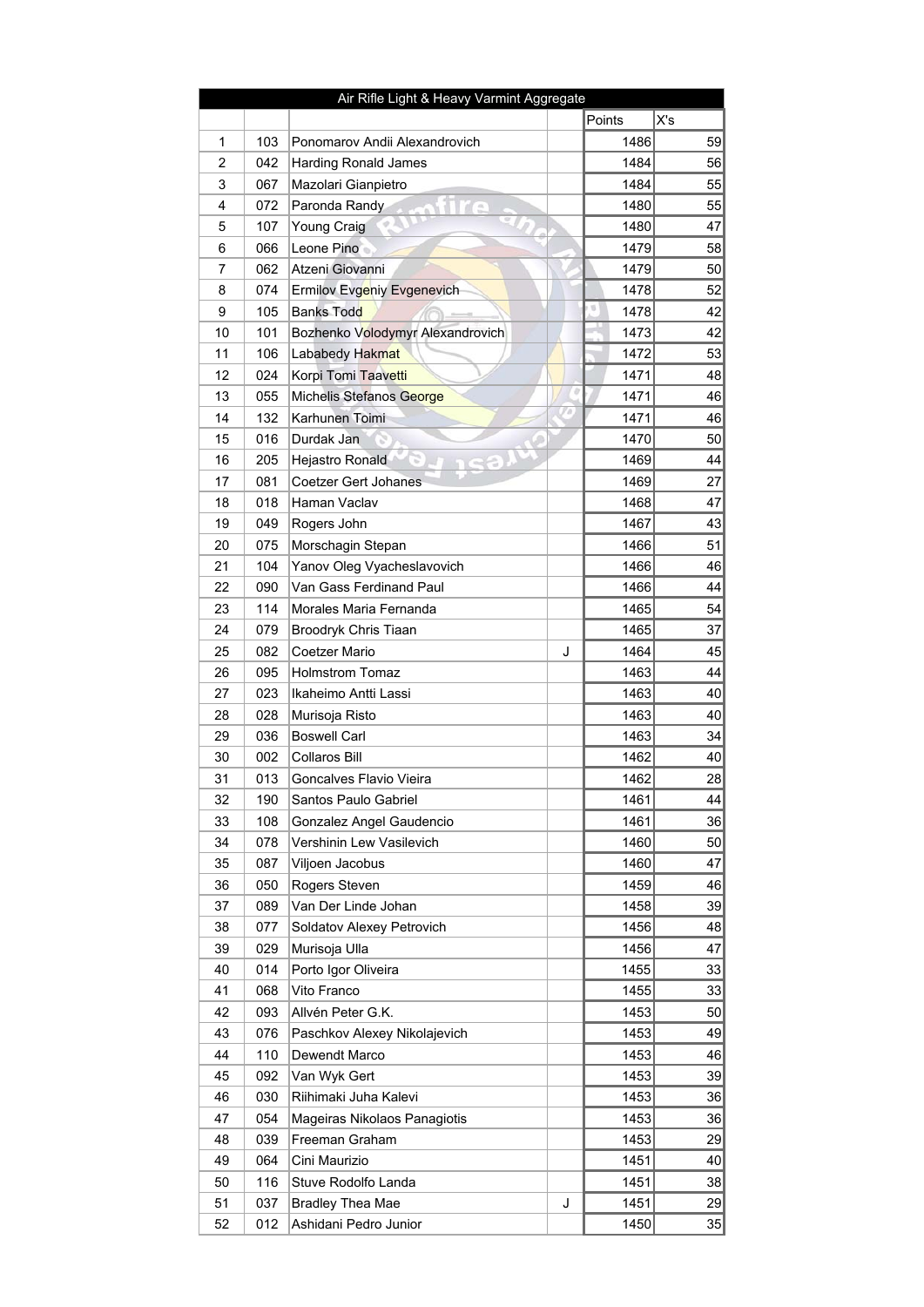| 53  | 115 | Perna Jose Federico              |    | 1450      | 35              |
|-----|-----|----------------------------------|----|-----------|-----------------|
| 54  | 193 | Yakushevskiy Oleg Viktorovich    |    | 1450      | 34              |
| 55  | 045 | Male Tony William                |    | 1450      | 30 <sup>2</sup> |
| 56  | 051 | Galogavros Sotirios Anastasios   |    | 1450      | 27              |
| 57  | 003 | Lightfoot Richard                |    | 1450      | 25              |
| 58  | 007 | Rowe Annette                     |    | 1449      | 34              |
| 59  | 098 | <b>Skille Tony</b>               |    | 1448      | 43              |
| 60  | 088 | Viljoen Stefan                   | J  | 1448      | 35              |
| 61  | 096 | <b>Horstrom Alfred</b>           | J  | 1448      | 34              |
| 62  | 011 | <b>Wilson Brett David</b>        |    | 1447      | 45              |
| 63  | 083 | Du Plessis Eugene                |    | 5<br>1446 | 33              |
| 64  | 080 | <b>Chamberlain Billy</b>         |    | 1445      | 36              |
| 65  | 086 | Schoonwinkel Nicolaas Johannes   |    | 1445      | 30              |
| 66  | 026 | Muotio Jyrki Tapio               |    | 1445      | 29              |
| 67  | 085 | Schoonwinkel Coenrad             | J, | 1444      | 36              |
| 68  | 043 | Kingaby Garry Alan               |    | 1444      | 35              |
| 69  | 033 | <b>Feldman Simon</b>             | J  | 1444      | 28              |
| 70  | 065 | Contarato Renato                 |    | 1444      | 22              |
| 71  | 041 | <b>Grayson Scott</b>             |    | 1443      | 37              |
| 72  | 038 | <b>Evans Colin Charles</b>       |    | 1443      | 33              |
| 73  | 031 | Tulppo Juhani Martti             |    | 1442      | 30              |
| 74  | 084 | <b>Grundlingh Pieter Johanes</b> |    | 1441      | 31              |
| 75  | 027 | Murisoja Eija                    |    | 1440      | 39              |
| 76  | 048 | Renwick Colin                    |    | 1439      | 35              |
| 77  | 112 | Jaimes Juan Carlos               |    | 1439      | 33              |
| 78  | 177 | Formoso Lorenzo Castro           |    | 1438      | 29              |
| 79  | 035 | <b>Boswell Achille</b>           | J  | 1436      | 33              |
| 80  | 040 | Grayson Alan                     |    | 1436      | 33              |
| 81  | 001 | <b>Brough Mathew Gary</b>        |    | 1436      | 27              |
| 82  | 004 | <b>Neale Stuart James</b>        |    | 1435      | 32              |
| 83  | 099 | Ullberg Jörgen                   |    | 1435      | 27              |
| 84  | 097 | <b>Horstrom Andreas</b>          |    | 1434      | 37              |
| 85  | 044 | Kingaby Joshua Curtus            | J  | 1434      | 36              |
| 86  | 109 | De Leon Attenya                  |    | 1432      | 23              |
| 87  | 010 | Seaman Hannah Margaret           | J  | 1429      | 31              |
| 88  | 008 | Schneider Gregory Jogn           |    | 1428      | 33              |
| 89  | 047 | Morrison Gary                    |    | 1428      | 29              |
| 90  | 006 | Peet Jaegen Vernon               |    | 1422      | 28              |
| 91  | 020 | Jarolím Pavel                    |    | 1421      | 23              |
| 92  | 019 | Hosek Miroslav                   |    | 1420      | 25              |
| 93  | 063 | Candia Manfredo                  |    | 1420      | 23              |
| 94  |     |                                  |    | 1418      | 22              |
|     | 005 | Nocente Christopher Anthony      |    |           |                 |
| 95  | 022 | Fred Christer Jan                |    | 1418      | 20 <sub>l</sub> |
| 96  | 052 | Ioakeim Vasileios Anastasios     |    | 1418      | 19              |
| 97  | 046 | Morrison Andy                    |    | 1415      | 22              |
| 98  | 091 | Van Wyk Eugene                   |    | 1409      | 31              |
| 99  | 111 | Granado Nicolo Aldrey            |    | 1403      | 16              |
| 100 | 034 | Kröll Uli                        |    | 1390      | 22              |
| 101 | 032 | <b>Baier Gerhard</b>             |    | 1380      | 21              |
| 102 | 009 | Seaman Glenn John                |    | 1205      | 26              |
| 103 | 015 | Bursik Jaroslav                  |    | 1202      | 21              |
| 104 | 102 | Karpenko Igor Ivanovich          |    | 1141      | 17              |
| 105 | 021 | Mrazek Matej                     | J  | 962       | 23              |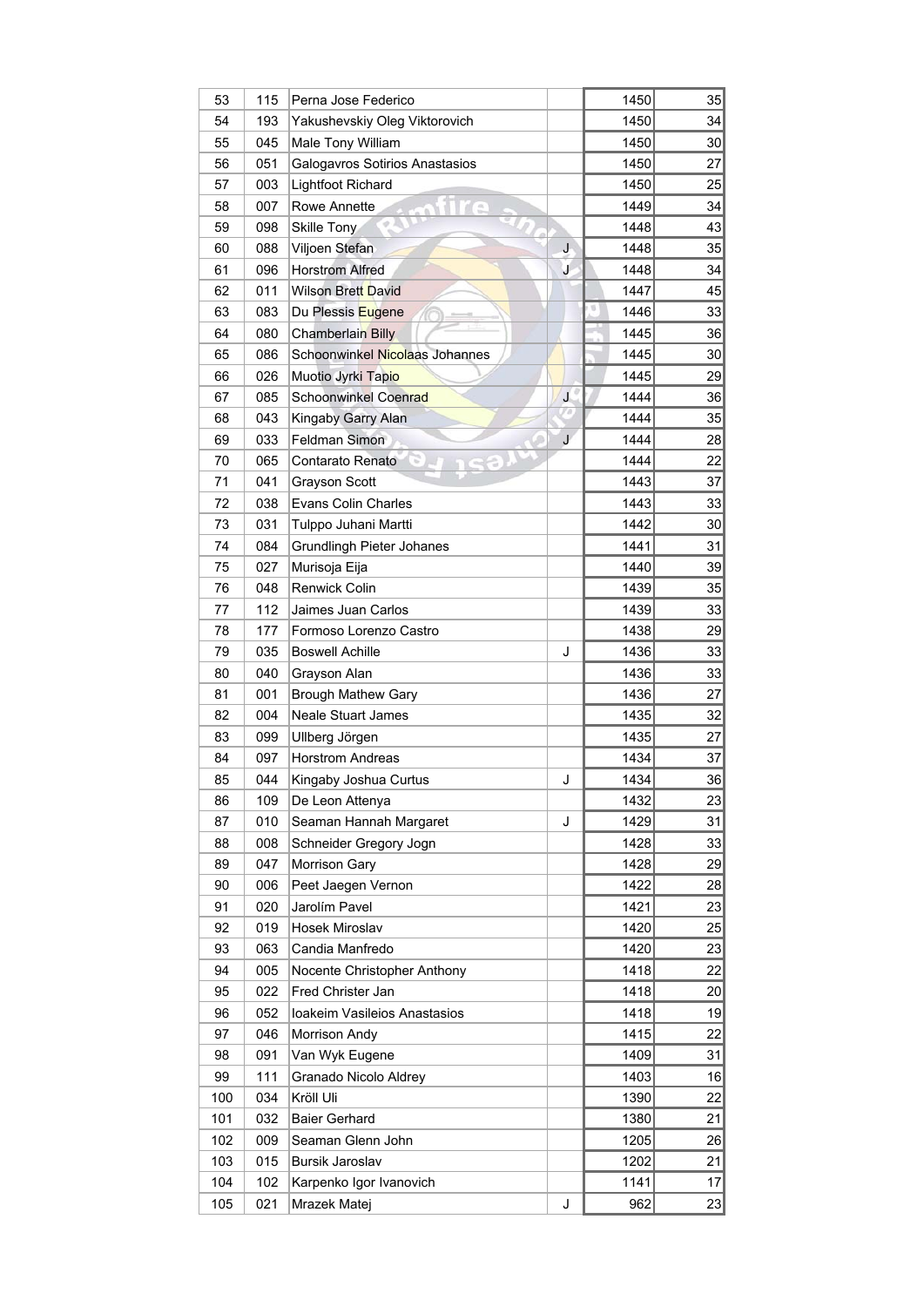|                |     | Rimfire 25m Sporter Results                  |   |                  |                 |
|----------------|-----|----------------------------------------------|---|------------------|-----------------|
|                |     |                                              |   | Points           | X's             |
| 1              | 032 | <b>Baier Gerhard</b>                         |   | 749              | 36              |
| $\overline{2}$ | 066 | Leone Pino                                   |   | 748              | 41              |
| 3              | 137 | Franzen Lutwin                               |   | 748              | 41              |
| 4              | 164 | Papaleo Carmen                               |   | 748              | 39              |
| 5              | 034 | Kröll Uli                                    |   | 748              | 37              |
| 6              | 008 | $\frac{\alpha}{2}$<br>Schneider Gregory Jogn |   | 748              | 36              |
| 7              | 142 | Rißman Manfred                               |   | 748              | 36              |
| 8              | 036 | <b>Boswell Carl</b>                          |   | 748              | 34              |
| 9              | 023 | Ikaheimo Antti Lassi                         |   | 747              | 21              |
| 10             | 011 | <b>Wilson Brett David</b>                    |   | 746              | 42              |
| 11             | 190 | Santos Paulo Gabriel                         |   | 746              | 37              |
| 12             | 009 | Seaman Glenn John                            |   | 746              | 37              |
| 13             | 062 | Atzeni Giovanni                              |   | 746<br><b>TD</b> | 35              |
| 14             | 024 | Korpi Tomi Taavetti                          |   | 746              | 32              |
| 15             | 071 | Palmario Marlino Ortega                      |   | 746              | 31              |
| 16             | 010 | Seaman Hannah Margaret                       | J | 746              | 28              |
| 17             | 165 | Messoraca Giuseppe                           |   | 746              | 28              |
| 18             | 132 | Karhunen Toimi                               |   | 746              | 27              |
| 19             | 077 | <b>Soldatov Alexey Petrovich</b>             |   | 746              | 22              |
| 20             | 033 | Feldman Simon                                | J | 745              | 34              |
| 21             | 003 | <b>Lightfoot Richard</b>                     |   | 745              | 20 <sub>2</sub> |
| 22             | 028 | Murisoja Risto                               |   | 744              | 39              |
| 23             | 031 | Tulppo Juhani Martti                         |   | 744              | 36              |
| 24             | 002 | <b>Collaros Bill</b>                         |   | 744              | 35              |
| 25             | 026 | Muotio Jyrki Tapio                           |   | 744              | 34              |
| 26             | 166 | Peverelli Christian                          |   | 744              | 33              |
| 27             | 141 | Prossel Hermann                              |   | 744              | 26              |
| 28             | 140 | <b>Menke Martin</b>                          |   | 743              | 38              |
| 29             | 084 | <b>Grundlingh Pieter Johanes</b>             |   | 743              | 32              |
| 30             | 200 | Puachkaew Wippo                              |   | 743              | 31              |
| 31             | 001 | <b>Brough Mathew Gary</b>                    |   | 743              | 31              |
| 32             | 070 | Neri IV Felino Angeles                       |   | 743              | 29              |
| 33             | 154 | <b>Rafter Robert Josef</b>                   |   | 742              | 35              |
| 34             | 201 | Sirirattanawatchakl Theerapol                |   | 742              | 34              |
| 35             | 117 | Knight Geofrey                               |   | 741              | 30 <sup>2</sup> |
| 36             | 025 | Lagas Jens                                   |   | 741              | 28              |
| 37             | 007 | <b>Rowe Annette</b>                          |   | 741              | 27              |
| 38             | 005 | Nocente Christopher Anthony                  |   | 741              | 25              |
| 39             | 135 | Domaschk Jo                                  |   | 740              | 24              |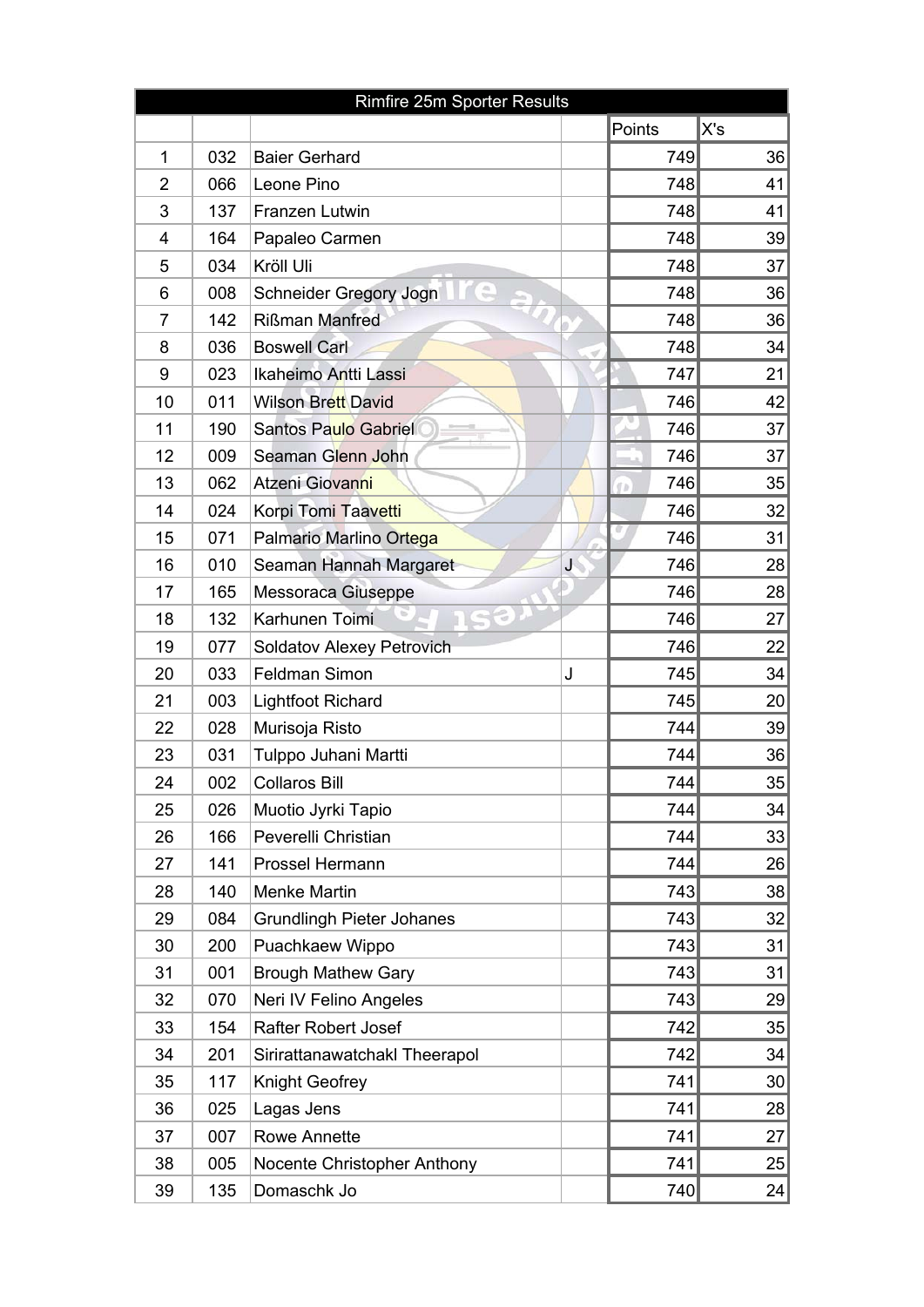| 40 | 030 | Riihimaki Juha Kalevi                                |              | 740               | 24 |
|----|-----|------------------------------------------------------|--------------|-------------------|----|
| 41 | 067 | Mazzolari Gianpietro                                 |              | 739               | 34 |
| 42 | 072 | Paronda Randy                                        |              | 739               | 32 |
| 43 | 004 | <b>Neale Stuart James</b>                            |              | 739               | 29 |
| 44 | 006 | Peet Jaegen Vernon                                   |              | 738               | 23 |
| 45 | 136 | <b>Feldman Markus</b>                                |              | 737               | 31 |
| 46 | 174 | <b>Canivel Eleuterio Castro</b>                      |              | 737               | 22 |
| 47 | 144 | $\frac{\partial}{\partial x}$<br><b>Healey Jeake</b> | J            | 737               | 22 |
| 48 | 035 | <b>Boswell Achille</b>                               | $\mathbf{J}$ | 737               | 20 |
| 49 | 145 | <b>Healey Richard</b>                                |              | 736               | 20 |
| 50 | 073 | <b>Perez Francis</b>                                 |              | 735               | 26 |
| 51 | 018 | Haman Vaclav                                         |              | 735               | 23 |
| 52 | 075 | Morschagin Stepan                                    |              | 733               | 22 |
| 53 | 022 | Fred Christer Jan                                    |              | 733               | 17 |
| 54 | 019 | <b>Hosek Miroslav</b>                                |              | 732<br>$\sqrt{D}$ | 21 |
| 55 | 021 | Mrazek Matej                                         | J            | 728               | 18 |
| 56 | 196 | <b>Petek Marian</b>                                  |              | 727               | 22 |
| 57 | 151 | O'Sullivan John                                      |              | 720               | 12 |
| 58 | 037 | <b>Bradley Thea Mae</b>                              | J            | 716               | 16 |
| 59 | 133 | <b>Barth Konrad</b>                                  |              | 716               | 15 |
| 60 | 041 | <b>Grayson Scott</b>                                 |              | 715               | 13 |
| 61 | 040 | Grayson Alan                                         |              | 703               | 13 |
| 62 | 147 | <b>Boyle Paddy</b>                                   |              | 463               | 4  |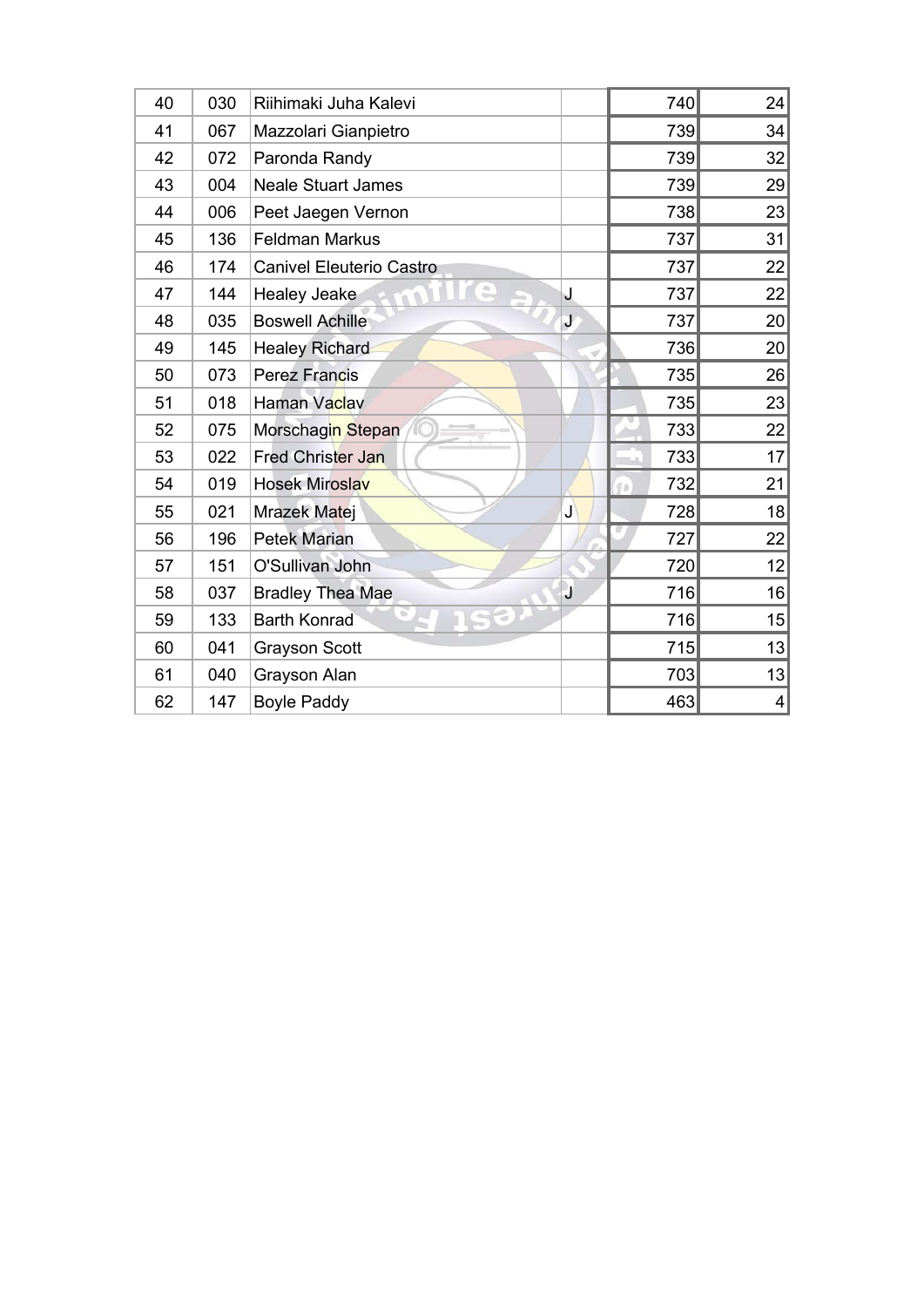| Rimfire 25m Sporter Team Results |                    |        |     |  |  |
|----------------------------------|--------------------|--------|-----|--|--|
|                                  |                    | Points | X's |  |  |
| 11                               | Germany A          | 2239   | 116 |  |  |
|                                  | $2$ UITB           | 2238   | 100 |  |  |
|                                  | 3 Australia A      | 2236   | 114 |  |  |
|                                  | 4 Australia B      | 2236   | 86  |  |  |
|                                  | 5 Philippines A    | 2235   | 97  |  |  |
|                                  | 6 Finland A        | 2234   | 102 |  |  |
|                                  | 7 Germany B        | 2234   | 94  |  |  |
|                                  | 8 Finland B        | 2234   | 81  |  |  |
|                                  | 9UITA              | 2233   | 110 |  |  |
|                                  | 10 Germany C       | 2229   | 93  |  |  |
|                                  | 11 Australia C     | 2221   | 84  |  |  |
|                                  | 12 Great Britain A | 2221   | 76  |  |  |
|                                  | 13 Filippines C    | 2217   | 75  |  |  |
|                                  | 14 Philippines B   | 2211   | 80  |  |  |
|                                  | 15 Great Britain B | 2155   | 46  |  |  |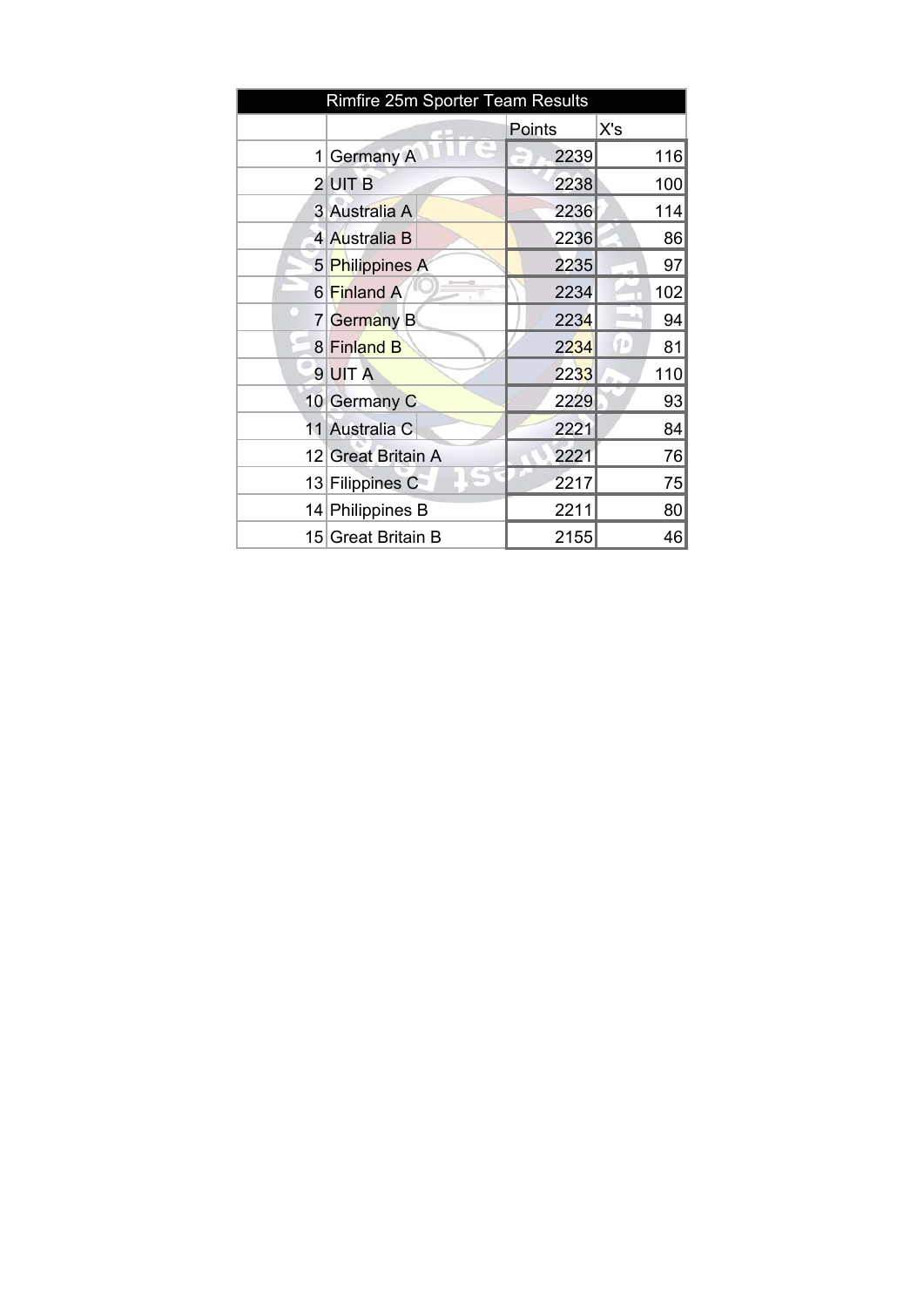|                | Rimfire 50m Sporter Results |                                  |        |                 |  |  |  |  |  |
|----------------|-----------------------------|----------------------------------|--------|-----------------|--|--|--|--|--|
|                |                             |                                  | Points | X's             |  |  |  |  |  |
| 1              | 084                         | <b>Grundlingh Pieter Johanes</b> | 744    | 36              |  |  |  |  |  |
| $\overline{2}$ | 062                         | Atzeni Giovanni                  | 741    | 42              |  |  |  |  |  |
| 3              | 007                         | <b>Rowe Annette</b>              | 741    | 35              |  |  |  |  |  |
| 4              | 003                         | <b>Lightfoot Richard</b>         | 740    | 43              |  |  |  |  |  |
| 5              | 066                         | Leone Pino                       | 740    | 35              |  |  |  |  |  |
| 6              | 034                         | Kröll Uli                        | 740    | 34              |  |  |  |  |  |
| 7              | 142                         | <b>Rißman Manfred</b>            | 738    | 43              |  |  |  |  |  |
| 8              | 036                         | <b>Boswell Carl</b>              | 737    | 32              |  |  |  |  |  |
| 9              | 011                         | Wilson Brett David               | 737    | 22              |  |  |  |  |  |
| 10             | 071                         | Palmario Marlino Ortega          | 735    | 39              |  |  |  |  |  |
| 11             | 024                         | Korpi Tomi Taavetti              | 735    | 35              |  |  |  |  |  |
| 12             | 031                         | Tulppo Juhani Martti             | 735    | 28              |  |  |  |  |  |
| 13             | 070                         | Neri IV Felino Angeles           | 734    | 24              |  |  |  |  |  |
| 14             | 033                         | J<br><b>Feldman Simon</b>        | 734    | 21              |  |  |  |  |  |
| 15             | 004                         | <b>Neale Stuart James</b>        | 733    | 20              |  |  |  |  |  |
| 16             | 164                         | Papaleo Carmen                   | 732    | 37              |  |  |  |  |  |
| 17             | 023                         | Ikaheimo Antti Lassi             | 732    | 27              |  |  |  |  |  |
| 18             | 008                         | Schneider Gregory Jogn           | 731    | 31              |  |  |  |  |  |
| 19             | 028                         | Murisoja Risto                   | 731    | 29              |  |  |  |  |  |
| 20             | 166                         | Peverelli Christian              | 731    | 22              |  |  |  |  |  |
| 21             | 005                         | Nocente Christopher Anthony      | 729    | 33              |  |  |  |  |  |
| 22             | 190                         | Santos Paulo Gabriel             | 729    | 24              |  |  |  |  |  |
| 23             | 165                         | Mesoraca Giuseppe                | 728    | 31              |  |  |  |  |  |
| 24             | 117                         | Knight Geofrey                   | 728    | 29              |  |  |  |  |  |
| 25             | 137                         | Franzen Lutwin                   | 728    | 25              |  |  |  |  |  |
| 26             | 104                         | Yanov Oleg Vyacheslavovich       | 727    | 23              |  |  |  |  |  |
| 27             | 067                         | Mazzolari Gianpietro             | 727    | 21              |  |  |  |  |  |
| 28             | 002                         | <b>Collaros Bill</b>             | 726    | 28              |  |  |  |  |  |
| 29             | 102                         | Karpenko Igor Ivanovich          | 726    | 27              |  |  |  |  |  |
| 30             | 072                         | Paronda Randy                    | 726    | 22              |  |  |  |  |  |
| 31             | 136                         | <b>Feldman Markus</b>            | 725    | 32              |  |  |  |  |  |
| 32             | 201                         | Sirirattanawatchakl Theerapol    | 725    | 27              |  |  |  |  |  |
| 33             | 009                         | Seaman Glenn John                | 724    | 26              |  |  |  |  |  |
| 34             | 154                         | <b>Rafter Robert Josef</b>       | 723    | 29              |  |  |  |  |  |
| 35             | 107                         | <b>Young Craig</b>               | 723    | 28              |  |  |  |  |  |
| 36             | 006                         | Peet Jaegen Vernon               | 723    | 21              |  |  |  |  |  |
| 37             | 144                         | <b>Healey Jeake</b><br>J         | 723    | 20              |  |  |  |  |  |
| 38             | 140                         | Menke Martin                     | 722    | 30 <sup>°</sup> |  |  |  |  |  |
| 39             | 001                         | <b>Brough Mathew Gary</b>        | 722    | 23              |  |  |  |  |  |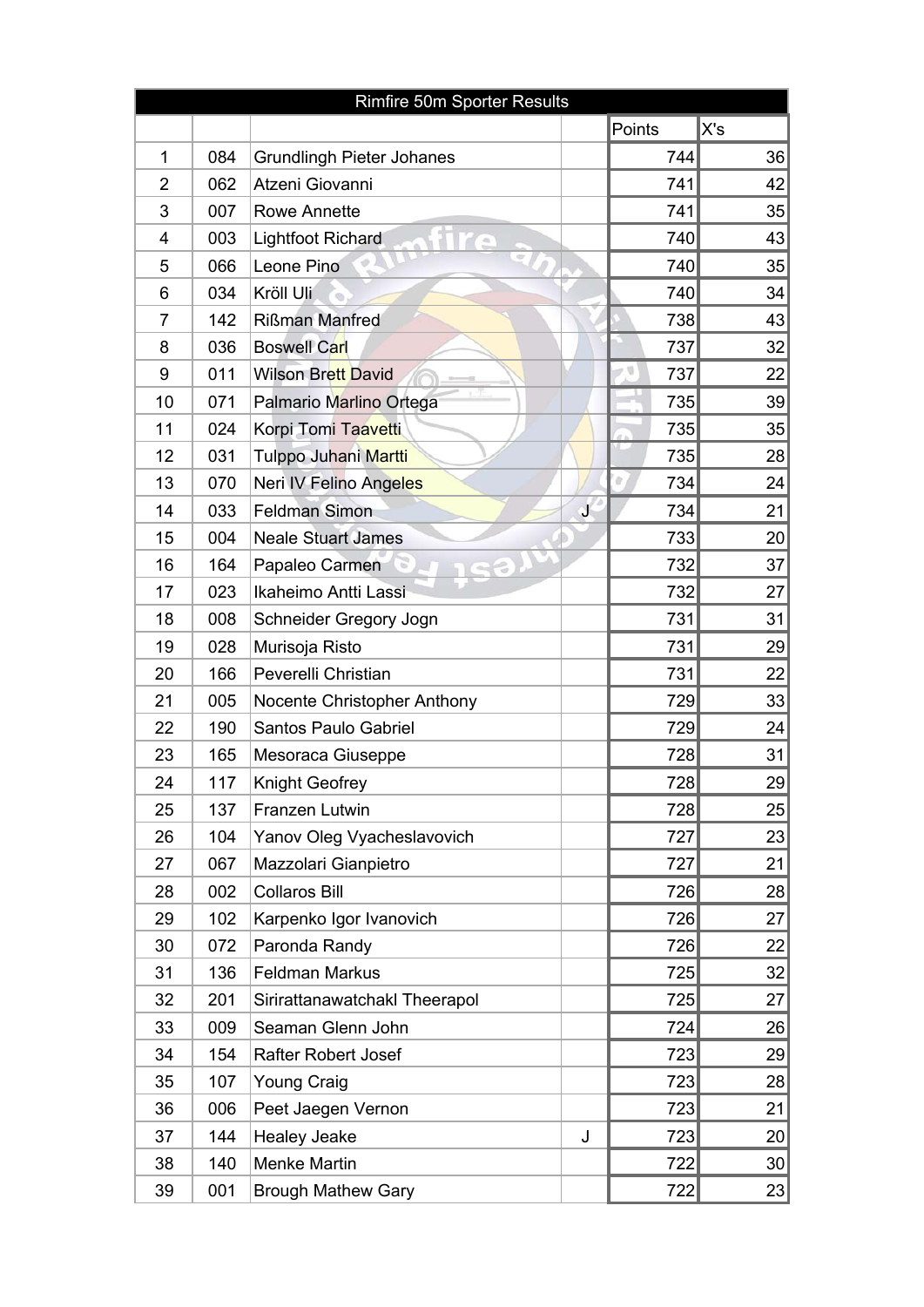| 40 | 018 | Haman Vaclav                     |   | 722 | 20              |
|----|-----|----------------------------------|---|-----|-----------------|
| 41 | 010 | Seaman Hannah Margaret           | J | 721 | 18              |
| 42 | 174 | Canivel Eleuterio Castro         |   | 719 | 22              |
| 43 | 077 | Soldatov Alexey Petrovich        |   | 719 | 22              |
| 44 | 200 | Puachkaew Wippo                  |   | 718 | 23              |
| 45 | 141 | Prossel Hermann                  |   | 718 | 20 <sub>2</sub> |
| 46 | 133 | <b>Barth Konrad</b>              |   | 715 | 14              |
| 47 | 030 | Riihimaki Juha Kalevi            |   | 714 | 17              |
| 48 | 135 | Domaschk Jo                      |   | 709 | 20              |
| 49 | 145 | <b>Healey Richard</b>            |   | 708 | 16              |
| 50 | 198 | Svetek Matjaz                    |   | 702 | 20              |
| 51 | 073 | <b>Perez Francis</b>             |   | 702 | 14              |
| 52 | 196 | <b>Petek Marian</b>              |   | 699 | 15              |
| 53 | 075 | Morschagin Stepan                |   | 697 | 21              |
| 54 | 019 | <b>Hosek Miroslav</b>            |   | 697 | 19              |
| 55 | 101 | Bozhenko Volodymyr Alexandrovich |   | 697 | 15              |
| 56 | 153 | Rafter Robert Christopher        |   | 682 | 10              |
| 57 | 032 | <b>Baier Gerhard</b>             |   | 570 | 14              |
| 58 | 151 | O'Sullivan John                  |   | 486 | 10              |
| 59 | 025 | Lagas Jens                       |   | 474 | 19              |
| 60 | 021 | Mrazek Matej                     | J | 435 | 6               |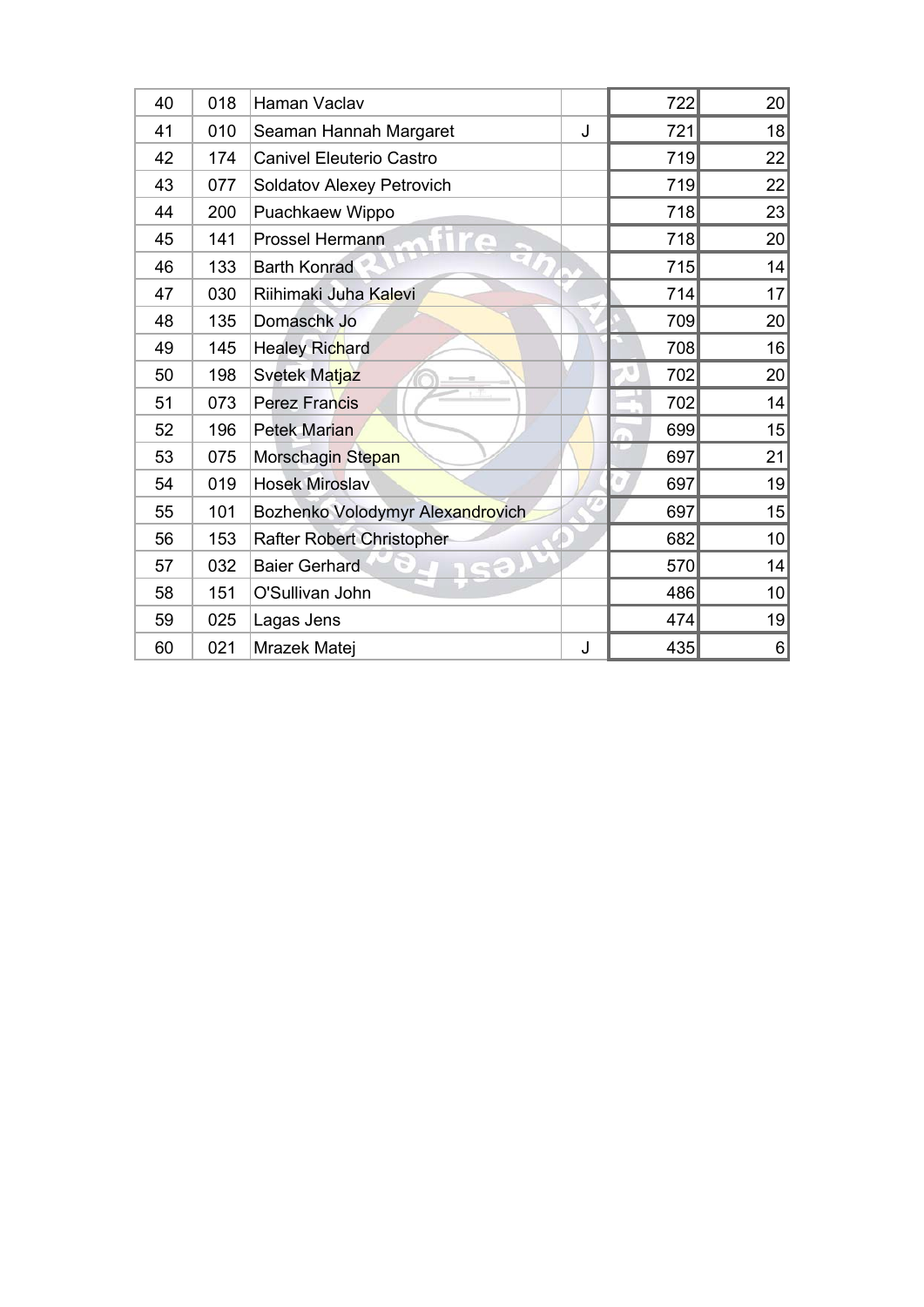| Rimfire 50m Sporter Team Results |                      |               |        |     |  |  |
|----------------------------------|----------------------|---------------|--------|-----|--|--|
|                                  |                      |               | Points | X's |  |  |
| 1                                | <b>UIT Italia</b>    | Team B        | 2208   | 98  |  |  |
| $\overline{2}$                   | Philippines          | Team A        | 2198   | 87  |  |  |
| 3                                | Finland              | <b>Team A</b> | 2198   | 84  |  |  |
| 4                                | Australia            | <b>Team B</b> | 2195   | 87  |  |  |
| 5                                | UIT Italia           | Team A        | 2191   | 90  |  |  |
| 6                                | Australia            | Team C        | 2190   | 82  |  |  |
| 7                                | Australia            | Team A        | 2187   | 76  |  |  |
| 8                                | <b>Great Britain</b> | Team A        | 2187   | 68  |  |  |
| 9                                | Germany              | Team A        | 2178   | 93  |  |  |
| 10                               | Germany              | <b>Team C</b> | 2168   | 73  |  |  |
| 11                               | <b>Ukraine</b>       | Team A        | 2150   | 65  |  |  |
| 12                               | Philippines          | Team B        | 2147   | 58  |  |  |
| 13                               | Germany              | <b>Team B</b> | 2038   | 73  |  |  |
| 14                               | Finland              | Team B        | 1923   | 71  |  |  |
| 15                               | Ireland              | Team A        | 1891   | 49  |  |  |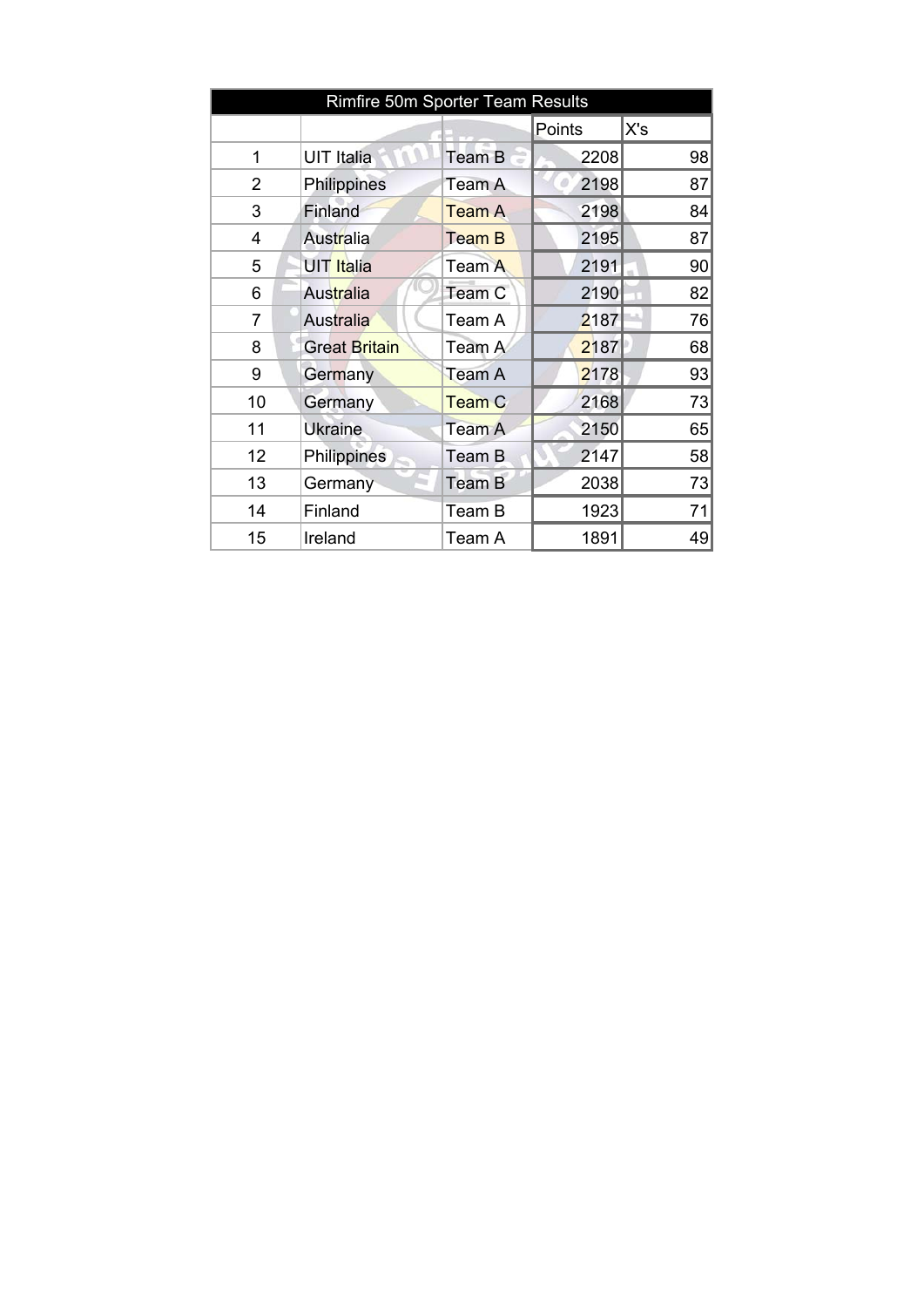|              | Rimfire Sporter Aggregate |                               |           |     |  |  |  |
|--------------|---------------------------|-------------------------------|-----------|-----|--|--|--|
|              |                           |                               | Points    | X's |  |  |  |
| $\mathbf{1}$ | 066                       | Leone Pino                    | 1488      | 76  |  |  |  |
| 2            | 034                       | Kröll Uli                     | 1488      | 71  |  |  |  |
| 3            | 062                       | Atzeni Giovanni               | 1487      | 77  |  |  |  |
| 4            | 084                       | Grundlingh Pieter Johanes     | 1487      | 68  |  |  |  |
| 5            | 142                       | Rißman Manfred                | 1486      | 79  |  |  |  |
| 6            | 036                       | <b>Boswell Carl</b>           | 1485      | 66  |  |  |  |
| 7            | 003                       | <b>Lightfoot Richard</b>      | 1485      | 63  |  |  |  |
| 8            | 011                       | <b>Wilson Brett David</b>     | 1483      | 64  |  |  |  |
| 9            | 007                       | <b>Rowe Annette</b>           | 1482      | 62  |  |  |  |
| 10           | 071                       | Palmario Marlino Ortega       | 1481      | 70  |  |  |  |
| 11           | 024                       | Korpi Tomi Taavetti           | 1481      | 67  |  |  |  |
| 12           | 164                       | Papaleo Carmen                | 1480      | 76  |  |  |  |
| 13           | 008                       | Schneider Gregory Jogn        | 1479      | 67  |  |  |  |
| 14           | 031                       | Tulppo Juhani Martti          | 1479      | 64  |  |  |  |
| 15           | 033                       | Feldman Simon                 | 1479<br>J | 55  |  |  |  |
| 16           | 023                       | Ikaheimo Antti Lassi          | 1479      | 48  |  |  |  |
| 17           | 070                       | Neri IV Felino Angeles        | 1477      | 53  |  |  |  |
| 18           | 137                       | Franzen Lutwin                | 1476      | 66  |  |  |  |
| 19           | 028                       | Murisoja Risto                | 1475      | 68  |  |  |  |
| 20           | 190                       | Santos Paulo Gabriel          | 1475      | 61  |  |  |  |
| 21           | 166                       | Peverelli Christian           | 1475      | 55  |  |  |  |
| 22           | 165                       | Mesoraca Giuseppe             | 1474      | 59  |  |  |  |
| 23           | 004                       | <b>Neale Stuart James</b>     | 1472      | 49  |  |  |  |
| 24           | 002                       | <b>Collaros Bill</b>          | 1470      | 63  |  |  |  |
| 25           | 009                       | Seaman Glenn John             | 1470      | 63  |  |  |  |
| 26           | 005                       | Nocente Christopher Anthony   | 1470      | 58  |  |  |  |
| 27           | 117                       | <b>Knight Geofrey</b>         | 1469      | 59  |  |  |  |
| 28           | 201                       | Sirirattanawatchakl Theerapol | 1467      | 61  |  |  |  |
| 29           | 010                       | Seaman Hannah Margaret        | 1467      | 46  |  |  |  |
| 30           | 067                       | Mazzolari Gianpietro          | 1466      | 55  |  |  |  |
| 31           | 140                       | <b>Menke Martin</b>           | 1465      | 68  |  |  |  |
| 32           | 154                       | <b>Rafter Robert Josef</b>    | 1465      | 64  |  |  |  |
| 33           | 001                       | <b>Brough Mathew Gary</b>     | 1465      | 54  |  |  |  |
| 34           | 072                       | Paronda Randy                 | 1465      | 54  |  |  |  |
| 35           | 077                       | Soldatov Alexey Petrovich     | 1465      | 44  |  |  |  |
| 36           | 136                       | <b>Feldman Markus</b>         | 1462      | 63  |  |  |  |
| 37           | 141                       | Prossel Hermann               | 1462      | 46  |  |  |  |
| 38           | 200                       | Puachkaew Wippo               | 1461      | 54  |  |  |  |
| 39           | 006                       | Peet Jaegen Vernon            | 1461      | 44  |  |  |  |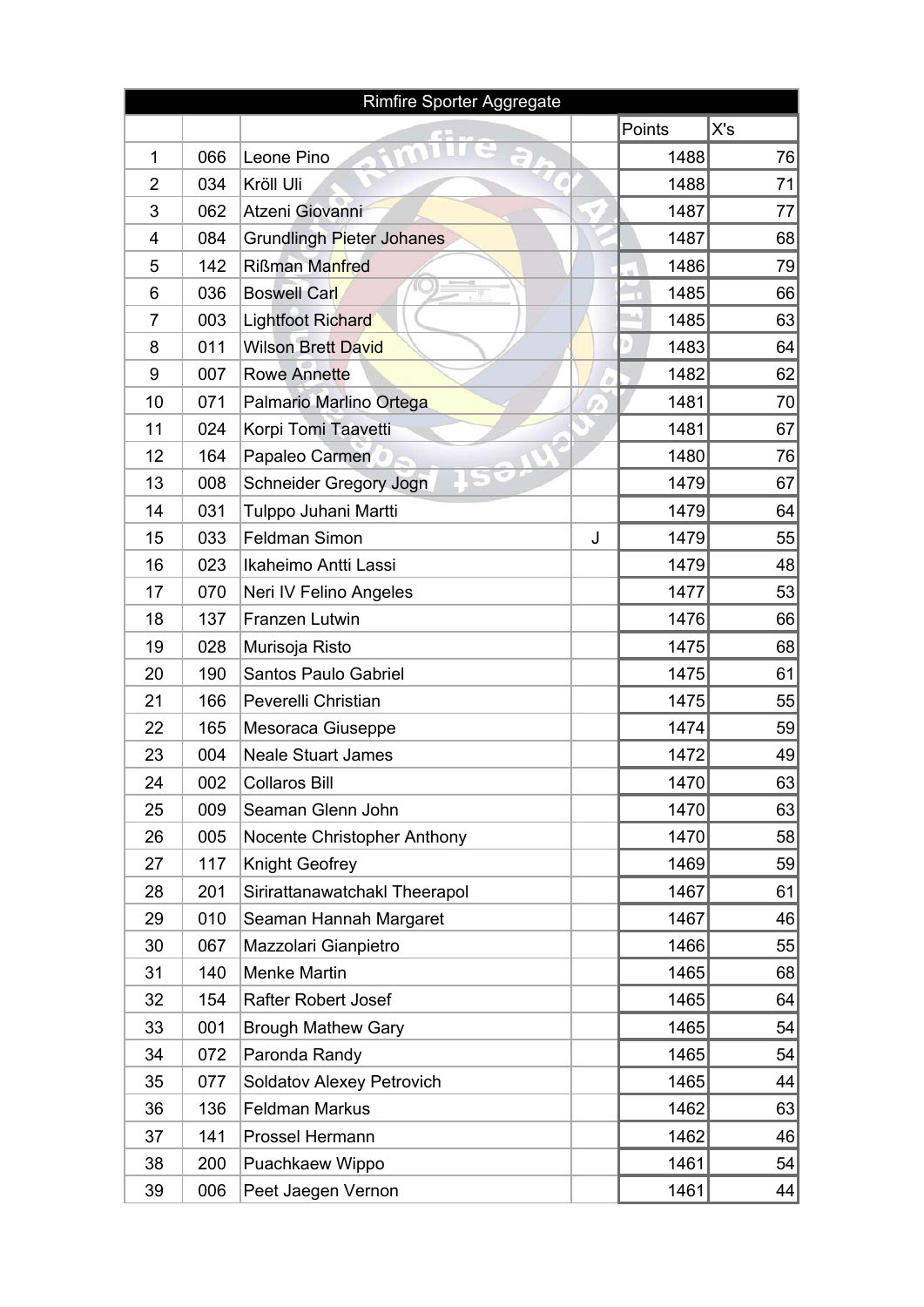| 40 | 144 | <b>Healey Jake</b>                   | J | 1460 | 42 |
|----|-----|--------------------------------------|---|------|----|
| 41 | 018 | Haman Vaclav                         |   | 1457 | 43 |
| 42 | 174 | <b>Canivel Eleuterio Castro</b><br>3 |   | 1456 | 44 |
| 43 | 030 | Riihimaki Juha Kalevi                |   | 1454 | 41 |
| 44 | 135 | Domaschk Jo                          |   | 1449 | 44 |
| 45 | 145 | Healey Richard                       |   | 1444 | 36 |
| 46 | 073 | Perez Francis                        |   | 1437 | 40 |
| 47 | 133 | <b>Barth Konrad</b>                  |   | 1431 | 29 |
| 48 | 075 | Morschagin Stepan                    |   | 1430 | 43 |
| 49 | 019 | <b>Hosek Miroslav</b>                |   | 1429 | 40 |
| 50 | 196 | <b>Petek Marian</b>                  |   | 1426 | 37 |
| 51 | 032 | <b>Baier Gerhard</b>                 |   | 1319 | 50 |
| 52 | 025 | Lagas Jens                           |   | 1215 | 47 |
| 53 | 151 | O'Sullivan John                      |   | 1206 | 22 |
| 54 | 021 | Mrazek Matej                         | J | 1163 | 24 |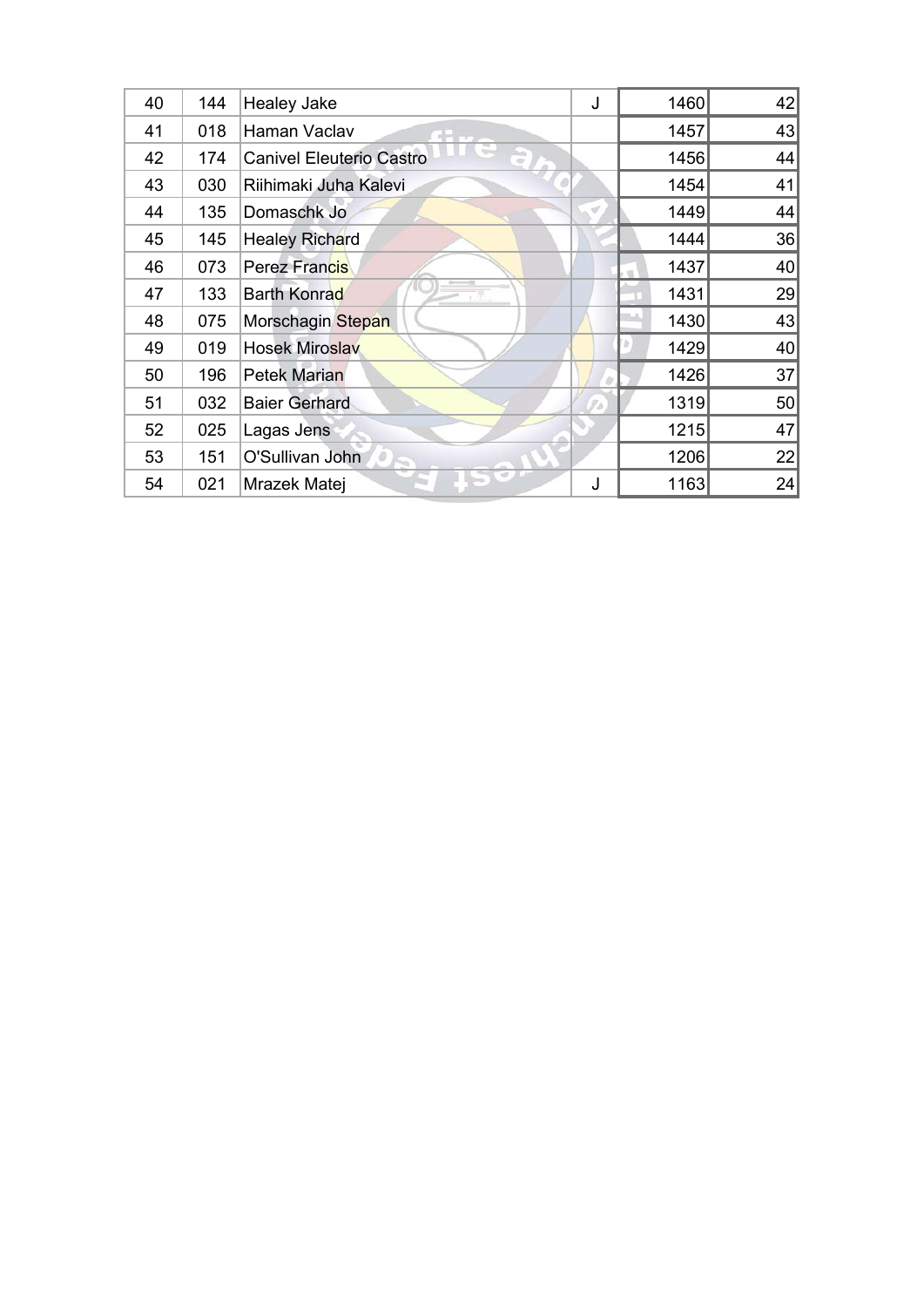| Rimfire 25m Light Varmint Results |     |                                  |        |     |  |  |
|-----------------------------------|-----|----------------------------------|--------|-----|--|--|
|                                   |     |                                  | Points | X's |  |  |
| 1                                 | 063 | Candia Manfredo                  | 750    | 57  |  |  |
| $\overline{2}$                    | 062 | Atzeni Giovanni                  | 750    | 56  |  |  |
| 3                                 | 036 | <b>Boswell Carl</b>              | 750    | 55  |  |  |
| 4                                 | 165 | Messoraca Giuseppe               | 750    | 54  |  |  |
| 5                                 | 017 | Efenberger Petr                  | 750    | 52  |  |  |
| 6                                 | 066 | Leone Pino                       | 750    | 52  |  |  |
| 7                                 | 127 | Fokt Jan                         | 750    | 51  |  |  |
| 8                                 | 166 | Peverelli Christian              | 750    | 50  |  |  |
| 9                                 | 167 | <b>Hendriks Henk</b>             | 750    | 47  |  |  |
| 10                                | 164 | Papaleo Carmen                   | 750    | 45  |  |  |
| 11                                | 040 | Grayson Alan                     | 750    | 40  |  |  |
| 12                                | 184 | Maniwang Jimmy                   | 750    | 40  |  |  |
| 13                                | 007 | <b>Rowe Annette</b>              | 750    | 37  |  |  |
| 14                                | 021 | J<br>Mrazek Matej                | 749    | 64  |  |  |
| 15                                | 067 | Mazzolari Gianpietro             | 749    | 56  |  |  |
| 16                                | 142 | Rißman Manfred                   | 749    | 53  |  |  |
| 17                                | 015 | <b>Bursik Jaroslav</b>           | 749    | 50  |  |  |
| 18                                | 043 | Kingaby Garry Alan               | 749    | 50  |  |  |
| 19                                | 082 | J<br>Coetzer Mario               | 749    | 50  |  |  |
| 20                                | 004 | <b>Neale Stuart James</b>        | 749    | 48  |  |  |
| 21                                | 034 | Kröll Uli                        | 749    | 48  |  |  |
| 22                                | 141 | Prossel Hermann                  | 749    | 44  |  |  |
| 23                                | 024 | Korpi Tomi Taavetti              | 749    | 42  |  |  |
| 24                                | 041 | <b>Grayson Scott</b>             | 749    | 42  |  |  |
| 25                                | 187 | Parsons Maria                    | 749    | 42  |  |  |
| 26                                | 016 | Durdak Jan                       | 749    | 41  |  |  |
| 27                                | 029 | Murisoja Ulla                    | 749    | 40  |  |  |
| 28                                | 117 | Knight Geofrey                   | 749    | 39  |  |  |
| 29                                | 145 | <b>Healey Richard</b>            | 749    | 36  |  |  |
| 30                                | 064 | Cini Maurizio                    | 748    | 50  |  |  |
| 31                                | 003 | Lightfoot Richard                | 748    | 49  |  |  |
| 32                                | 203 | Tyian Uten                       | 748    | 48  |  |  |
| 33                                | 173 | Alvero Josephino                 | 748    | 46  |  |  |
| 34                                | 140 | <b>Menke Martin</b>              | 748    | 45  |  |  |
| 35                                | 172 | Willems Vim                      | 748    | 44  |  |  |
| 36                                | 084 | <b>Grundlingh Pieter Johanes</b> | 748    | 43  |  |  |
| 37                                | 162 | Chiesa Danilo                    | 748    | 43  |  |  |
| 38                                | 010 | Seaman Hannah Margaret<br>J      | 748    | 42  |  |  |
| 39                                | 118 | Richards Rebecca                 | 748    | 42  |  |  |
| 40                                | 136 | <b>Feldman Markus</b>            | 748    | 42  |  |  |
| 41                                | 185 | Olbes Antonio                    | 748    | 41  |  |  |
| 42                                | 178 | Gan Augusto                      | 748    | 40  |  |  |
| 43                                | 002 | <b>Collaros Bill</b>             | 748    | 38  |  |  |
| 44                                | 033 | Feldman Simon<br>J               | 748    | 38  |  |  |
| 45                                | 080 | Chamberlain Billy                | 748    | 37  |  |  |
| 46                                | 194 | Jamnik Tomaz                     | 748    | 37  |  |  |
| 47                                | 032 | <b>Baier Gerhard</b>             | 748    | 36  |  |  |
| 48                                | 137 | Franzen Lutwin                   | 748    | 32  |  |  |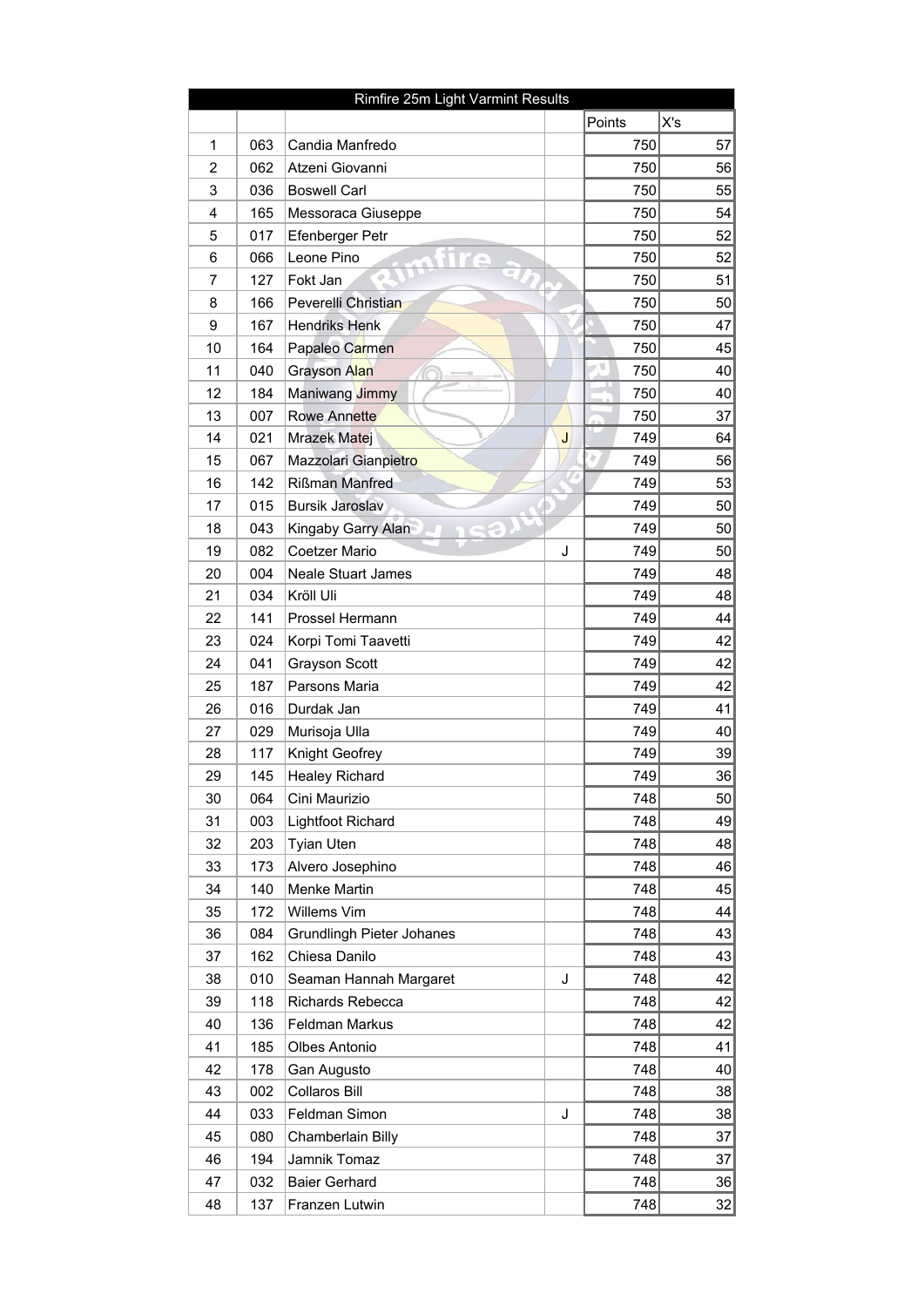| 49 | 006 | Peet Jaegen Vernon               | 747 | 49              |
|----|-----|----------------------------------|-----|-----------------|
| 50 | 144 | Healey Jeake<br>J                | 747 | 49              |
| 51 | 009 | Seaman Glenn John                | 747 | 48              |
| 52 | 197 | <b>Pintar Clement</b>            | 747 | 48              |
| 53 | 025 | Lagas Jens                       | 747 | 47              |
| 54 | 037 | <b>Bradley Thea Mae</b><br>J     | 747 | 47              |
| 55 | 154 | Rafter Robert Josef              | 747 | 47              |
| 56 | 169 | Messman Mario                    | 747 | 45              |
| 57 | 008 | Schneider Gregory Jogn           | 747 | 42              |
| 58 | 031 | Tulppo Juhani Martti             | 747 | 42              |
| 59 | 153 | Rafter Robert Christopher        | 747 | 42              |
| 60 | 198 | Svetek Matjaz                    | 747 | 42              |
| 61 | 202 | Tiprak Rittidat                  | 747 | 41              |
| 62 | 171 | Verwijs Bram                     | 747 | 37              |
| 63 | 023 | Ikaheimo Antti Lassi             | 747 | 36              |
| 64 | 081 | <b>Coetzer Gert Johanes</b>      | 747 | 31              |
| 65 | 030 | Riihimaki Juha Kalevi            | 746 | 41              |
| 66 | 048 | <b>Renwick Colin</b>             | 746 | 38              |
| 67 | 086 | Schoonwinkel Nicolaas Johannes   | 746 | 31              |
| 68 | 035 | Boswell Achille<br>J             | 745 | 42              |
| 69 | 011 | <b>Wilson Brett David</b>        | 745 | 40              |
| 70 | 079 | Broodryk Chris Tiaan             | 745 | 39              |
| 71 | 150 | Murphy Kieran                    | 745 | 35              |
| 72 | 027 | Murisoja Eija                    | 745 | 34              |
| 73 | 085 | Schoonwinkel Coenrad<br>J        | 745 | 33              |
| 74 | 133 | Barth Konrad                     | 745 | 30 <sup>2</sup> |
| 75 | 170 | <b>Muliekom Willie</b>           | 745 | 28              |
| 76 | 005 | Nocente Christopher Anthony      | 744 | 30              |
| 77 | 019 | <b>Hosek Miroslav</b>            | 744 | 30              |
| 78 | 143 | Eling John                       | 743 | 32              |
| 79 | 102 | Karpenko Igor Ivanovich          | 743 | 31              |
| 80 | 103 | Ponomarov Andii Alexandrovich    | 743 | 27              |
| 81 | 077 | Soldatov Alexey Petrovich        | 742 | 33              |
| 82 | 101 | Bozhenko Volodymyr Alexandrovich | 742 | 32              |
| 83 | 044 | Kingaby Joshua Curtus<br>J       | 742 | 30 <sup>2</sup> |
| 84 | 168 | Janssen Ton                      | 742 | 30 <sup>2</sup> |
| 85 | 039 | Freeman Graham                   | 741 | 39              |
| 86 | 135 | Domaschk Jo                      | 741 | 36              |
| 87 | 151 | O'Sullivan John                  | 741 | 35              |
| 88 | 209 | Cruz Rafael                      | 741 | 35              |
| 89 | 018 | Haman Vaclav                     | 740 | 31              |
| 90 | 075 | Morschagin Stepan                | 740 | 25              |
| 91 | 001 | <b>Brough Mathew Gary</b>        | 737 | 23              |
| 92 | 042 | <b>Harding Ronald James</b>      | 735 | 51              |
| 93 | 046 | Morrison Andy                    | 735 | 22              |
| 94 | 104 | Yanov Oleg Vyacheslavovich       | 734 | 22              |
| 95 | 147 | <b>Boyle Paddy</b>               | 732 | 20 <sub>l</sub> |
| 96 | 047 | Morrison Gary                    | 725 | 21              |
| 97 | 152 | Quinn Gerard                     | 717 | 15              |
| 98 | 028 | Murisoja Risto                   | 698 | 43              |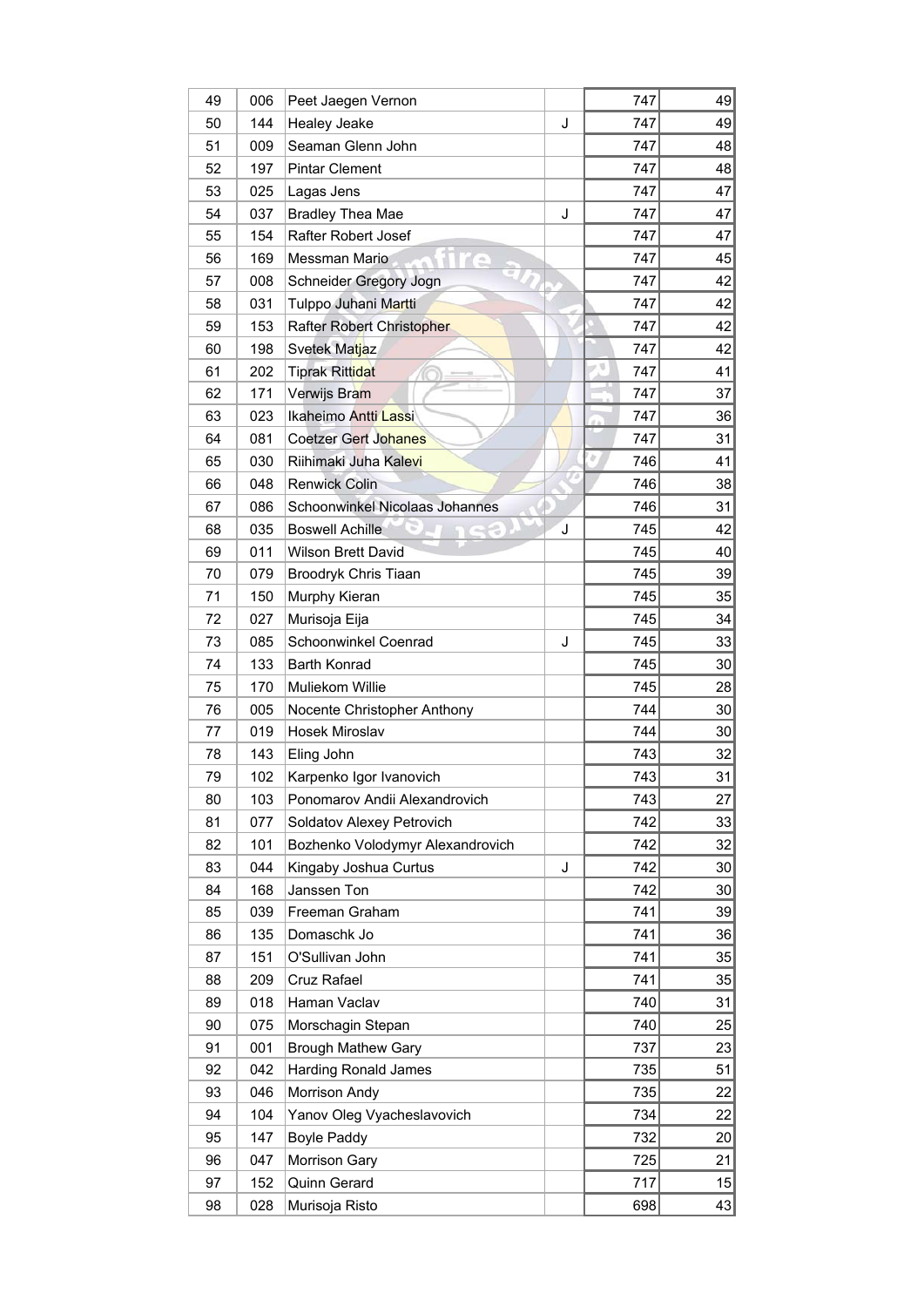| Rimfire 25 Light Varmint Team Results |                      |                   |        |     |  |
|---------------------------------------|----------------------|-------------------|--------|-----|--|
|                                       |                      |                   | Points | X's |  |
| 1                                     | <b>UIT Italia</b>    | Team A            | 2249   | 164 |  |
| $\overline{2}$                        | <b>UIT Italia</b>    | Team B            | 2248   | 138 |  |
| 3                                     | Czech                | Team B            | 2247   | 155 |  |
| 4                                     | Germany              | Team A            | 2247   | 145 |  |
| 5                                     | Philippines          | Team A            | 2246   | 126 |  |
| 6                                     | Australia            | Team B            | 2244   | 128 |  |
| $\overline{7}$                        | South Africa         | Team A            | 2244   | 124 |  |
| 8                                     | Germany              | Team C            | 2244   | 119 |  |
| 9                                     | <b>Great Britain</b> | <b>Team B</b>     | 2244   | 116 |  |
| 10                                    | Finland              | Team B            | 2243   | 125 |  |
| 11                                    | Slovenia             | Team A            | 2242   | 127 |  |
| 12                                    | <b>Netherlands</b>   | Team A            | 2242   | 120 |  |
| 13                                    | Australia            | Team <sub>C</sub> | 2242   | 117 |  |
| 14                                    | Czech                | Team A            | 2240   | 134 |  |
| 15                                    | <b>Australia</b>     | Team A            | 2240   | 126 |  |
| 16                                    | Philippines          | <b>Team B</b>     | 2238   | 118 |  |
| 17                                    | South Africa         | <b>Team B</b>     | 2238   | 109 |  |
| 18                                    | <b>Netherlands</b>   | Team B            | 2237   | 111 |  |
| 19                                    | Germany              | Team B            | 2237   | 110 |  |
| 20                                    | <b>Great Britain</b> | Team C            | 2235   | 131 |  |
| 21                                    | Ireland              | Team A            | 2235   | 124 |  |
| 22                                    | <b>Great Britain</b> | Team A            | 2232   | 155 |  |
| 23                                    | <b>Ukraine</b>       | Team A            | 2219   | 81  |  |
| 24                                    | Ireland              | Team B            | 2194   | 70  |  |
| 25                                    | Finland              | Team A            | 2192   | 117 |  |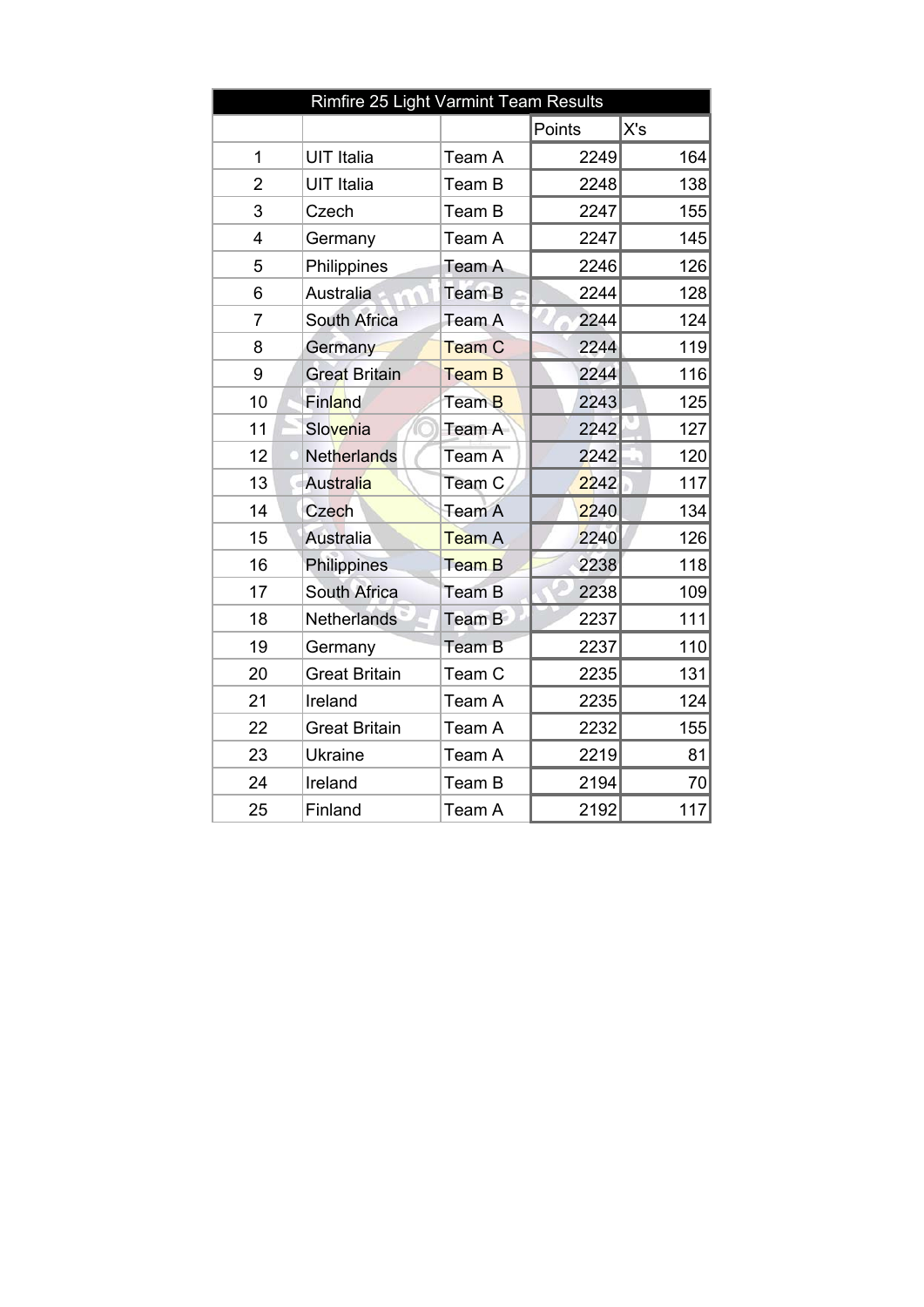|                |     | Rimfire 50m Light Varmint Results |            |                 |
|----------------|-----|-----------------------------------|------------|-----------------|
|                |     |                                   | Points     | X's             |
| 1              | 036 | <b>Boswell Carl</b>               | 747        | 44              |
| $\overline{2}$ | 009 | Seaman Glenn John                 | 747        | 41              |
| 3              | 142 | Rißman Manfred                    | 746        | 43              |
| 4              | 165 | Mesoraca Giuseppe                 | 746        | 40              |
| 5              | 041 | Grayson Scott                     | 745        | 42              |
| 6              | 166 | Peverelli Christian               | 745        | 39              |
| 7              | 004 | <b>Neale Stuart James</b>         | 745        | 38              |
| 8              | 068 | Vito Franco                       | 745        | 36              |
| 9              | 194 | Jamnik Tomaz                      | 744        | 45              |
| 10             | 008 | Schneider Gregory Jogn            | 744        | 40              |
| 11             | 031 | Tulppo Juhani Martti              | 744        | 38              |
| 12             | 066 | Leone Pino                        | 744        | 38              |
| 13             | 005 | Nocente Christopher Anthony       | 744<br>f b | 38              |
| 14             | 062 | Atzeni Giovanni                   | 744        | 37              |
| 15             | 081 | Coetzer Gert Johanes              | 744        | 32              |
| 16             | 178 | Gan Augusto                       | 743        | 48              |
| 17             | 003 | Lightfoot Richard                 | 743        | 38              |
| 18             | 011 | <b>Wilson Brett David</b>         | 743        | 38              |
| 19             | 007 | Rowe Annette                      | 743        | 35              |
| 20             | 164 | Papaleo Carmen                    | 742        | 40              |
| 21             | 027 | Murisoja Eija                     | 742        | 35              |
| 22             | 067 | Mazzolari Gianpietro              | 742        | 35              |
| 23             | 129 | Lhotak Josef                      | 742        | 31              |
| 24             | 184 | Maniwang Jimmy                    | 741        | 42              |
| 25             | 017 | Efenberger Petr                   | 741        | 40              |
| 26             | 082 | Coetzer Mario<br>J                | 741        | 39              |
| 27             | 015 | Bursik Jaroslav                   | 741        | 38              |
|                |     |                                   | 741        |                 |
| 28             | 029 | Murisoja Ulla                     |            | 33              |
| 29             | 035 | <b>Boswell Achille</b><br>J       | 741        | 33              |
| 30             | 127 | Fokt Jan                          | 740        | 35              |
| 31             | 002 | Collaros Bill                     | 740        | 33              |
| 32             | 040 | Grayson Alan                      | 739        | 40              |
| 33             | 034 | Kröll Uli                         | 739        | 34              |
| 34             | 023 | Ikaheimo Antti Lassi              | 739        | 34              |
| 35             | 198 | Svetek Matjaz                     | 739        | 32              |
| 36             | 103 | Ponomarov Andii Alexandrovich     | 739        | 27              |
| 37             | 075 | Morschagin Stepan                 | 739        | 27              |
| 38             | 024 | Korpi Tomi Taavetti               | 738        | 38              |
| 39             | 043 | Kingaby Garry Alan                | 738        | 37              |
| 40             | 021 | Mrazek Matej<br>J                 | 738        | 36              |
| 41             | 037 | <b>Bradley Thea Mae</b><br>J      | 738        | 33              |
| 42             | 162 | Chiesa Danilo                     | 738        | 31              |
| 43             | 033 | Feldman Simon<br>J                | 738        | 31              |
| 44             | 138 | <b>Hutter Helmut</b>              | 738        | 30 <sup>2</sup> |
| 45             | 170 | Muliekom Willie                   | 738        | 30              |
| 46             | 136 | Feldman Markus                    | 737        | 36              |
| 47             | 101 | Bozhenko Volodymyr Alexandrovich  | 737        | 36              |
| 48             | 137 | Franzen Lutwin                    | 737        | 33              |
| 49             | 141 | Prossel Hermann                   | 736        | 43              |
| 50             | 028 | Murisoja Risto                    | 736        | 36              |
| 51             | 042 | <b>Harding Ronald James</b>       | 736        | 34              |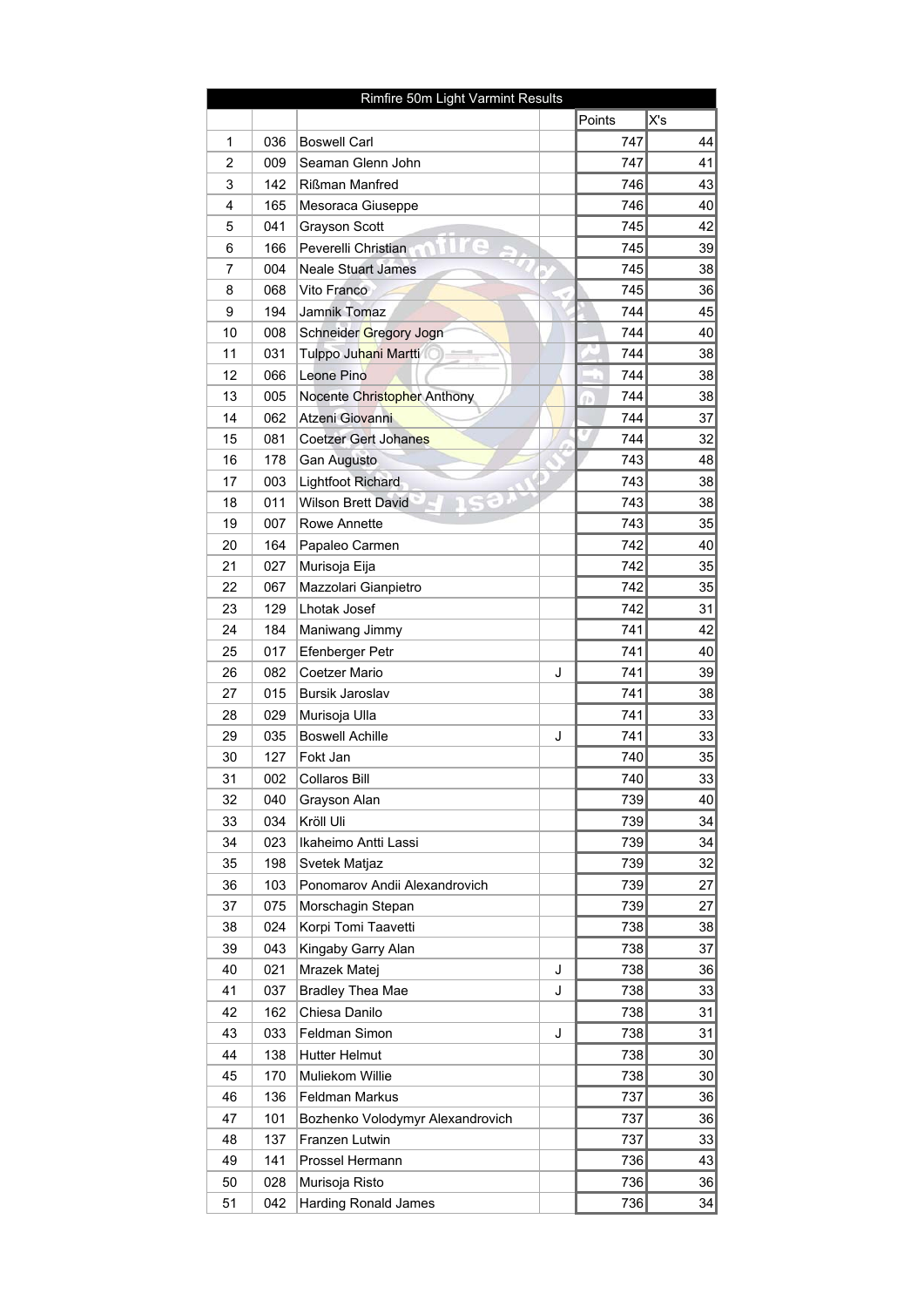| 52  | 185 | Olbes Antonio                    |   | 736       | 31              |
|-----|-----|----------------------------------|---|-----------|-----------------|
| 53  | 154 | Rafter Robert Josef              |   | 736       | 29              |
| 54  | 048 | Renwick Colin                    |   | 735       | 38              |
| 55  | 172 | Willems Vim                      |   | 735       | 33              |
| 56  | 006 | Peet Jaegen Vernon               |   | 735       | 30 <sup>2</sup> |
| 57  | 143 | <b>Elling Trevor</b>             |   | 735       | 29              |
| 58  | 010 | Seaman Hannah Margaret           | J | 734       | 29              |
| 59  | 140 | Menke Martin                     |   | 734       | 29              |
| 60  | 145 | <b>Healey Richard</b>            |   | 734       | 25              |
| 61  | 016 | Durdak Jan                       |   | 733       | 34              |
| 62  | 130 | Lhotakova Eliska                 |   | 732       | 28              |
| 63  | 079 | <b>Broodryk Chris Tiaan</b>      |   | 732       | 27              |
| 64  | 064 | Cini Maurizio                    |   | 732       | 26              |
| 65  | 102 | Karpenko Igor Ivanovich          |   | 732       | 25              |
| 66  | 030 | Riihimaki Juha Kalevi            |   | 731<br>ſΔ | 31              |
| 67  | 169 | <b>Messman Mario</b>             |   | 731       | 30              |
| 68  | 018 | <b>Haman Vaclav</b>              |   | 731       | 26              |
| 69  | 117 | Knight Geofrey                   |   | 731       | 24              |
| 70  | 107 | <b>Young Craig</b>               |   | 731       | 24              |
| 71  | 203 | <b>Tyian Uten</b>                |   | 730       | 29              |
| 72  | 150 | Murphy Kieran                    |   | 730       | 26              |
| 73  | 118 | <b>Richards Rebecca</b>          |   | 730       | 24              |
| 74  | 025 | Lagas Jens                       |   | 729       | 30              |
| 75  | 084 | <b>Grundlingh Pieter Johanes</b> |   | 729       | 25              |
| 76  | 171 | Verwijs Bram                     |   | 728       | 31              |
| 77  | 202 | <b>Tiprak Rittidat</b>           |   | 728       | 28              |
| 78  | 135 | Domaschk Jo                      |   | 727       | 31              |
| 79  | 085 | Schoonwinkel Coenrad             | J | 727       | 27              |
| 80  | 187 | Parsons Maria                    |   | 724       | 29              |
| 81  | 125 | Dimitrov Jordan                  |   | 724       | 28              |
| 82  | 209 | Cruz Rafael                      |   | 724       | 27              |
| 83  | 019 | Hosek Miroslav                   |   | 724       | 24              |
| 84  | 153 | Rafter Robert Christopher        |   | 724       | 24              |
| 85  | 167 | Hendriks Henk                    |   | 724       | 21              |
| 86  | 147 | <b>Boyle Paddy</b>               |   | 723       | 20 <sub>l</sub> |
| 87  | 151 | O'Sullivan John                  |   | 723       | 17              |
| 88  | 044 | Kingaby Joshua Curtus            | J | 722       | 20 <sub>l</sub> |
| 89  | 144 | <b>Healey Jeake</b>              | J | 722       | 17              |
| 90  | 173 | Alvero Josefino                  |   | 721       | 26              |
| 91  | 123 | Georgiev Krasimir                |   | 720       | 25              |
| 92  | 039 | Freeman Graham                   |   | 719       | 30              |
| 93  | 168 | Janssen Ton                      |   | 718       | 21              |
| 94  |     |                                  |   | 716       | 24              |
|     | 204 | Thiprak Supreeya                 |   |           |                 |
| 95  | 133 | Barth Konrad                     |   | 716       | 23              |
| 96  | 086 | Schoonwinkel Nicolaas Johannes   |   | 716       | 22              |
| 97  | 104 | Yanov Oleg Vyacheslavovich       |   | 714       | 25              |
| 98  | 080 | Chamberlain Billy                |   | 714       | 23              |
| 99  | 152 | Quinn Gerard                     |   | 714       | 18              |
| 100 | 201 | Sirirattanawatchakl Theerapol    |   | 712       | 20              |
| 101 | 122 | Balabanov Kiril                  |   | 710       | 19              |
| 102 | 046 | Morrison Andy                    |   | 689       | 11              |
| 103 | 047 | Morrison Gary                    |   | 674       | 12              |
| 104 | 197 | <b>Pintar Clement</b>            |   | 245       | 10              |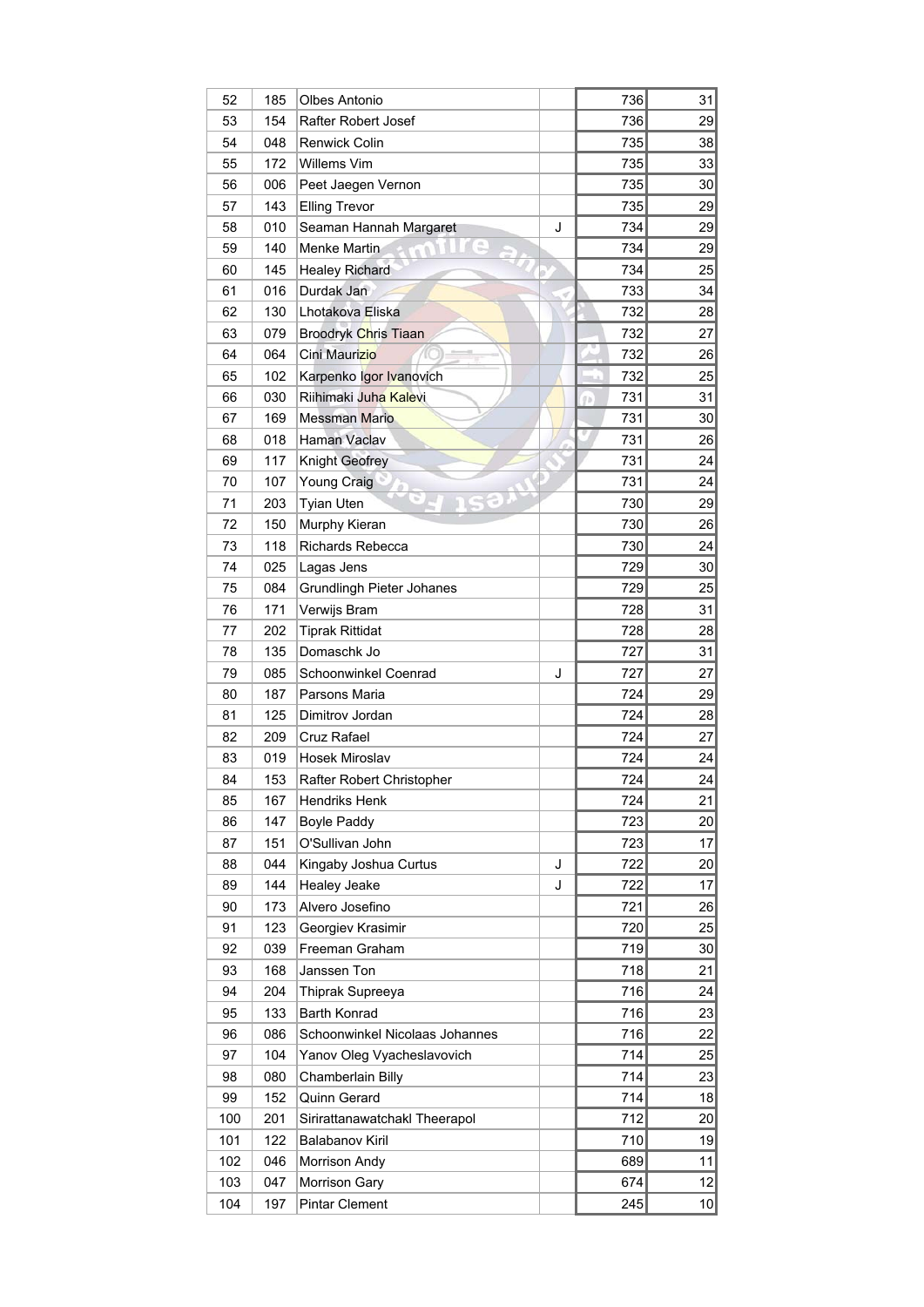| Rimfire 50 Light Varmint Team Results |                      |               |        |     |  |  |
|---------------------------------------|----------------------|---------------|--------|-----|--|--|
|                                       |                      |               | Points | X's |  |  |
| $\mathbf{1}$                          | Australia            | Team A        | 2230   | 112 |  |  |
| $\overline{2}$                        | <b>UIT Italia</b>    | Team A        | 2230   | 110 |  |  |
| 3                                     | <b>Great Britain</b> | Team A        | 2230   | 86  |  |  |
| $\overline{4}$                        | UIT Italia           | Team B        | 2229   | 110 |  |  |
| 5                                     | Australia            | Team B        | 2222   | 105 |  |  |
| 6                                     | Germany              | <b>Team A</b> | 2221   | 120 |  |  |
| $\overline{7}$                        | <b>Great Britain</b> | <b>Team B</b> | 2220   | 116 |  |  |
| 8                                     | Australia            | <b>Team C</b> | 2220   | 100 |  |  |
| 9                                     | Finland              | Team A        | 2219   | 104 |  |  |
| 10                                    | Czech                | Team A        | 2214   | 109 |  |  |
| 11                                    | South Africa         | Team A        | 2214   | 96  |  |  |
| 12                                    | <b>Great Britain</b> | Team C        | 2211   | 99  |  |  |
| 13                                    | <b>Finland</b>       | Team B        | 2208   | 103 |  |  |
| 14                                    | <b>Ukraine</b>       | <b>Team A</b> | 2208   | 88  |  |  |
| 15                                    | Philippines          | Team A        | 2205   | 116 |  |  |
| 16                                    | Czech                | Team B        | 2205   | 85  |  |  |
| 17                                    | Czech                | Team C        | 2203   | 98  |  |  |
| 18                                    | Germany              | Team B        | 2201   | 100 |  |  |
| 19                                    | Netherlands          | Team A        | 2193   | 81  |  |  |
| 20                                    | Ireland              | Team A        | 2190   | 79  |  |  |
| 21                                    | Germany              | Team C        | 2188   | 83  |  |  |
| 22                                    | Philippines          | Team B        | 2184   | 87  |  |  |
| 23                                    | <b>Netherlands</b>   | Team B        | 2181   | 85  |  |  |
| 24                                    | Thailand             | Team A        | 2170   | 77  |  |  |
| 25                                    | Ireland              | Team B        | 2160   | 55  |  |  |
| 26                                    | South Africa         | Team B        | 2157   | 72  |  |  |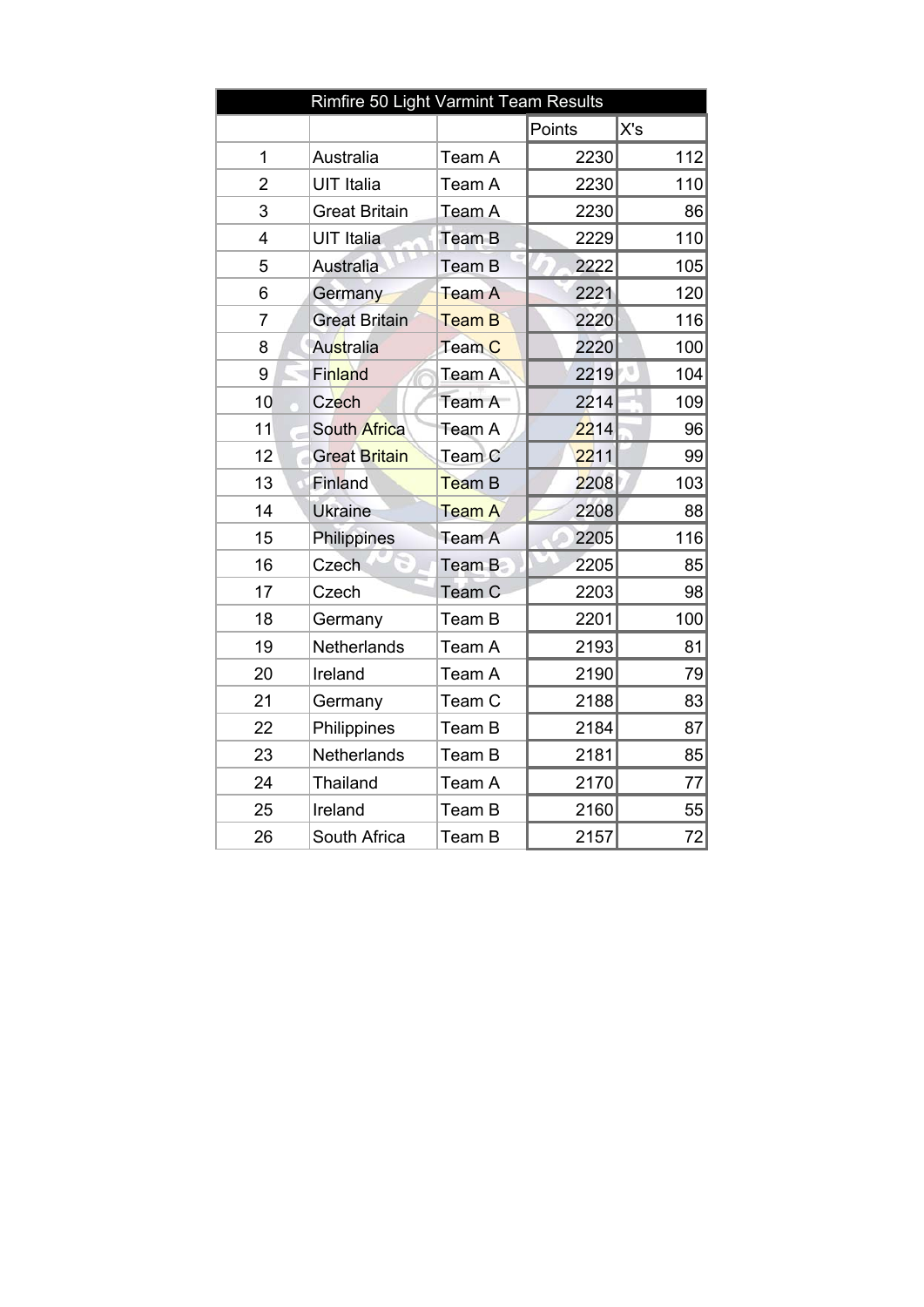|                |     | Rimfire Light Varmint Aggregate |   |   |   |             |     |
|----------------|-----|---------------------------------|---|---|---|-------------|-----|
|                |     |                                 |   |   |   | Points      | X's |
| 1              | 036 | <b>Boswell Carl</b>             |   | W | E | 1497        | 99  |
| $\overline{2}$ | 165 | Mesoraca Giuseppe               |   | W |   | 1496        | 94  |
| 3              | 142 | Rißman Manfred                  |   | W | E | 1495        | 96  |
| 4              | 166 | Peverelli Christian             |   | W |   | 1495        | 89  |
| 5              | 062 | Atzeni Giovanni                 |   | W |   | 1494        | 93  |
| 6              | 066 | Leone Pino                      |   | W |   | 1494        | 90  |
| 7              | 009 | Seaman Glenn John               |   | W |   | 1494        | 89  |
| 8              | 004 | <b>Neale Stuart James</b>       |   | W |   | 1494        | 86  |
| 9              | 041 | Grayson Scott                   |   | W | E | 1494        | 84  |
| 10             | 007 | <b>Rowe Annette</b>             |   | W |   | 1493        | 72  |
| 11             | 164 | Papaleo Carmen                  |   | W |   | 1492        | 85  |
| 12             | 194 | Jamnik Tomaz                    |   | W | É | 1492        | 82  |
| 13             | 017 | Efenberger Petr                 |   | W | E | 1491        | 92  |
| 14             | 067 | Mazzolari Gianpietro            |   | W |   | 1491        | 91  |
| 15             | 178 | Gan Augusto                     |   | W |   | 1491        | 88  |
| 16             | 003 | <b>Lightfoot Richard</b>        |   | W |   | 1491        | 87  |
| 17             | 008 | Schneider Gregory Jogn          |   | W |   | 1491        | 82  |
| 18             | 184 | Maniwang Jimmy                  |   | W |   | 1491        | 82  |
| 19             | 031 | Tulppo Juhani Martti            |   | W | E | 1491        | 80  |
| 20             | 081 | <b>Coetzer Gert Johanes</b>     |   | W |   | 1491        | 63  |
| 21             | 082 | Coetzer Mario                   | J | W |   | 1490        | 89  |
| 22             | 015 | Bursik Jaroslav                 |   | W | E | 1490        | 88  |
| 23             | 127 | Fokt Jan                        |   | W | E | 1490        | 86  |
| 24             | 029 | Murisoja Ulla                   |   | W | E | 1490        | 73  |
| 25             | 040 | Grayson Alan                    |   | W | E | 1489        | 80  |
| 26             | 034 | Kröll Uli                       |   | W | E | 1488        | 82  |
| 27             | 011 | Wilson Brett David              |   | W |   | 1488        | 78  |
| 28             | 002 | Collaros Bill                   |   | W |   | <u>1488</u> | 71  |
| 29             | 005 | Nocente Christopher Anthony     |   | W |   | 1488        | 68  |
| 30             | 021 | Mrazek Matej                    | J | W | E | 1487        | 100 |
| 31             | 043 | Kingaby Garry Alan              |   | W | E | 1487        | 87  |
| 32             | 024 | Korpi Tomi Taavetti             |   | W | E | 1487        | 80  |
| 33             | 027 | Murisoja Eija                   |   | W | E | 1487        | 69  |
| 34             | 035 | <b>Boswell Achille</b>          | J | W | E | 1486        | 75  |
| 35             | 162 | Chiesa Danilo                   |   | W |   | 1486        | 74  |
| 36             | 198 | Svetek Matjaz                   |   | W | E | 1486        | 74  |
| 37             | 023 | Ikaheimo Antti Lassi            |   | W | E | 1486        | 70  |
| 38             | 033 | Feldman Simon                   | J | W | E | 1486        | 69  |
| 39             | 141 | Prossel Hermann                 |   | W | E | 1485        | 87  |
| 40             | 037 | <b>Bradley Thea Mae</b>         | J | W | E | 1485        | 80  |
| 41             | 136 | Feldman Markus                  |   | W | E | 1485        | 78  |
| 42             | 137 | Franzen Lutwin                  |   | W | E | 1485        | 65  |
| 43             | 185 | Olbes Antonio                   |   | W |   | 1484        | 72  |
| 44             | 172 | Willems Vim                     |   | W | E | 1483        | 77  |
| 45             | 154 | Rafter Robert Josef             |   | W | E | 1483        | 76  |
| 46             | 145 | <b>Healey Richard</b>           |   | W | E | 1483        | 61  |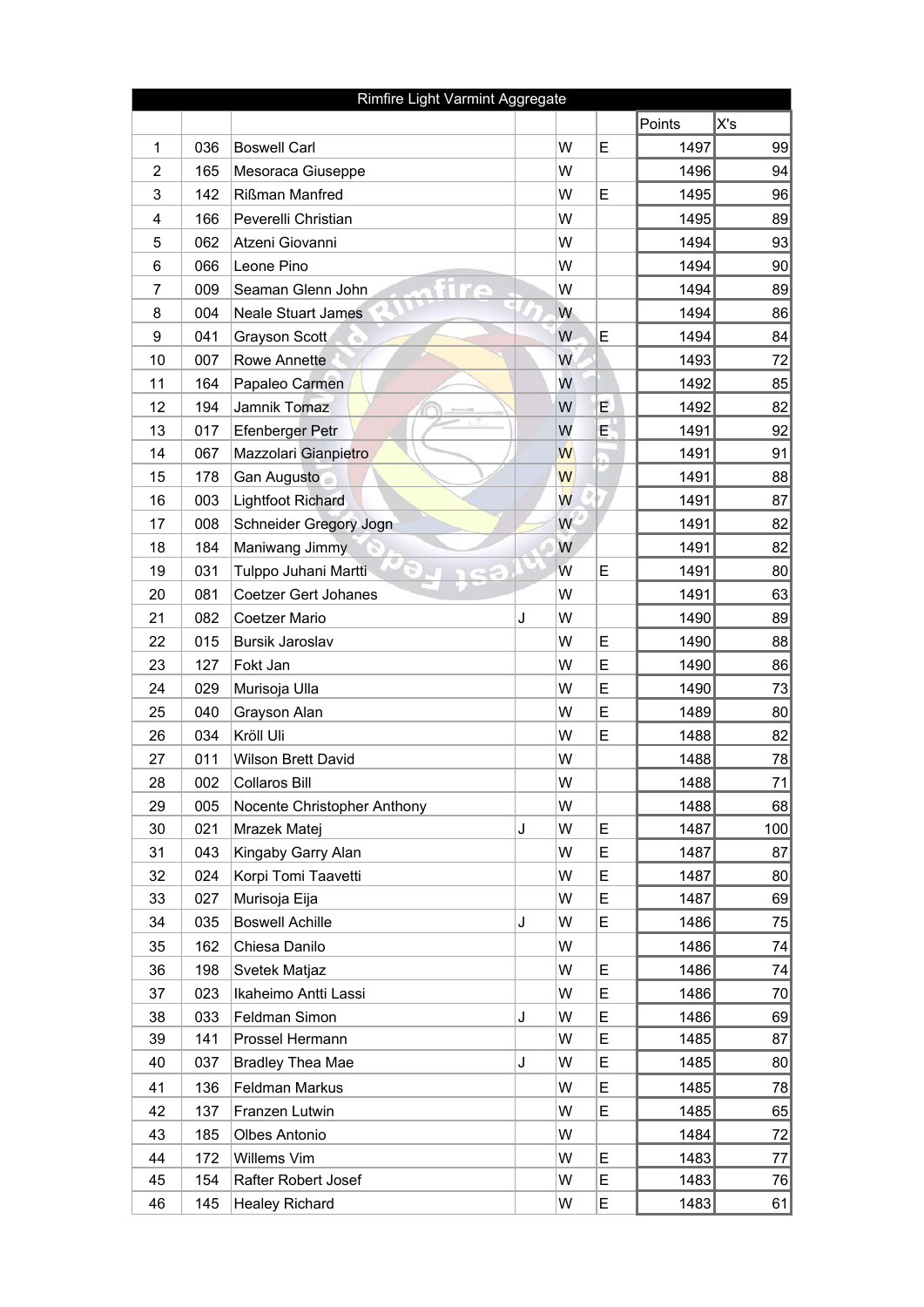| W<br>79<br>1482<br>48<br>Peet Jaegen Vernon<br>006<br>E<br>W<br>1482<br>75<br>49<br>016<br>Durdak Jan<br>E<br>W<br>1482<br>74<br>140<br><b>Menke Martin</b><br>50<br>1482<br>W<br>71<br>51<br>010<br>Seaman Hannah Margaret<br>J<br>E<br>54<br>W<br>1482<br>Ponomarov Andii Alexandrovich<br>52<br>103<br>E<br>W<br>1481<br>76<br>048<br>Renwick Colin<br>53<br>W<br>1480<br>54<br>064<br>Cini Maurizio<br>76<br>63<br>W<br>1480<br>55<br>117<br>Knight Geofrey<br>Bozhenko Volodymyr Alexandrovich<br>W<br>E<br>1479<br>68<br>56<br>101<br>E<br>52<br>W<br>1479<br>57<br>075<br>Morschagin Stepan<br>W<br>1478<br>203<br><b>Tyian Uten</b><br>58<br>77<br>W<br>E<br>1478<br><b>Messman Mario</b><br>75<br>59<br>169<br>15<br>W<br>66<br>118<br>Richards Rebecca<br>1478<br>60<br>E.<br>W<br>61<br>143<br>1478<br>61<br><b>Elling Trevor</b><br>W<br>Riihimaki Juha Kalevi<br>E<br>030<br>1477<br>62<br>72<br>W<br>68<br>1477<br>63<br>084<br>Grundlingh Pieter Johanes<br>W<br>66<br>Broodryk Chris Tiaan<br>1477<br>64<br>079<br>W<br>E<br>1476<br>77<br>65<br>025<br>Lagas Jens<br>W<br>69<br>202<br><b>Tiprak Rittidat</b><br>1475<br>66<br>W<br>E<br>1475<br>68<br>67<br>171<br>Verwijs Bram<br>E<br>W<br>61<br>Murphy Kieran<br>1475<br>68<br>150<br>E<br>56<br>W<br>1475<br>69<br>102<br>Karpenko Igor Ivanovich<br>E<br><b>Hendriks Henk</b><br>W<br>68<br>167<br>1474<br>70<br>W<br>71<br>1473<br>71<br>187<br>Parsons Maria<br>W<br>1472<br>60<br>72<br>085<br>Schoonwinkel Coenrad<br>J<br>W<br>E<br>85<br>73<br>042<br>1471<br><b>Harding Ronald James</b><br>E<br>W<br>1471<br>66<br>74<br>153<br>Rafter Robert Christopher<br>E<br>57<br>W<br>1471<br>75<br>Haman Vaclav<br>018<br>1469<br>72<br>W<br>76<br>173<br>Alvero Josefino<br>E<br>J<br>W<br>1469<br>66<br>77<br>144<br>Healey Jeake<br>67<br>W<br>E<br>1468<br>78<br>135<br>Domaschk Jo<br>W<br>E<br>1468<br>54<br>79<br>019<br>Hosek Miroslav<br>W<br>1465<br>62<br>80<br>209<br>Cruz Rafael<br>E<br>O'Sullivan John<br>W<br>1464<br>52<br>81<br>151<br>E<br>82<br>Kingaby Joshua Curtus<br>W<br>1464<br>50<br>044<br>J<br>W<br>1462<br>83<br>080<br>Chamberlain Billy<br>60<br>W<br>1462<br>Schoonwinkel Nicolaas Johannes<br>53<br>84<br>086<br>Barth Konrad<br>W<br>E<br>1461<br>133<br>53<br>85<br>E<br>69<br>W<br>1460<br>86<br>039<br>Freeman Graham<br>E<br>Janssen Ton<br>W<br>1460<br>51<br>87<br>168<br>W<br>E<br>1455<br>40<br>88<br>147<br><b>Boyle Paddy</b><br>E<br>W<br>Yanov Oleg Vyacheslavovich<br>1448<br>47<br>89<br>104<br>W<br>E<br>1434<br>79<br>90<br>028<br>Murisoja Risto<br>E<br>Quinn Gerard<br>W<br>1431<br>33<br>91<br>152<br>33<br>W<br>E<br>1424<br>92<br>Morrison Andy<br>046<br>E<br>W<br>33<br>1399<br>93<br>047<br>Morrison Gary<br>E<br><b>Pintar Clement</b><br>W<br>992<br>94<br>197 | 47 | 170 | Muliekom Willie | W | Е | 1483 | 58 |
|-----------------------------------------------------------------------------------------------------------------------------------------------------------------------------------------------------------------------------------------------------------------------------------------------------------------------------------------------------------------------------------------------------------------------------------------------------------------------------------------------------------------------------------------------------------------------------------------------------------------------------------------------------------------------------------------------------------------------------------------------------------------------------------------------------------------------------------------------------------------------------------------------------------------------------------------------------------------------------------------------------------------------------------------------------------------------------------------------------------------------------------------------------------------------------------------------------------------------------------------------------------------------------------------------------------------------------------------------------------------------------------------------------------------------------------------------------------------------------------------------------------------------------------------------------------------------------------------------------------------------------------------------------------------------------------------------------------------------------------------------------------------------------------------------------------------------------------------------------------------------------------------------------------------------------------------------------------------------------------------------------------------------------------------------------------------------------------------------------------------------------------------------------------------------------------------------------------------------------------------------------------------------------------------------------------------------------------------------------------------------------------------------------------------------------------------------------------------------------------------------------------------------------------------------------------------------------------------------------------------------------------------------------------------------------------------------------------------------------------------------------------------------------------------------------|----|-----|-----------------|---|---|------|----|
|                                                                                                                                                                                                                                                                                                                                                                                                                                                                                                                                                                                                                                                                                                                                                                                                                                                                                                                                                                                                                                                                                                                                                                                                                                                                                                                                                                                                                                                                                                                                                                                                                                                                                                                                                                                                                                                                                                                                                                                                                                                                                                                                                                                                                                                                                                                                                                                                                                                                                                                                                                                                                                                                                                                                                                                                     |    |     |                 |   |   |      |    |
|                                                                                                                                                                                                                                                                                                                                                                                                                                                                                                                                                                                                                                                                                                                                                                                                                                                                                                                                                                                                                                                                                                                                                                                                                                                                                                                                                                                                                                                                                                                                                                                                                                                                                                                                                                                                                                                                                                                                                                                                                                                                                                                                                                                                                                                                                                                                                                                                                                                                                                                                                                                                                                                                                                                                                                                                     |    |     |                 |   |   |      |    |
|                                                                                                                                                                                                                                                                                                                                                                                                                                                                                                                                                                                                                                                                                                                                                                                                                                                                                                                                                                                                                                                                                                                                                                                                                                                                                                                                                                                                                                                                                                                                                                                                                                                                                                                                                                                                                                                                                                                                                                                                                                                                                                                                                                                                                                                                                                                                                                                                                                                                                                                                                                                                                                                                                                                                                                                                     |    |     |                 |   |   |      |    |
|                                                                                                                                                                                                                                                                                                                                                                                                                                                                                                                                                                                                                                                                                                                                                                                                                                                                                                                                                                                                                                                                                                                                                                                                                                                                                                                                                                                                                                                                                                                                                                                                                                                                                                                                                                                                                                                                                                                                                                                                                                                                                                                                                                                                                                                                                                                                                                                                                                                                                                                                                                                                                                                                                                                                                                                                     |    |     |                 |   |   |      |    |
|                                                                                                                                                                                                                                                                                                                                                                                                                                                                                                                                                                                                                                                                                                                                                                                                                                                                                                                                                                                                                                                                                                                                                                                                                                                                                                                                                                                                                                                                                                                                                                                                                                                                                                                                                                                                                                                                                                                                                                                                                                                                                                                                                                                                                                                                                                                                                                                                                                                                                                                                                                                                                                                                                                                                                                                                     |    |     |                 |   |   |      |    |
|                                                                                                                                                                                                                                                                                                                                                                                                                                                                                                                                                                                                                                                                                                                                                                                                                                                                                                                                                                                                                                                                                                                                                                                                                                                                                                                                                                                                                                                                                                                                                                                                                                                                                                                                                                                                                                                                                                                                                                                                                                                                                                                                                                                                                                                                                                                                                                                                                                                                                                                                                                                                                                                                                                                                                                                                     |    |     |                 |   |   |      |    |
|                                                                                                                                                                                                                                                                                                                                                                                                                                                                                                                                                                                                                                                                                                                                                                                                                                                                                                                                                                                                                                                                                                                                                                                                                                                                                                                                                                                                                                                                                                                                                                                                                                                                                                                                                                                                                                                                                                                                                                                                                                                                                                                                                                                                                                                                                                                                                                                                                                                                                                                                                                                                                                                                                                                                                                                                     |    |     |                 |   |   |      |    |
|                                                                                                                                                                                                                                                                                                                                                                                                                                                                                                                                                                                                                                                                                                                                                                                                                                                                                                                                                                                                                                                                                                                                                                                                                                                                                                                                                                                                                                                                                                                                                                                                                                                                                                                                                                                                                                                                                                                                                                                                                                                                                                                                                                                                                                                                                                                                                                                                                                                                                                                                                                                                                                                                                                                                                                                                     |    |     |                 |   |   |      |    |
|                                                                                                                                                                                                                                                                                                                                                                                                                                                                                                                                                                                                                                                                                                                                                                                                                                                                                                                                                                                                                                                                                                                                                                                                                                                                                                                                                                                                                                                                                                                                                                                                                                                                                                                                                                                                                                                                                                                                                                                                                                                                                                                                                                                                                                                                                                                                                                                                                                                                                                                                                                                                                                                                                                                                                                                                     |    |     |                 |   |   |      |    |
|                                                                                                                                                                                                                                                                                                                                                                                                                                                                                                                                                                                                                                                                                                                                                                                                                                                                                                                                                                                                                                                                                                                                                                                                                                                                                                                                                                                                                                                                                                                                                                                                                                                                                                                                                                                                                                                                                                                                                                                                                                                                                                                                                                                                                                                                                                                                                                                                                                                                                                                                                                                                                                                                                                                                                                                                     |    |     |                 |   |   |      |    |
|                                                                                                                                                                                                                                                                                                                                                                                                                                                                                                                                                                                                                                                                                                                                                                                                                                                                                                                                                                                                                                                                                                                                                                                                                                                                                                                                                                                                                                                                                                                                                                                                                                                                                                                                                                                                                                                                                                                                                                                                                                                                                                                                                                                                                                                                                                                                                                                                                                                                                                                                                                                                                                                                                                                                                                                                     |    |     |                 |   |   |      |    |
|                                                                                                                                                                                                                                                                                                                                                                                                                                                                                                                                                                                                                                                                                                                                                                                                                                                                                                                                                                                                                                                                                                                                                                                                                                                                                                                                                                                                                                                                                                                                                                                                                                                                                                                                                                                                                                                                                                                                                                                                                                                                                                                                                                                                                                                                                                                                                                                                                                                                                                                                                                                                                                                                                                                                                                                                     |    |     |                 |   |   |      |    |
|                                                                                                                                                                                                                                                                                                                                                                                                                                                                                                                                                                                                                                                                                                                                                                                                                                                                                                                                                                                                                                                                                                                                                                                                                                                                                                                                                                                                                                                                                                                                                                                                                                                                                                                                                                                                                                                                                                                                                                                                                                                                                                                                                                                                                                                                                                                                                                                                                                                                                                                                                                                                                                                                                                                                                                                                     |    |     |                 |   |   |      |    |
|                                                                                                                                                                                                                                                                                                                                                                                                                                                                                                                                                                                                                                                                                                                                                                                                                                                                                                                                                                                                                                                                                                                                                                                                                                                                                                                                                                                                                                                                                                                                                                                                                                                                                                                                                                                                                                                                                                                                                                                                                                                                                                                                                                                                                                                                                                                                                                                                                                                                                                                                                                                                                                                                                                                                                                                                     |    |     |                 |   |   |      |    |
|                                                                                                                                                                                                                                                                                                                                                                                                                                                                                                                                                                                                                                                                                                                                                                                                                                                                                                                                                                                                                                                                                                                                                                                                                                                                                                                                                                                                                                                                                                                                                                                                                                                                                                                                                                                                                                                                                                                                                                                                                                                                                                                                                                                                                                                                                                                                                                                                                                                                                                                                                                                                                                                                                                                                                                                                     |    |     |                 |   |   |      |    |
|                                                                                                                                                                                                                                                                                                                                                                                                                                                                                                                                                                                                                                                                                                                                                                                                                                                                                                                                                                                                                                                                                                                                                                                                                                                                                                                                                                                                                                                                                                                                                                                                                                                                                                                                                                                                                                                                                                                                                                                                                                                                                                                                                                                                                                                                                                                                                                                                                                                                                                                                                                                                                                                                                                                                                                                                     |    |     |                 |   |   |      |    |
|                                                                                                                                                                                                                                                                                                                                                                                                                                                                                                                                                                                                                                                                                                                                                                                                                                                                                                                                                                                                                                                                                                                                                                                                                                                                                                                                                                                                                                                                                                                                                                                                                                                                                                                                                                                                                                                                                                                                                                                                                                                                                                                                                                                                                                                                                                                                                                                                                                                                                                                                                                                                                                                                                                                                                                                                     |    |     |                 |   |   |      |    |
|                                                                                                                                                                                                                                                                                                                                                                                                                                                                                                                                                                                                                                                                                                                                                                                                                                                                                                                                                                                                                                                                                                                                                                                                                                                                                                                                                                                                                                                                                                                                                                                                                                                                                                                                                                                                                                                                                                                                                                                                                                                                                                                                                                                                                                                                                                                                                                                                                                                                                                                                                                                                                                                                                                                                                                                                     |    |     |                 |   |   |      |    |
|                                                                                                                                                                                                                                                                                                                                                                                                                                                                                                                                                                                                                                                                                                                                                                                                                                                                                                                                                                                                                                                                                                                                                                                                                                                                                                                                                                                                                                                                                                                                                                                                                                                                                                                                                                                                                                                                                                                                                                                                                                                                                                                                                                                                                                                                                                                                                                                                                                                                                                                                                                                                                                                                                                                                                                                                     |    |     |                 |   |   |      |    |
|                                                                                                                                                                                                                                                                                                                                                                                                                                                                                                                                                                                                                                                                                                                                                                                                                                                                                                                                                                                                                                                                                                                                                                                                                                                                                                                                                                                                                                                                                                                                                                                                                                                                                                                                                                                                                                                                                                                                                                                                                                                                                                                                                                                                                                                                                                                                                                                                                                                                                                                                                                                                                                                                                                                                                                                                     |    |     |                 |   |   |      |    |
|                                                                                                                                                                                                                                                                                                                                                                                                                                                                                                                                                                                                                                                                                                                                                                                                                                                                                                                                                                                                                                                                                                                                                                                                                                                                                                                                                                                                                                                                                                                                                                                                                                                                                                                                                                                                                                                                                                                                                                                                                                                                                                                                                                                                                                                                                                                                                                                                                                                                                                                                                                                                                                                                                                                                                                                                     |    |     |                 |   |   |      |    |
|                                                                                                                                                                                                                                                                                                                                                                                                                                                                                                                                                                                                                                                                                                                                                                                                                                                                                                                                                                                                                                                                                                                                                                                                                                                                                                                                                                                                                                                                                                                                                                                                                                                                                                                                                                                                                                                                                                                                                                                                                                                                                                                                                                                                                                                                                                                                                                                                                                                                                                                                                                                                                                                                                                                                                                                                     |    |     |                 |   |   |      |    |
|                                                                                                                                                                                                                                                                                                                                                                                                                                                                                                                                                                                                                                                                                                                                                                                                                                                                                                                                                                                                                                                                                                                                                                                                                                                                                                                                                                                                                                                                                                                                                                                                                                                                                                                                                                                                                                                                                                                                                                                                                                                                                                                                                                                                                                                                                                                                                                                                                                                                                                                                                                                                                                                                                                                                                                                                     |    |     |                 |   |   |      |    |
|                                                                                                                                                                                                                                                                                                                                                                                                                                                                                                                                                                                                                                                                                                                                                                                                                                                                                                                                                                                                                                                                                                                                                                                                                                                                                                                                                                                                                                                                                                                                                                                                                                                                                                                                                                                                                                                                                                                                                                                                                                                                                                                                                                                                                                                                                                                                                                                                                                                                                                                                                                                                                                                                                                                                                                                                     |    |     |                 |   |   |      |    |
|                                                                                                                                                                                                                                                                                                                                                                                                                                                                                                                                                                                                                                                                                                                                                                                                                                                                                                                                                                                                                                                                                                                                                                                                                                                                                                                                                                                                                                                                                                                                                                                                                                                                                                                                                                                                                                                                                                                                                                                                                                                                                                                                                                                                                                                                                                                                                                                                                                                                                                                                                                                                                                                                                                                                                                                                     |    |     |                 |   |   |      |    |
|                                                                                                                                                                                                                                                                                                                                                                                                                                                                                                                                                                                                                                                                                                                                                                                                                                                                                                                                                                                                                                                                                                                                                                                                                                                                                                                                                                                                                                                                                                                                                                                                                                                                                                                                                                                                                                                                                                                                                                                                                                                                                                                                                                                                                                                                                                                                                                                                                                                                                                                                                                                                                                                                                                                                                                                                     |    |     |                 |   |   |      |    |
|                                                                                                                                                                                                                                                                                                                                                                                                                                                                                                                                                                                                                                                                                                                                                                                                                                                                                                                                                                                                                                                                                                                                                                                                                                                                                                                                                                                                                                                                                                                                                                                                                                                                                                                                                                                                                                                                                                                                                                                                                                                                                                                                                                                                                                                                                                                                                                                                                                                                                                                                                                                                                                                                                                                                                                                                     |    |     |                 |   |   |      |    |
|                                                                                                                                                                                                                                                                                                                                                                                                                                                                                                                                                                                                                                                                                                                                                                                                                                                                                                                                                                                                                                                                                                                                                                                                                                                                                                                                                                                                                                                                                                                                                                                                                                                                                                                                                                                                                                                                                                                                                                                                                                                                                                                                                                                                                                                                                                                                                                                                                                                                                                                                                                                                                                                                                                                                                                                                     |    |     |                 |   |   |      |    |
|                                                                                                                                                                                                                                                                                                                                                                                                                                                                                                                                                                                                                                                                                                                                                                                                                                                                                                                                                                                                                                                                                                                                                                                                                                                                                                                                                                                                                                                                                                                                                                                                                                                                                                                                                                                                                                                                                                                                                                                                                                                                                                                                                                                                                                                                                                                                                                                                                                                                                                                                                                                                                                                                                                                                                                                                     |    |     |                 |   |   |      |    |
|                                                                                                                                                                                                                                                                                                                                                                                                                                                                                                                                                                                                                                                                                                                                                                                                                                                                                                                                                                                                                                                                                                                                                                                                                                                                                                                                                                                                                                                                                                                                                                                                                                                                                                                                                                                                                                                                                                                                                                                                                                                                                                                                                                                                                                                                                                                                                                                                                                                                                                                                                                                                                                                                                                                                                                                                     |    |     |                 |   |   |      |    |
|                                                                                                                                                                                                                                                                                                                                                                                                                                                                                                                                                                                                                                                                                                                                                                                                                                                                                                                                                                                                                                                                                                                                                                                                                                                                                                                                                                                                                                                                                                                                                                                                                                                                                                                                                                                                                                                                                                                                                                                                                                                                                                                                                                                                                                                                                                                                                                                                                                                                                                                                                                                                                                                                                                                                                                                                     |    |     |                 |   |   |      |    |
|                                                                                                                                                                                                                                                                                                                                                                                                                                                                                                                                                                                                                                                                                                                                                                                                                                                                                                                                                                                                                                                                                                                                                                                                                                                                                                                                                                                                                                                                                                                                                                                                                                                                                                                                                                                                                                                                                                                                                                                                                                                                                                                                                                                                                                                                                                                                                                                                                                                                                                                                                                                                                                                                                                                                                                                                     |    |     |                 |   |   |      |    |
|                                                                                                                                                                                                                                                                                                                                                                                                                                                                                                                                                                                                                                                                                                                                                                                                                                                                                                                                                                                                                                                                                                                                                                                                                                                                                                                                                                                                                                                                                                                                                                                                                                                                                                                                                                                                                                                                                                                                                                                                                                                                                                                                                                                                                                                                                                                                                                                                                                                                                                                                                                                                                                                                                                                                                                                                     |    |     |                 |   |   |      |    |
|                                                                                                                                                                                                                                                                                                                                                                                                                                                                                                                                                                                                                                                                                                                                                                                                                                                                                                                                                                                                                                                                                                                                                                                                                                                                                                                                                                                                                                                                                                                                                                                                                                                                                                                                                                                                                                                                                                                                                                                                                                                                                                                                                                                                                                                                                                                                                                                                                                                                                                                                                                                                                                                                                                                                                                                                     |    |     |                 |   |   |      |    |
|                                                                                                                                                                                                                                                                                                                                                                                                                                                                                                                                                                                                                                                                                                                                                                                                                                                                                                                                                                                                                                                                                                                                                                                                                                                                                                                                                                                                                                                                                                                                                                                                                                                                                                                                                                                                                                                                                                                                                                                                                                                                                                                                                                                                                                                                                                                                                                                                                                                                                                                                                                                                                                                                                                                                                                                                     |    |     |                 |   |   |      |    |
|                                                                                                                                                                                                                                                                                                                                                                                                                                                                                                                                                                                                                                                                                                                                                                                                                                                                                                                                                                                                                                                                                                                                                                                                                                                                                                                                                                                                                                                                                                                                                                                                                                                                                                                                                                                                                                                                                                                                                                                                                                                                                                                                                                                                                                                                                                                                                                                                                                                                                                                                                                                                                                                                                                                                                                                                     |    |     |                 |   |   |      |    |
|                                                                                                                                                                                                                                                                                                                                                                                                                                                                                                                                                                                                                                                                                                                                                                                                                                                                                                                                                                                                                                                                                                                                                                                                                                                                                                                                                                                                                                                                                                                                                                                                                                                                                                                                                                                                                                                                                                                                                                                                                                                                                                                                                                                                                                                                                                                                                                                                                                                                                                                                                                                                                                                                                                                                                                                                     |    |     |                 |   |   |      |    |
|                                                                                                                                                                                                                                                                                                                                                                                                                                                                                                                                                                                                                                                                                                                                                                                                                                                                                                                                                                                                                                                                                                                                                                                                                                                                                                                                                                                                                                                                                                                                                                                                                                                                                                                                                                                                                                                                                                                                                                                                                                                                                                                                                                                                                                                                                                                                                                                                                                                                                                                                                                                                                                                                                                                                                                                                     |    |     |                 |   |   |      |    |
|                                                                                                                                                                                                                                                                                                                                                                                                                                                                                                                                                                                                                                                                                                                                                                                                                                                                                                                                                                                                                                                                                                                                                                                                                                                                                                                                                                                                                                                                                                                                                                                                                                                                                                                                                                                                                                                                                                                                                                                                                                                                                                                                                                                                                                                                                                                                                                                                                                                                                                                                                                                                                                                                                                                                                                                                     |    |     |                 |   |   |      |    |
|                                                                                                                                                                                                                                                                                                                                                                                                                                                                                                                                                                                                                                                                                                                                                                                                                                                                                                                                                                                                                                                                                                                                                                                                                                                                                                                                                                                                                                                                                                                                                                                                                                                                                                                                                                                                                                                                                                                                                                                                                                                                                                                                                                                                                                                                                                                                                                                                                                                                                                                                                                                                                                                                                                                                                                                                     |    |     |                 |   |   |      |    |
|                                                                                                                                                                                                                                                                                                                                                                                                                                                                                                                                                                                                                                                                                                                                                                                                                                                                                                                                                                                                                                                                                                                                                                                                                                                                                                                                                                                                                                                                                                                                                                                                                                                                                                                                                                                                                                                                                                                                                                                                                                                                                                                                                                                                                                                                                                                                                                                                                                                                                                                                                                                                                                                                                                                                                                                                     |    |     |                 |   |   |      |    |
|                                                                                                                                                                                                                                                                                                                                                                                                                                                                                                                                                                                                                                                                                                                                                                                                                                                                                                                                                                                                                                                                                                                                                                                                                                                                                                                                                                                                                                                                                                                                                                                                                                                                                                                                                                                                                                                                                                                                                                                                                                                                                                                                                                                                                                                                                                                                                                                                                                                                                                                                                                                                                                                                                                                                                                                                     |    |     |                 |   |   |      |    |
|                                                                                                                                                                                                                                                                                                                                                                                                                                                                                                                                                                                                                                                                                                                                                                                                                                                                                                                                                                                                                                                                                                                                                                                                                                                                                                                                                                                                                                                                                                                                                                                                                                                                                                                                                                                                                                                                                                                                                                                                                                                                                                                                                                                                                                                                                                                                                                                                                                                                                                                                                                                                                                                                                                                                                                                                     |    |     |                 |   |   |      |    |
|                                                                                                                                                                                                                                                                                                                                                                                                                                                                                                                                                                                                                                                                                                                                                                                                                                                                                                                                                                                                                                                                                                                                                                                                                                                                                                                                                                                                                                                                                                                                                                                                                                                                                                                                                                                                                                                                                                                                                                                                                                                                                                                                                                                                                                                                                                                                                                                                                                                                                                                                                                                                                                                                                                                                                                                                     |    |     |                 |   |   |      |    |
|                                                                                                                                                                                                                                                                                                                                                                                                                                                                                                                                                                                                                                                                                                                                                                                                                                                                                                                                                                                                                                                                                                                                                                                                                                                                                                                                                                                                                                                                                                                                                                                                                                                                                                                                                                                                                                                                                                                                                                                                                                                                                                                                                                                                                                                                                                                                                                                                                                                                                                                                                                                                                                                                                                                                                                                                     |    |     |                 |   |   |      |    |
|                                                                                                                                                                                                                                                                                                                                                                                                                                                                                                                                                                                                                                                                                                                                                                                                                                                                                                                                                                                                                                                                                                                                                                                                                                                                                                                                                                                                                                                                                                                                                                                                                                                                                                                                                                                                                                                                                                                                                                                                                                                                                                                                                                                                                                                                                                                                                                                                                                                                                                                                                                                                                                                                                                                                                                                                     |    |     |                 |   |   |      |    |
|                                                                                                                                                                                                                                                                                                                                                                                                                                                                                                                                                                                                                                                                                                                                                                                                                                                                                                                                                                                                                                                                                                                                                                                                                                                                                                                                                                                                                                                                                                                                                                                                                                                                                                                                                                                                                                                                                                                                                                                                                                                                                                                                                                                                                                                                                                                                                                                                                                                                                                                                                                                                                                                                                                                                                                                                     |    |     |                 |   |   |      | 58 |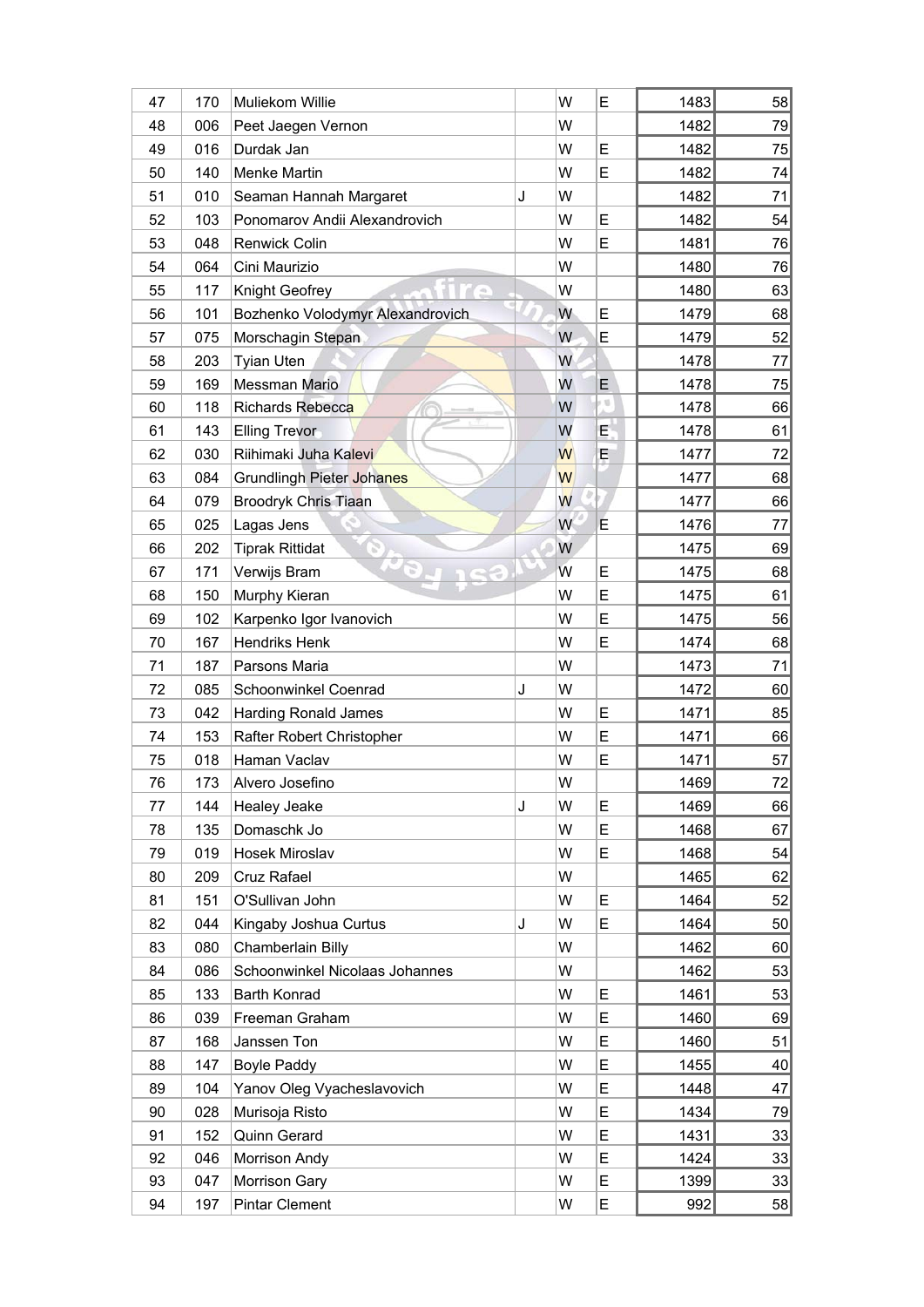|    |     | Rimfire 25m Heavy Varmint Results |        |                 |
|----|-----|-----------------------------------|--------|-----------------|
|    |     |                                   | Points | X's             |
| 1  | 165 | Messoraca Giuseppe                | 750    | 60              |
| 2  | 118 | Richards Rebecca                  | 750    | 59              |
| 3  | 029 | Murisoja Ulla                     | 750    | 58              |
| 4  | 062 | Atzeni Giovanni                   | 750    | 57              |
| 5  | 006 | Peet Jaegen Vernon                | 750    | 55              |
| 6  | 186 | <b>Gan Bernadette</b>             | 750    | 53              |
| 7  | 067 | Mazzolari Gianpietro              | 750    | 53              |
| 8  | 185 | Olbes Antonio                     | 750    | 52              |
| 9  | 024 | Korpi Tomi Taavetti               | 750    | 52              |
| 10 | 179 | <b>Gonzaled Luis</b>              | 750    | 51              |
| 11 | 200 | Puachkaew Wippo                   | 750    | 50              |
| 12 | 036 | <b>Boswell Carl</b>               | 750    | 49              |
| 13 | 066 | Leone Pino                        | 750    | 49              |
| 14 | 025 | Lagas Jens                        | 750    | 48              |
| 15 | 011 | <b>Wilson Brett David</b>         | 750    | 48              |
| 16 | 007 | Rowe Annette                      | 750    | 48              |
| 17 | 082 | Coetzer Mario<br>J                | 750    | 47              |
| 18 | 197 | <b>Pintar Clement</b>             | 750    | 46              |
| 19 | 144 | J<br>Healey Jeake                 | 750    | 45              |
| 20 | 131 | <b>Slaichrt Martin</b>            | 750    | 45              |
| 21 | 068 | Vito Franco                       | 750    | 44              |
| 22 | 162 | Chiesa Danilo                     | 750    | 44              |
| 23 | 142 | Rißman Manfred                    | 750    | 41              |
| 24 | 010 | J<br>Seaman Hannah Margaret       | 750    | 40              |
| 25 | 141 | Prossel Hermann                   | 750    | 39              |
| 26 | 169 | <b>Messman Mario</b>              | 750    | 36              |
| 27 | 072 | Paronda Randy                     | 749    | 57              |
| 28 | 063 | Candia Manfredo                   | 749    | 52              |
| 29 | 015 | Bursik Jaroslav                   | 749    | 52              |
| 30 | 003 | Lightfoot Richard                 | 749    | 52              |
| 31 | 017 | Efenberger Petr                   | 749    | 50 <sup>1</sup> |
| 32 | 137 | Franzen Lutwin                    | 749    | 50 <sub>0</sub> |
| 33 | 166 | Peverelli Christian               | 749    | 50              |
| 34 | 201 | Sirirattanawatchakl Theerapol     | 749    | 49              |
| 35 | 041 | <b>Grayson Scott</b>              | 749    | 49              |
| 36 | 081 | Coetzer Gert Johanes              | 749    | 48              |
| 37 | 040 | Grayson Alan                      | 749    | 48              |
| 38 | 187 | Parsons Maria                     | 749    | 48              |
| 39 | 009 | Seaman Glenn John                 | 749    | 47              |
| 40 | 154 | Rafter Robert Josef               | 749    | 46              |
| 41 | 037 | <b>Bradley Thea Mae</b><br>J      | 749    | 42              |
| 42 | 130 | Lhotakova Eliska                  | 749    | 42              |
| 43 | 005 | Nocente Christopher Anthony       | 749    | 40              |
| 44 | 170 | Muliekom Willie                   | 749    | 40              |
| 45 | 084 | Grundlingh Pieter Johanes         | 749    | 38              |
| 46 | 021 | Mrazek Matej<br>J                 | 749    | 38              |
| 47 | 028 | Murisoja Risto                    | 749    | 37              |
| 48 | 034 | Kröll Uli                         | 749    | 37              |
| 49 | 167 | Hendriks Henk                     | 749    | 37              |
| 50 | 042 | <b>Harding Ronald James</b>       | 748    | 55              |
| 51 | 153 | Rafter Robert Christopher         | 748    | 42              |
|    |     |                                   |        |                 |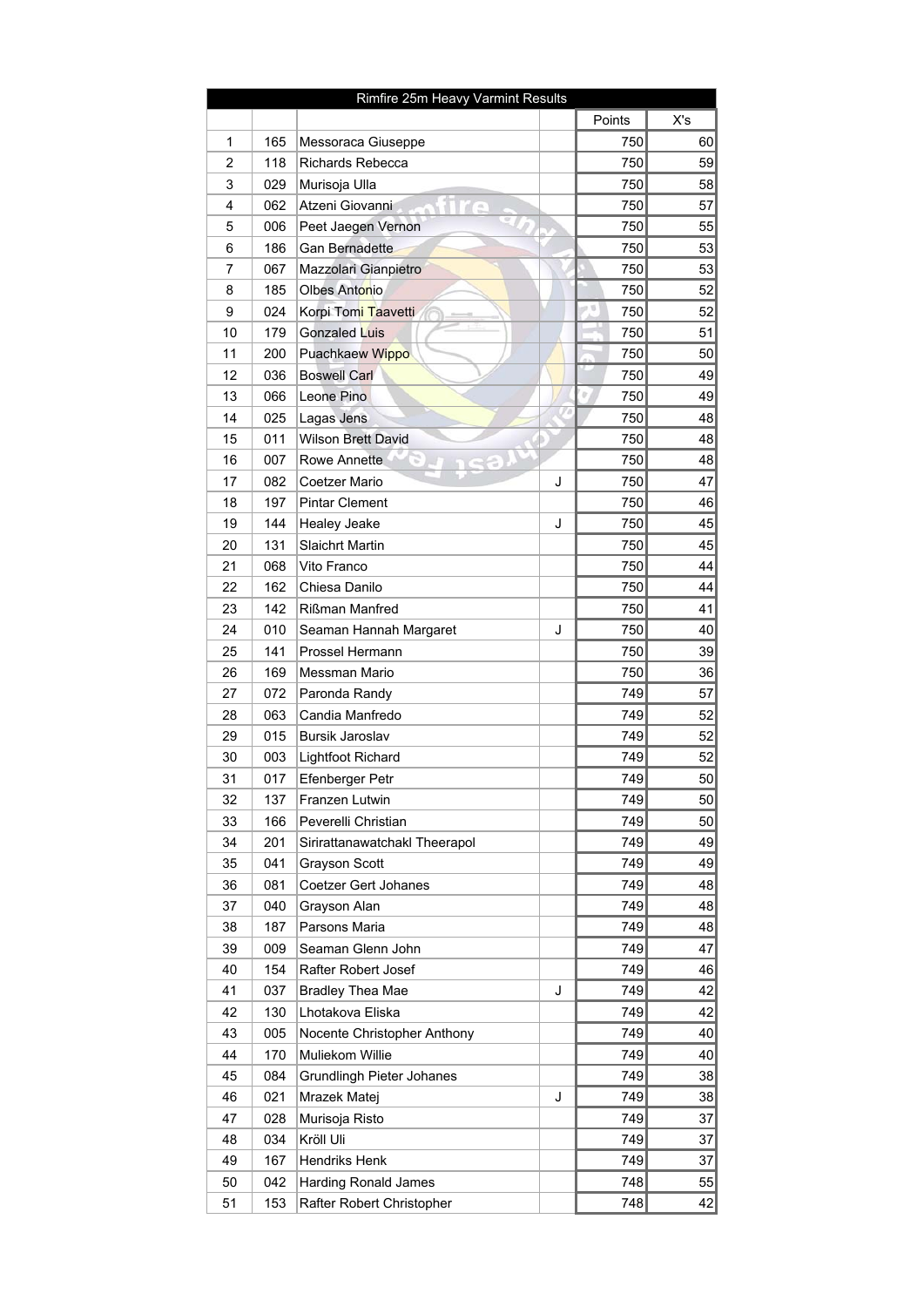| 52  | 171 | Verwijs Bram                     | 748 | 41              |
|-----|-----|----------------------------------|-----|-----------------|
| 53  | 196 | Petek Marian                     | 748 | 39              |
| 54  | 198 | Svetek Matjaz                    | 748 | 37              |
| 55  | 194 | Jamnik Tomaz                     | 748 | 37              |
| 56  | 145 | <b>Healey Richard</b>            | 748 | 35 <sup>2</sup> |
| 57  | 210 | Hamanova Ilona                   | 748 | 35              |
| 58  | 008 | Schneider Gregory Jogn           | 747 | 55              |
| 59  | 127 | Fokt Jan                         | 747 | 53              |
| 60  | 150 | Murphy Kieran                    | 747 | 47              |
| 61  | 023 | Ikaheimo Antti Lassi             | 747 | 45              |
| 62  | 129 | Lhotak Josef                     | 747 | 44              |
| 63  | 004 | <b>Neale Stuart James</b>        | 747 | 42              |
| 64  | 136 | Feldman Markus                   | 747 | 41              |
| 65  | 117 | <b>Knight Geofrey</b>            | 747 | 41              |
| 66  | 002 | Collaros Bill                    | 747 | 36              |
| 67  | 140 | <b>Menke Martin</b>              | 746 | 47              |
| 68  | 176 | Estrada Augusto                  | 746 | 46              |
| 69  | 001 | <b>Brough Mathew Gary</b>        | 746 | 46              |
| 70  | 016 | Durdak Jan                       | 746 | 46              |
| 71  | 079 | Broodryk Chris Tiaan             | 746 | 43              |
| 72  | 075 | Morschagin Stepan                | 746 | 42              |
| 73  | 027 | Murisoja Eija                    | 746 | 38              |
| 74  | 143 | Eling John                       | 746 | 38              |
| 75  | 086 | Schoonwinkel Nicolaas Johannes   | 746 | 34              |
| 76  | 030 | Riihimaki Juha Kalevi            | 746 | 33              |
| 77  | 152 | Quinn Gerard                     | 746 | 26              |
| 78  | 043 | Kingaby Garry Alan               | 745 | 43              |
| 79  | 203 | <b>Tyian Uten</b>                | 745 | 42              |
| 80  | 018 | Haman Vaclav                     | 745 | 40              |
| 81  | 172 | Willems Vim                      | 745 | 39              |
|     |     |                                  |     |                 |
| 82  | 019 | Hosek Miroslav                   | 745 | 31              |
| 83  | 085 | Schoonwinkel Coenrad<br>J        | 744 | 38              |
| 84  | 077 | Soldatov Alexey Petrovich        | 744 | 37              |
| 85  | 033 | J<br>Feldman Simon               | 744 | 35              |
| 86  | 135 | Domaschk Jo                      | 744 | 35              |
| 87  | 035 | <b>Boswell Achille</b><br>J      | 744 | 35              |
| 88  | 103 | Ponomarov Andii Alexandrovich    | 744 | 25              |
| 89  | 031 | Tulppo Juhani Martti             | 743 | 36              |
| 90  | 080 | Chamberlain Billy                | 743 | 34              |
| 91  | 202 | <b>Tiprak Rittidat</b>           | 743 | 33              |
| 92  | 101 | Bozhenko Volodymyr Alexandrovich | 743 | 32              |
| 93  | 039 | Freeman Graham                   | 742 | 33              |
| 94  | 044 | Kingaby Joshua Curtus<br>J       | 742 | 26              |
| 95  | 133 | Barth Konrad                     | 741 | 35              |
| 96  | 032 | <b>Baier Gerhard</b>             | 741 | 33              |
| 97  | 164 | Papaleo Carmen                   | 740 | 53              |
| 98  | 104 | Yanov Oleg Vyacheslavovich       | 740 | 39              |
| 99  | 168 | Janssen Ton                      | 738 | 34              |
| 100 | 048 | Renwick Colin                    | 737 | 33              |
| 101 | 147 | <b>Boyle Paddy</b>               | 737 | 31              |
| 102 | 102 | Karpenko Igor Ivanovich          | 736 | 15              |
| 103 | 046 | Morrison Andy                    | 489 | 4               |
| 104 | 047 | Morrison Gary                    | 488 | 14              |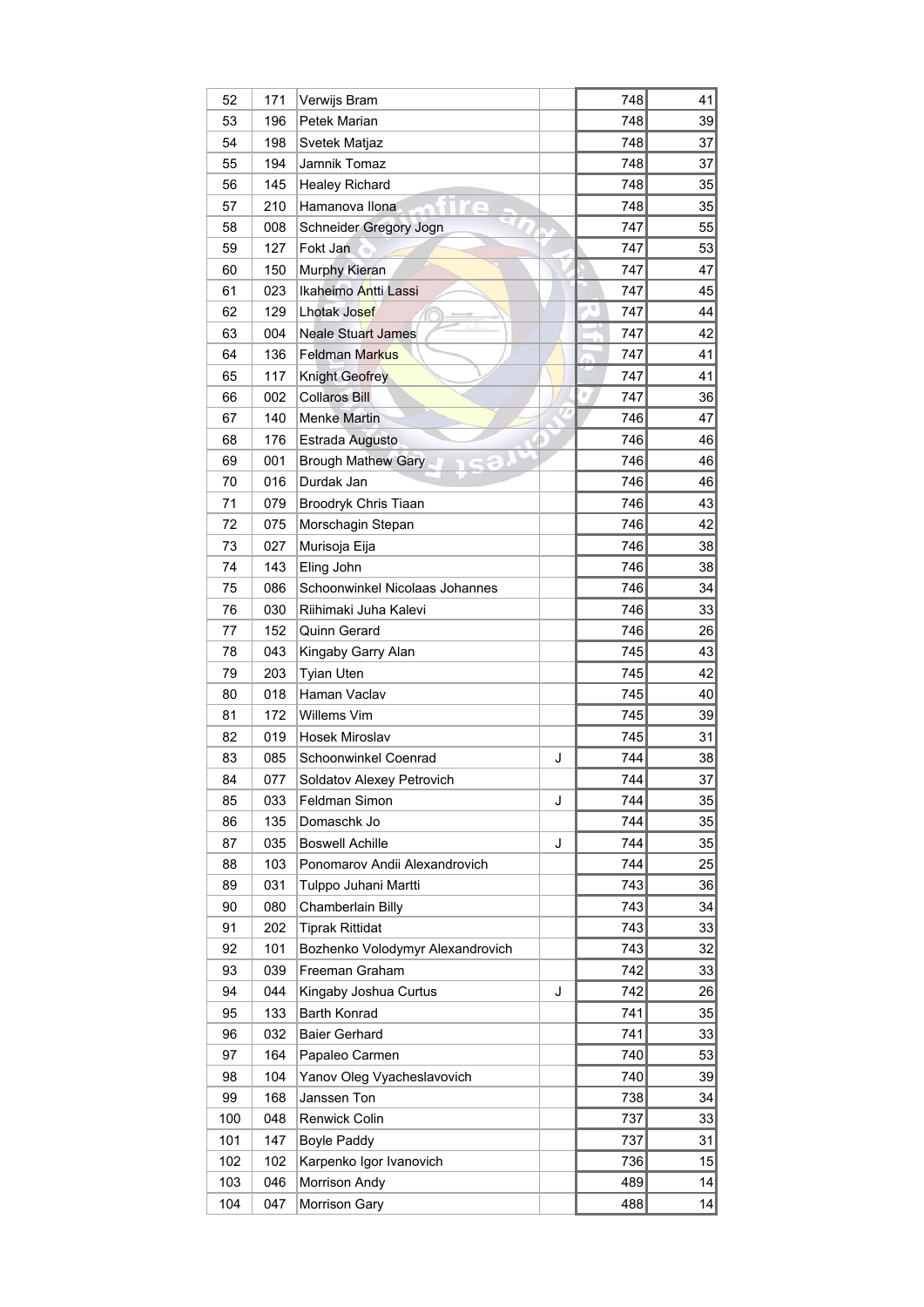|                | Rimfire 25 Heavy Varmint Team Results |               |        |     |
|----------------|---------------------------------------|---------------|--------|-----|
|                |                                       |               | Points | X's |
| 1              | <b>UIT Italia</b>                     | Team A        | 2250   | 159 |
| 2              | Philippines                           | Team A        | 2249   | 161 |
| 3              | <b>UIT Italia</b>                     | Team B        | 2249   | 154 |
| $\overline{4}$ | <b>Great Britain</b>                  | Team A        | 2248   | 149 |
| 5              | South Africa                          | Team A        | 2248   | 133 |
| 6              | <b>Netherlands</b>                    | Team A        | 2248   | 113 |
| $\overline{7}$ | Australia                             | <b>Team B</b> | 2247   | 158 |
| 8              | Czech                                 | Team A        | 2246   | 148 |
| 9              | <b>Finland</b>                        | Team B        | 2246   | 133 |
| 10             | <b>Great Britain</b>                  | <b>Team B</b> | 2246   | 132 |
| 11             | Australia                             | <b>Team A</b> | 2246   | 131 |
| 12             | Slovenia                              | Team A        | 2246   | 120 |
| 13             | Germany                               | Team A        | 2246   | 119 |
| 14             | <b>Philippines</b>                    | Team B        | 2245   | 146 |
| 15             | Finland                               | Team A        | 2245   | 133 |
| 16             | Thailand                              | Team A        | 2244   | 141 |
| 17             | Czech                                 | <b>Team B</b> | 2244   | 136 |
| 18             | Ireland                               | <b>Team A</b> | 2244   | 135 |
| 19             | Czech                                 | Team C        | 2244   | 121 |
| 20             | Germany                               | <b>Team B</b> | 2243   | 124 |
| 21             | Australia                             | Team C        | 2243   | 123 |
| 22             | South Africa                          | Team B        | 2236   | 115 |
| 23             | Germany                               | Team C        | 2231   | 115 |
| 24             | Netherlands                           | Team B        | 2231   | 114 |
| 25             | <b>Great Britain</b>                  | Team C        | 2230   | 110 |
| 26             | <b>Ukraine</b>                        | Team A        | 2227   | 96  |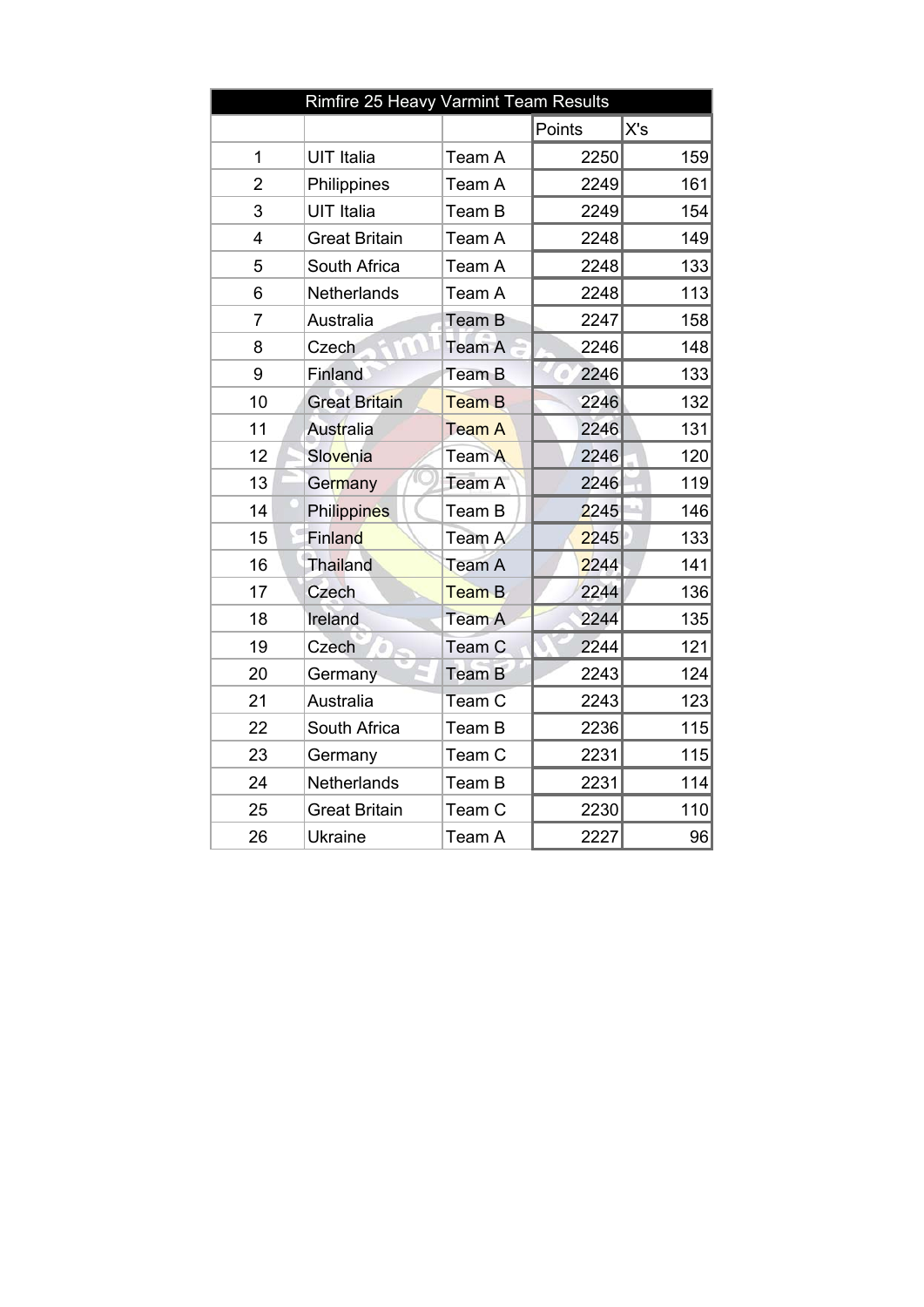|          |            | Rimfire 50m Heavy Varmint Results         |     |        |                 |
|----------|------------|-------------------------------------------|-----|--------|-----------------|
|          |            |                                           |     | Points | X's             |
| 1        | 165        | Mesoraca Giuseppe                         |     | 749    | 47              |
| 2        | 062        | Atzeni Giovanni                           |     | 749    | 44              |
| 3        | 028        | Murisoja Risto                            | 749 | 42     |                 |
| 4        | 036        | <b>Boswell Carl</b>                       |     | 748    | 48              |
| 5        | 027        | Murisoja Eija                             |     | 747    | 31              |
| 6        | 142        | Rißman Manfred                            |     | 746    | 50              |
| 7        | 005        | Nocente Christopher Anthony               |     | 746    | 45              |
| 8        | 015        | <b>Bursik Jaroslav</b>                    |     | 746    | 45              |
| 9        | 081        | <b>Coetzer Gert Johanes</b>               |     | 745    | 43              |
| 10       | 006        | Peet Jaegen Vernon                        |     | 745    | 42              |
| 11       | 166        | Peverelli Christian                       |     | 745    | 40              |
| 12       | 024        | Korpi Tomi Taavetti                       |     | 745    | 40              |
| 13       | 017        | Efenberger Petr                           |     | 744    | 45              |
| 14       | 063        | Candia Manfredo                           |     | 744    | 44              |
| 15       | 067        | Mazzolari Gianpietro                      |     | 744    | 42              |
| 16       | 066        | Leone Pino                                |     | 744    | 41              |
| 17       | 042        | <b>Harding Ronald James</b>               |     | 744    | 39              |
| 18       | 179        | <b>Gonzaled Luis</b>                      |     | 744    | 38              |
| 19       | 007        | Rowe Annette                              |     | 744    | 38              |
| 20       | 201        | Sirirattanawatchakl Theerapol             |     | 744    | 36              |
| 21       | 154        | Rafter Robert Josef                       |     | 743    | 38              |
| 22       | 141        | Prossel Hermann                           |     | 743    | 37              |
| 23       | 037        | <b>Bradley Thea Mae</b>                   | J   | 743    | 36              |
| 24       | 176        | Estrada Augusto                           |     | 743    | 35              |
| 25       | 118        | <b>Richards Rebecca</b>                   |     | 743    | 34              |
| 26       | 021        |                                           | J   | 743    | 32              |
| 27       |            | Mrazek Matej                              |     | 742    |                 |
| 28       | 147<br>200 | <b>Boyle Paddy</b>                        |     | 742    | 38<br>37        |
|          |            | Puachkaew Wippo                           |     | 742    |                 |
| 29       | 003<br>129 | Lightfoot Richard<br><b>Lhotak Josef</b>  |     | 742    | 36              |
| 30<br>31 | 043        |                                           |     | 742    | 35<br>35        |
|          |            | Kingaby Garry Alan                        |     | 742    | 34              |
| 32       | 079        | Broodryk Chris Tiaan<br>Seaman Glenn John |     | 742    |                 |
| 33       | 009        |                                           |     | 742    | 29              |
| 34       | 029        | Murisoja Ulla                             |     | 741    | 25              |
| 35       | 008        | Schneider Gregory Jogn                    |     | 741    | 36              |
| 36       | 041        | Grayson Scott<br>Neale Stuart James       |     | 741    | 33<br>32        |
| 37       | 004        | Jamnik Tomaz                              |     | 740    |                 |
| 38       | 194        |                                           |     | 740    | 36              |
| 39       | 136        | Feldman Markus                            |     | 739    | 34<br>40        |
| 40       | 164        | Papaleo Carmen                            |     |        |                 |
| 41       | 138        | <b>Hutter Helmut</b>                      |     | 739    | 32              |
| 42       | 072        | Paronda Randy                             |     | 739    | 31              |
| 43       | 196        | Petek Marian                              |     | 739    | 29              |
| 44       | 031        | Tulppo Juhani Martti                      |     | 739    | 28              |
| 45       | 169        | Messman Mario                             |     | 738    | 37              |
| 46       | 187        | Parsons Maria                             |     | 738    | 35              |
| 47       | 185        | <b>Olbes Antonio</b>                      |     | 738    | 33              |
| 48       | 082        | Coetzer Mario                             | J   | 738    | 32              |
| 49       | 153        | Rafter Robert Christopher                 |     | 738    | 31              |
| 50       | 133        | Barth Konrad                              |     | 738    | 30 <sup>2</sup> |
| 51       | 127        | Fokt Jan                                  |     | 737    | 37              |
| 52       | 171        | Verwijs Bram                              |     | 737    | 35              |
| 53       | 186        | Gan Bernadette                            |     | 737    | 35              |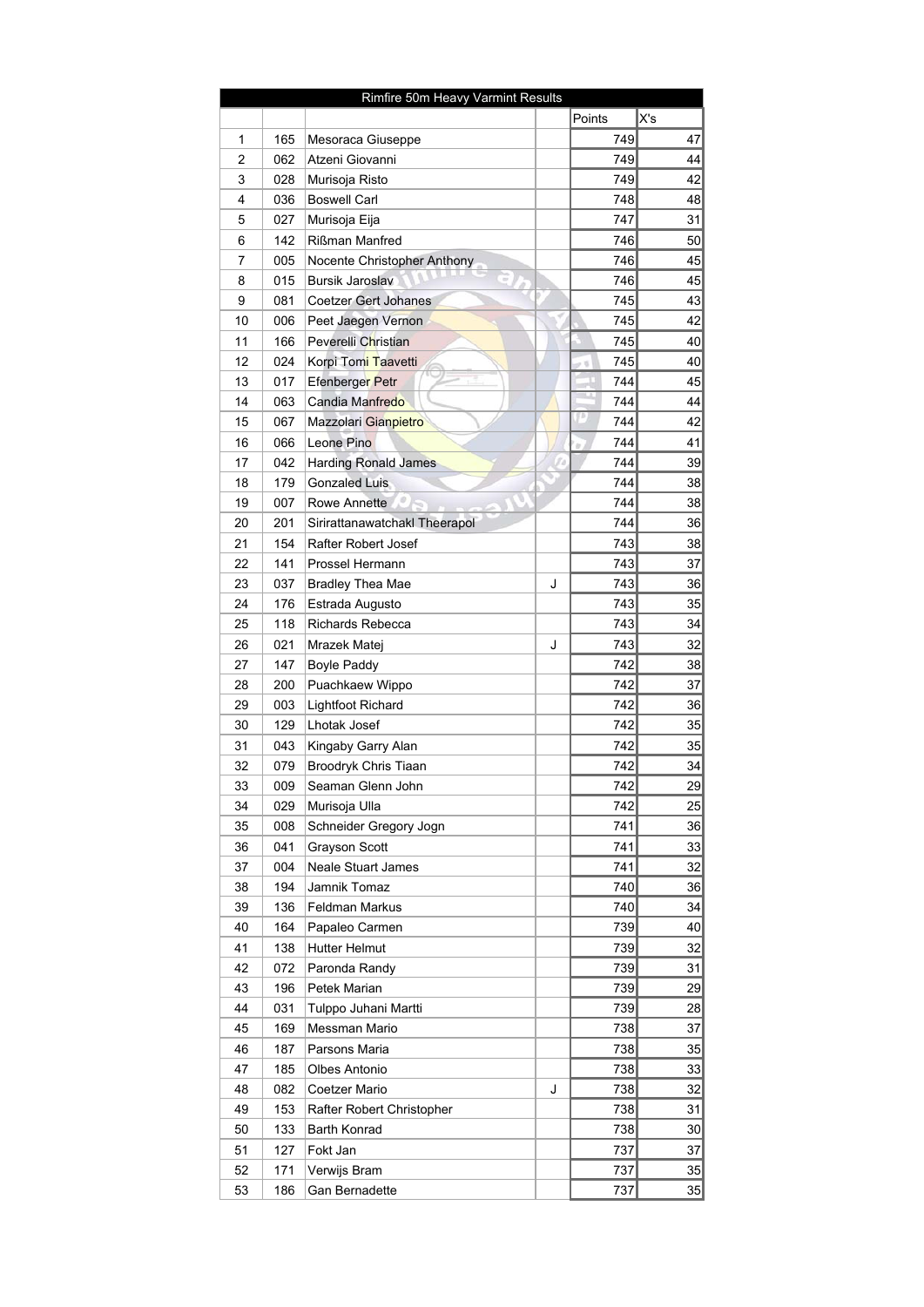| 54  | 001 | Brough Mathew Gary               |     | 737 | 31 |
|-----|-----|----------------------------------|-----|-----|----|
| 55  | 040 | Grayson Alan                     |     | 737 | 29 |
| 56  | 023 | Ikaheimo Antti Lassi             |     | 737 | 29 |
| 57  | 140 | Menke Martin                     |     | 736 | 38 |
| 58  | 033 | Feldman Simon                    | 736 | 35  |    |
| 59  | 044 | Kingaby Joshua Curtus            | J   | 736 | 35 |
| 60  | 035 | Boswell Achille                  | J   | 736 | 33 |
| 61  | 143 | <b>Elling Trevor</b>             |     | 736 | 28 |
| 62  | 077 | Soldatov Alexey Petrovich        |     | 735 | 33 |
| 63  | 086 | Schoonwinkel Nicolaas Johannes   |     | 735 | 32 |
| 64  | 198 | Svetek Matjaz                    |     | 735 | 28 |
| 65  | 126 | <b>Topalov Georgi</b>            |     | 734 | 34 |
| 66  | 048 | Renwick Colin                    |     | 734 | 30 |
| 67  | 080 | Chamberl <mark>ain</mark> Billy  |     | 734 | 29 |
| 68  | 018 | Haman Vaclav                     |     | 734 | 25 |
| 69  | 137 | Franzen Lutwin                   |     | 733 | 31 |
| 70  | 103 | Ponomarov Andii Alexandrovich    |     | 732 | 30 |
| 71  | 130 | Lhotakova Eliska                 |     | 732 | 29 |
| 72  | 010 | Seaman Hannah Margaret           | J   | 731 | 38 |
| 73  | 084 | <b>Grundlingh Pieter Johanes</b> |     | 731 | 33 |
| 74  | 203 | <b>Tyian Uten</b>                |     | 731 | 30 |
| 75  | 202 | Tiprak Rittidat                  |     | 731 | 28 |
| 76  | 039 | Freeman Graham                   |     | 731 | 28 |
| 77  | 075 | Morschagin Stepan                |     | 731 | 26 |
| 78  | 034 | Kröll Uli                        |     | 730 | 31 |
| 79  | 167 | Hendriks Henk                    |     | 730 | 30 |
| 80  | 117 | Knight Geofrey                   |     | 730 | 28 |
| 81  | 016 | Durdak Jan                       |     | 729 | 33 |
| 82  | 197 | <b>Pintar Clement</b>            |     | 729 | 30 |
| 83  | 019 | Hosek Miroslav                   |     | 729 | 27 |
| 84  | 121 | Atanasov Nikolai                 |     | 729 | 26 |
| 85  | 170 | Muliekom Willie                  |     | 728 | 44 |
| 86  | 135 | Domaschk Jo                      |     | 728 | 28 |
| 87  | 152 | Quinn Gerard                     |     | 728 | 26 |
| 88  | 002 | Collaros Bill                    |     | 728 | 24 |
| 89  | 172 | Willems Vim                      |     | 727 | 24 |
| 90  | 107 | Young Craig                      |     | 727 | 24 |
| 91  | 104 | Yanov Oleg Vyacheslavovich       |     | 727 | 23 |
| 92  | 085 | Schoonwinkel Coenrad             | J   | 727 | 22 |
| 93  | 144 | Healey Jeake                     | J   | 727 | 18 |
| 94  | 011 | Wilson Brett David               |     | 725 | 38 |
| 95  | 145 | <b>Healey Richard</b>            |     | 724 | 29 |
| 96  | 102 | Karpenko Igor Ivanovich          |     | 722 | 26 |
| 97  | 150 | Murphy Kieran                    |     | 722 | 17 |
| 98  | 204 | Thiprak Supreeya                 |     | 720 | 22 |
| 99  | 168 | Janssen Ton                      |     | 720 | 22 |
| 100 | 101 | Bozhenko Volodymyr Alexandrovich |     | 716 | 19 |
| 101 | 210 | Hamanova Ilona                   |     | 715 | 25 |
| 102 | 030 | Riihimaki Juha Kalevi            |     | 714 | 25 |
| 103 | 124 | Kasabov Ivan                     |     | 713 | 23 |
| 104 | 162 | Chiesa Danilo                    |     | 497 | 30 |
| 105 | 068 | Vito Franco                      |     | 493 | 25 |
| 106 | 047 | Morrison Gary                    |     | 461 | 9  |
| 107 | 046 | Morrison Andy                    |     | 446 | 9  |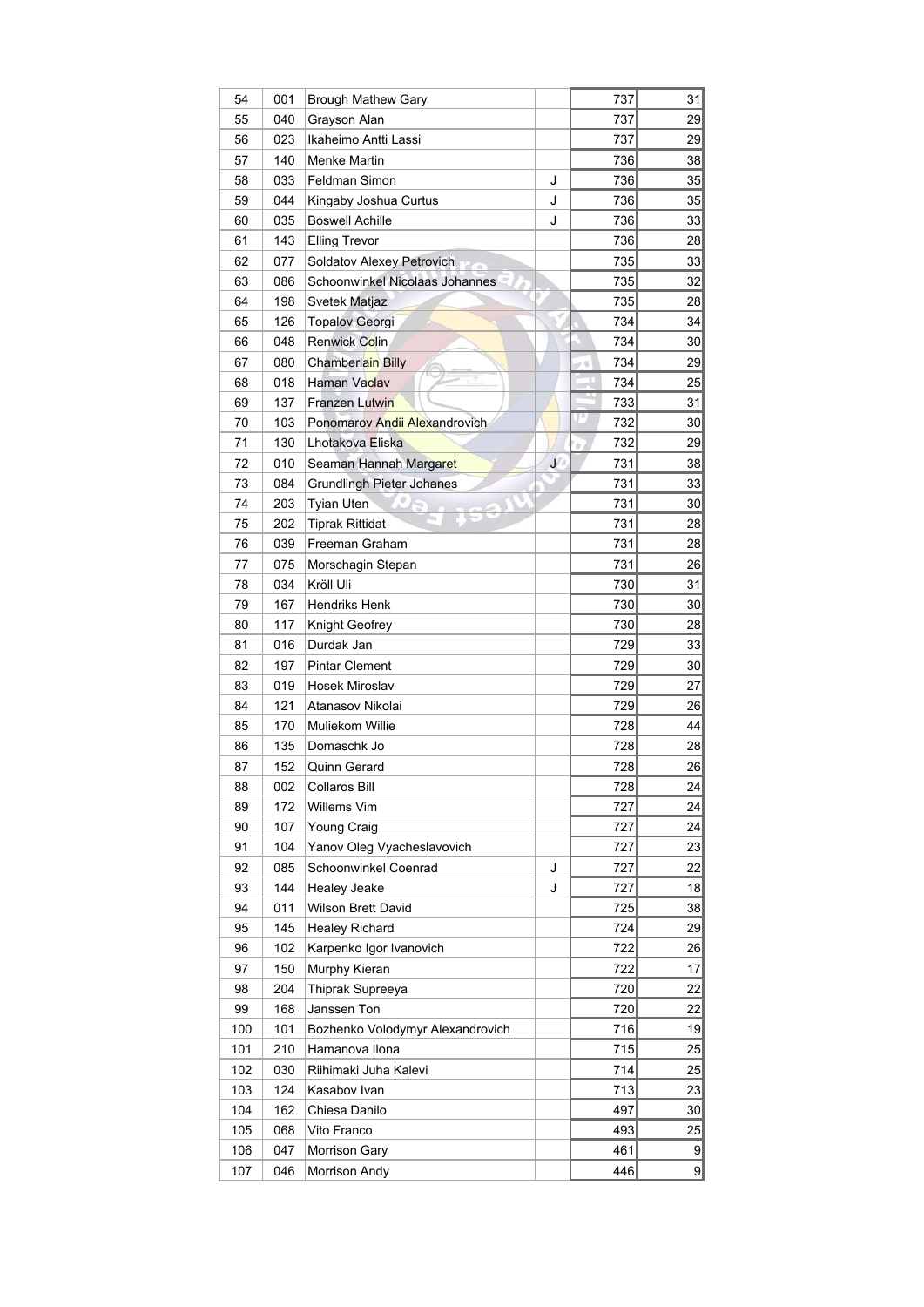|                |                            | Rimfire 50 Heavy Varmint Team Results |        |     |
|----------------|----------------------------|---------------------------------------|--------|-----|
|                |                            |                                       | Points | X's |
| 1              | Finland                    | Team A                                | 2238   | 98  |
| $\overline{2}$ | <b>UIT Italia</b>          | Team A                                | 2237   | 127 |
| 3              | Australia                  | Team B                                | 2230   | 116 |
| $\overline{4}$ | Great Britai Team A        |                                       | 2228   | 120 |
| 5              | Finland                    | Team B                                | 2221   | 97  |
| 6              | Philippines Team A         |                                       | 2220   | 104 |
| $\overline{7}$ | Philippines Team B         |                                       | 2219   | 103 |
| 8              | Czech                      | Team C                                | 2218   | 104 |
| 9              | <b>Australia</b>           | Team C                                | 2217   | 105 |
| 10             | Germany                    | <b>Team A</b>                         | 2216   | 115 |
| 11             | South Afric: Team A        |                                       | 2214   | 108 |
| 12             | South Africt Team B        |                                       | 2211   | 95  |
| 13             | <b>Great Brital Team C</b> |                                       | 2211   | 87  |
| 14             | Czech                      | <b>Team A</b>                         | 2210   | 115 |
| 15             | Germany                    | <b>Team C</b>                         | 2210   | 103 |
| 16             | Czech                      | <b>Team B</b>                         | 2208   | 89  |
| 17             | Germany                    | Team B                                | 2204   | 96  |
| 18             | Thailand                   | Team A                                | 2204   | 95  |
| 19             | Slovenia                   | Team A                                | 2204   | 94  |
| 20             | Great Britai Team B        |                                       | 2203   | 93  |
| 21             | Ireland                    | Team A                                | 2203   | 86  |
| 22             | Netherland: Team A         |                                       | 2196   | 111 |
| 23             | Australia                  | Team A                                | 2195   | 91  |
| 24             | Netherland Team B          |                                       | 2184   | 81  |
| 25             | <b>Ukraine</b>             | Team A                                | 2175   | 72  |
| 26             | <b>UIT Italia</b>          | Team B                                | 1991   | 117 |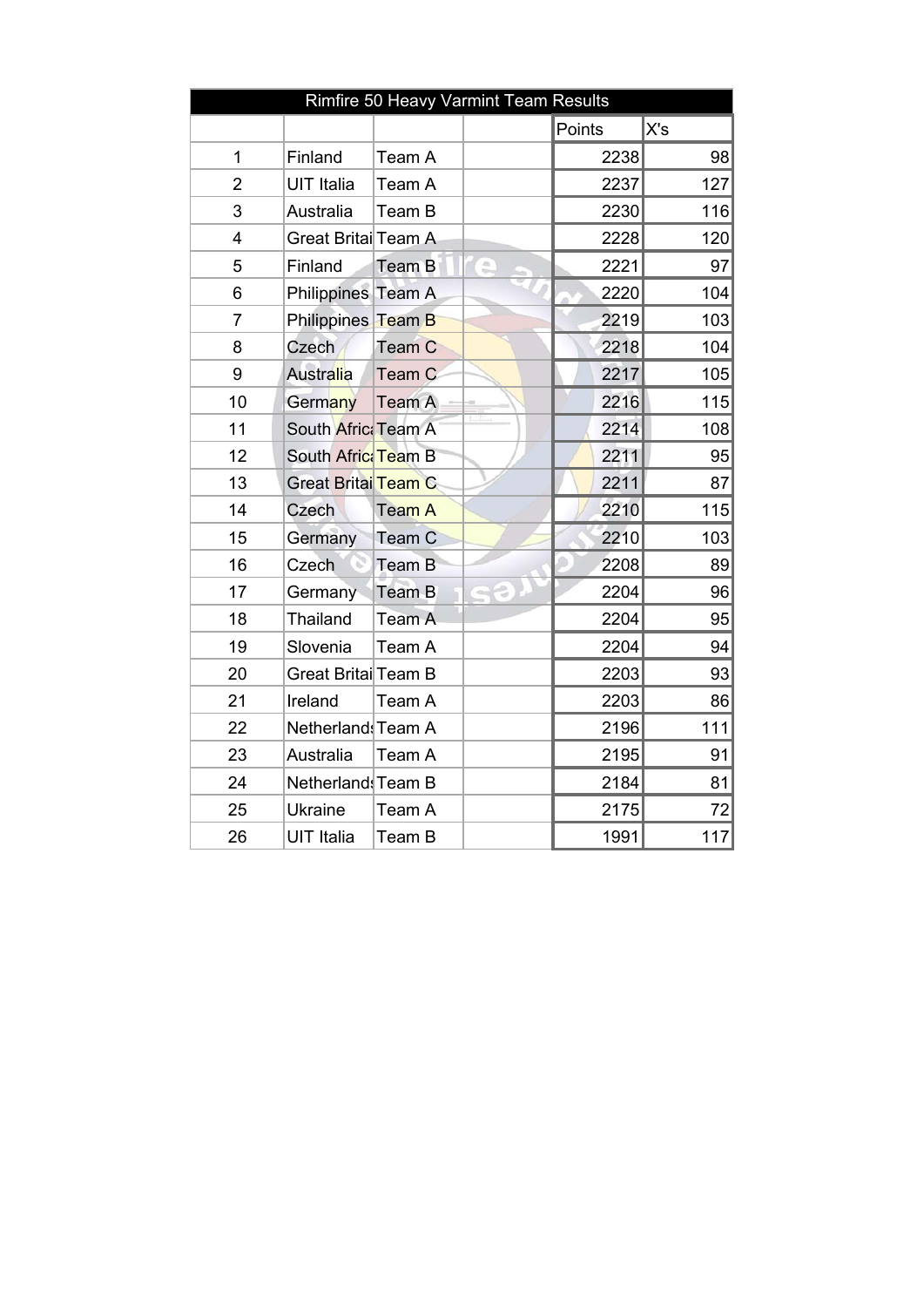| Rimfire Heavy Varmint Aggregate |     |                               |              |                 |  |  |  |
|---------------------------------|-----|-------------------------------|--------------|-----------------|--|--|--|
|                                 |     |                               | Points       | X's             |  |  |  |
| $\mathbf{1}$                    | 165 | Mesoraca Giuseppe             | 1499         | 107             |  |  |  |
| 2                               | 062 | Atzeni Giovanni               | 1499         | 101             |  |  |  |
| 3                               | 036 | <b>Boswell Carl</b>           | 1498         | 97              |  |  |  |
| 4                               | 028 | Murisoja Risto                | 1498         | 79              |  |  |  |
| 5                               | 142 | Rißman Manfred                | 1496         | 91              |  |  |  |
| 6                               | 015 | Bursik Jaroslav               | 1495         | 97              |  |  |  |
| $\overline{7}$                  | 006 | Peet Jaegen Vernon            | 1495         | 97              |  |  |  |
| 8                               | 024 | Korpi Tomi Taavetti           | 1495         | 92              |  |  |  |
| 9                               | 005 | Nocente Christopher Anthony   | 1495         | 85              |  |  |  |
| 10                              | 067 | Mazzolari Gianpietro          | 1494         | 95              |  |  |  |
| 11                              | 081 | Coetzer Gert Johanes          | 1494         | 91              |  |  |  |
| 12                              | 066 | Leone Pino                    | 1494         | 90 <sub>0</sub> |  |  |  |
| 13                              | 166 | Peverelli Christian           | 1494         | 90 <sub>0</sub> |  |  |  |
| 14                              | 179 | <b>Gonzaled Luis</b>          | 1494         | 89              |  |  |  |
| 15                              | 007 | <b>Rowe Annette</b>           | 1494         | 86              |  |  |  |
| 16                              | 063 | Candia Manfredo               | 1493         | 96              |  |  |  |
| 17                              | 017 | <b>Efenberger Petr</b>        | 1493         | 95              |  |  |  |
| 18                              | 118 | <b>Richards Rebecca</b>       | 1493         | 93              |  |  |  |
| 19                              | 201 | Sirirattanawatchakl Theerapol | 1493         | 85              |  |  |  |
| 20                              | 141 | Prossel Hermann               | 1493         | 76              |  |  |  |
| 21                              | 027 | Murisoja Eija                 | 1493         | 69              |  |  |  |
| 22                              | 042 | <b>Harding Ronald James</b>   | 1492         | 94              |  |  |  |
| 23                              | 200 | Puachkaew Wippo               | 1492         | 87              |  |  |  |
| 24                              | 154 | Rafter Robert Josef           | 1492         | 84              |  |  |  |
| 25                              | 029 | Murisoja Ulla                 | 1492         | 83              |  |  |  |
| 26                              | 037 | <b>Bradley Thea Mae</b><br>J  | 1492         | 78              |  |  |  |
| 27                              | 021 | Mrazek Matej<br>J             | 1492         | 70              |  |  |  |
| 28                              | 003 | Lightfoot Richard             | 1491         | 88              |  |  |  |
| 29                              | 009 | Seaman Glenn John             | 1491         | 76              |  |  |  |
| 30                              | 041 | <b>Grayson Scott</b>          | 1490         | 82              |  |  |  |
| 31                              | 176 | Estrada Augusto               | 1489         | 81              |  |  |  |
| 32                              | 129 | Lhotak Josef                  | 1489         | 79              |  |  |  |
| 33                              | 008 | Schneider Gregory Jogn        | 1488         | 91              |  |  |  |
| 34                              | 072 | Paronda Randy                 | 1488         | 88              |  |  |  |
| 35                              | 185 | Olbes Antonio                 | 1488         | 85              |  |  |  |
| 36                              | 082 | Coetzer Mario<br>J            | 1488         | 79              |  |  |  |
| 37                              | 079 | Broodryk Chris Tiaan          | 1488         | 77              |  |  |  |
| 38                              | 004 | <b>Neale Stuart James</b>     | 1488         | 74              |  |  |  |
| 39                              | 194 | Jamnik Tomaz                  | 1488         | 73              |  |  |  |
| 40                              |     | Messman Mario                 |              |                 |  |  |  |
| 41                              | 169 |                               | 1488<br>1487 | 73<br>88        |  |  |  |
|                                 | 186 | Gan Bernadette                |              |                 |  |  |  |
| 42<br>43                        | 187 | Parsons Maria                 | 1487<br>1487 | 83<br>78        |  |  |  |
|                                 | 043 | Kingaby Garry Alan            |              |                 |  |  |  |
| 44                              | 136 | Feldman Markus                | 1487         | 75              |  |  |  |
| 45                              | 196 | Petek Marian                  | 1487         | 68              |  |  |  |
| 46                              | 040 | Grayson Alan                  | 1486         | 77              |  |  |  |
| 47                              | 153 | Rafter Robert Christopher     | 1486         | 73              |  |  |  |
| 48                              | 171 | Verwijs Bram                  | 1485         | 76              |  |  |  |
| 49                              | 127 | Fokt Jan                      | 1484         | 90 <sub>0</sub> |  |  |  |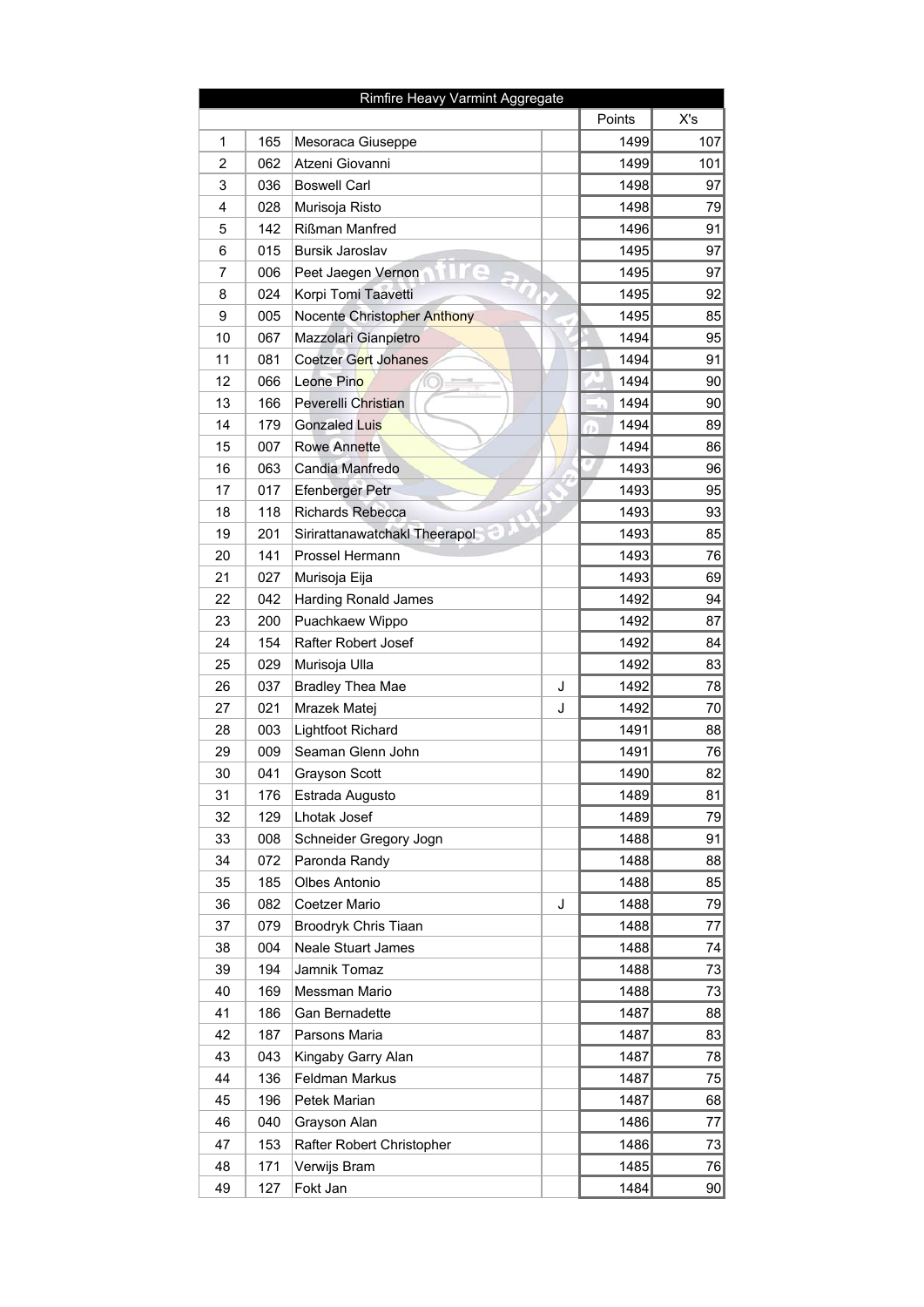| 50  | 023 | Ikaheimo Antti Lassi             |   | 1484 | 74 |
|-----|-----|----------------------------------|---|------|----|
| 51  | 001 | <b>Brough Mathew Gary</b>        |   | 1483 | 77 |
| 52  | 198 | Svetek Matjaz                    |   | 1483 | 65 |
| 53  | 140 | Menke Martin                     |   | 1482 | 85 |
| 54  | 137 | Franzen Lutwin                   |   | 1482 | 81 |
| 55  | 143 | <b>Elling Trevor</b>             |   | 1482 | 66 |
| 56  | 031 | Tulppo Juhani Martti             |   | 1482 | 64 |
| 57  | 010 | Seaman Hannah Margaret           | J | 1481 | 78 |
| 58  | 130 | Lhotakova Eliska                 |   | 1481 | 71 |
| 59  | 086 | Schoonwinkel Nicolaas Johannes   |   | 1481 | 66 |
| 60  | 084 | Grundlingh Pieter Johanes        |   | 1480 | 71 |
| 61  | 033 | <b>Feldman Simon</b>             | J | 1480 | 70 |
| 62  | 035 | <b>Boswell Achille</b>           | J | 1480 | 68 |
| 63  | 164 | Papaleo Carmen                   |   | 1479 | 93 |
| 64  | 197 | <b>Pintar Clement</b>            |   | 1479 | 76 |
| 65  | 077 | Soldatov Alexey Petrovich        |   | 1479 | 70 |
| 66  | 147 | <b>Boyle Paddy</b>               |   | 1479 | 69 |
| 67  | 034 | Kröll Uli                        |   | 1479 | 68 |
| 68  | 167 | <b>Hendriks Henk</b>             |   | 1479 | 67 |
| 69  | 018 | Haman Vaclav                     |   | 1479 | 65 |
| 70  | 044 | Kingaby Joshua Curtus            | J | 1478 | 61 |
| 71  | 170 | Muliekom Willie                  |   | 1477 | 84 |
| 72  | 117 | Knight Geofrey                   |   | 1477 | 69 |
| 73  | 075 | Morschagin Stepan                |   | 1477 | 68 |
| 74  | 080 | Chamberlain Billy                |   | 1477 | 63 |
| 75  | 144 | Healey Jeake                     | J | 1477 | 63 |
| 76  | 203 | Tyian Uten                       |   | 1476 | 72 |
| 77  | 103 | Ponomarov Andii Alexandrovich    |   | 1476 | 55 |
| 78  | 011 | <b>Wilson Brett David</b>        |   | 1475 | 86 |
| 79  | 016 | Durdak Jan                       |   | 1475 | 79 |
| 80  | 002 | <b>Collaros Bill</b>             |   | 1475 | 60 |
| 81  | 202 | <b>Tiprak Rittidat</b>           |   | 1474 | 61 |
| 82  | 019 | Hosek Miroslav                   |   | 1474 | 58 |
| 83  | 152 | Quinn Gerard                     |   | 1474 | 52 |
| 84  | 039 | Freeman Graham                   |   | 1473 | 61 |
| 85  | 145 | Healey Richard                   |   | 1472 | 64 |
| 86  | 135 | Domaschk Jo                      |   | 1472 | 63 |
| 87  | 172 | Willems Vim                      |   | 1472 | 63 |
| 88  | 048 | <b>Renwick Colin</b>             |   | 1471 | 63 |
| 89  | 085 | Schoonwinkel Coenrad             | J | 1471 | 60 |
| 90  | 150 | Murphy Kieran                    |   | 1469 | 64 |
| 91  | 104 | Yanov Oleg Vyacheslavovich       |   | 1467 | 62 |
| 92  | 210 | Hamanova Ilona                   |   | 1463 | 60 |
| 93  | 030 | Riihimaki Juha Kalevi            |   | 1460 | 58 |
| 94  | 101 | Bozhenko Volodymyr Alexandrovich |   | 1459 | 51 |
| 95  | 168 | Janssen Ton                      |   | 1458 | 56 |
| 96  | 102 | Karpenko Igor Ivanovich          |   | 1458 | 41 |
| 97  | 162 | Chiesa Danilo                    |   | 1247 | 74 |
| 98  | 068 | Vito Franco                      |   | 1243 | 69 |
| 99  | 047 | <b>Morrison Gary</b>             |   | 949  | 23 |
| 100 | 046 | Morrison Andy                    |   | 935  | 23 |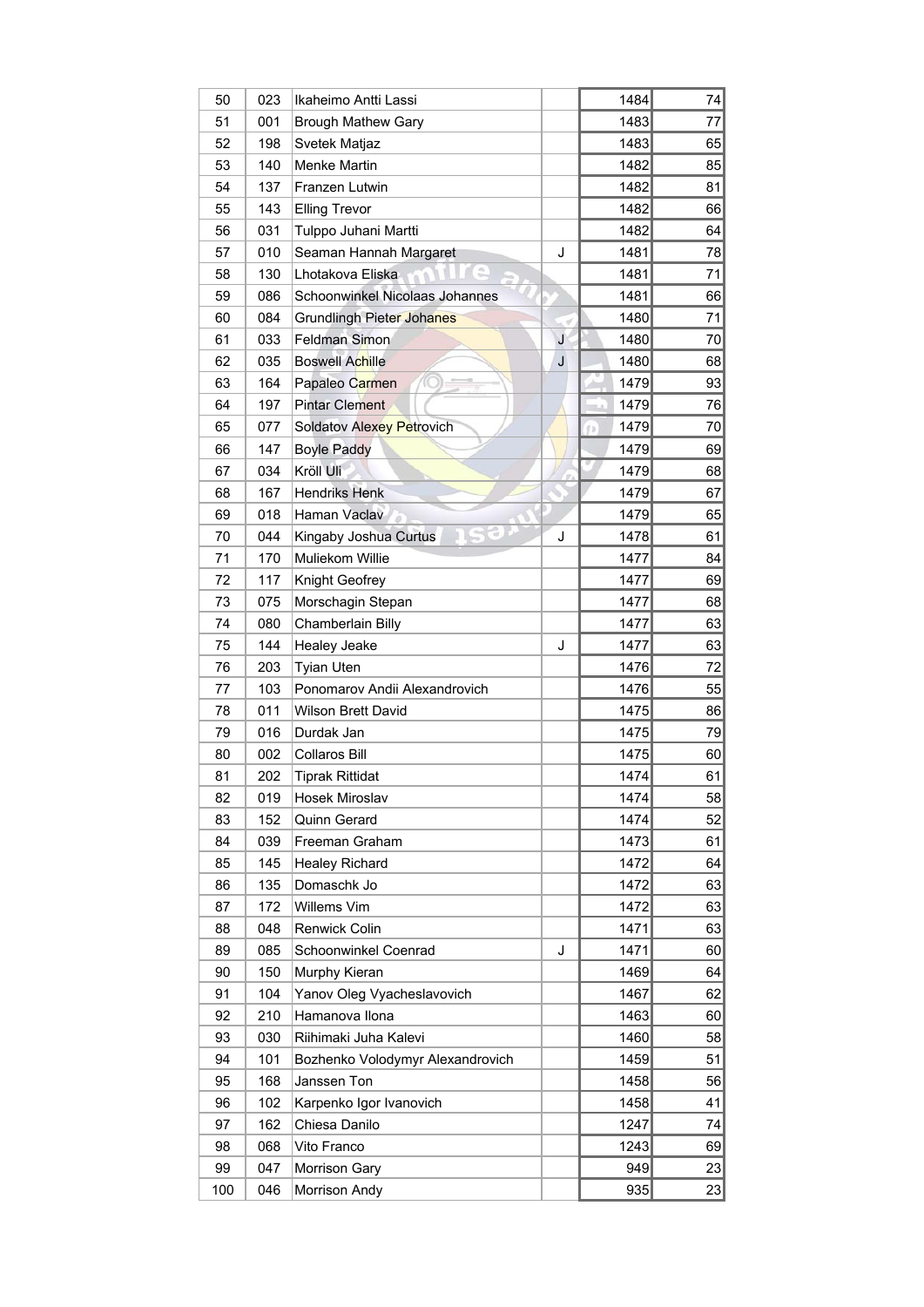| Rimfire 50m Light and Heavy Varmint Aggregate |     |                                  |            |        |            |        |                   |        |     |
|-----------------------------------------------|-----|----------------------------------|------------|--------|------------|--------|-------------------|--------|-----|
|                                               |     |                                  | LV results |        | HV results |        | LV / HV Aggregate |        |     |
|                                               |     |                                  |            | Points | X's        | Points | X's               | Points | X's |
| 1                                             | 036 | <b>Boswell Carl</b>              |            | 747    | 44         | 748    | 48                | 1495   | 92  |
| $\overline{2}$                                | 165 | Mesoraca Giuseppe                |            | 746    | 40         | 749    | 47                | 1495   | 87  |
| 3                                             | 062 | Atzeni Giovanni                  |            | 744    | 37         | 749    | 44                | 1493   | 81  |
| 4                                             | 142 | Rißman Manfred                   |            | 746    | 43         | 746    | 50                | 1492   | 93  |
| 5                                             | 005 | Nocente Christopher Anthony      |            | 744    | 38         | 746    | 45                | 1490   | 83  |
| 6                                             | 166 | Peverelli Christian              |            | 745    | 39         | 745    | 40                | 1490   | 79  |
| 7                                             | 081 | <b>Coetzer Gert Johanes</b>      |            | 744    | 32         | 745    | 43                | 1489   | 75  |
| 8                                             | 009 | Seaman Glenn John                |            | 747    | 41         | 742    | 29                | 1489   | 70  |
| 9                                             | 027 | Murisoja Eija                    |            | 742    | 35         | 747    | 31                | 1489   | 66  |
| 10                                            | 066 | Leone Pino                       |            | 744    | 38         | 744    | 41                | 1488   | 79  |
| 11                                            | 015 | <b>Bursik Jaroslav</b><br>$\phi$ |            | 741    | 38         | 746    | 45                | 1487   | 83  |
| 12                                            | 007 | Rowe Annette                     |            | 743    | 35         | 744    | 38                | 1487   | 73  |
| 13                                            | 067 | Mazzolari Gianpietro             |            | 742    | 35         | 744    | 42                | 1486   | 77  |
| 14                                            | 041 | <b>Grayson Scott</b><br>$\circ$  |            | 745    | 42         | 741    | 33                | 1486   | 75  |
| 15                                            | 004 | Neale Stuart James               |            | 745    | 38         | 741    | 32                | 1486   | 70  |
| 16                                            | 017 | Efenberger Petr                  |            | 741    | 40         | 744    | 45                | 1485   | 85  |
| 17                                            | 028 | Murisoja Risto                   |            | 736    | 36         | 749    | 42                | 1485   | 78  |
| 18                                            | 008 | Schneider Gregory Jogn           |            | 744    | 40         | 741    | 36                | 1485   | 76  |
| 19                                            | 003 | <b>Lightfoot Richard</b>         |            | 743    | 38         | 742    | 36                | 1485   | 74  |
| 20                                            | 194 | Jamnik Tomaz                     |            | 744    | 45         | 740    | 36                | 1484   | 81  |
| 21                                            | 129 | Lhotak Josef                     |            | 742    | 31         | 742    | 35                | 1484   | 66  |
| 22                                            | 024 | Korpi Tomi Taavetti              |            | 738    | 38         | 745    | 40                | 1483   | 78  |
| 23                                            | 031 | Tulppo Juhani Martti             |            | 744    | 38         | 739    | 28                | 1483   | 66  |
| 24                                            | 029 | Murisoja Ulla                    |            | 741    | 33         | 742    | 25                | 1483   | 58  |
| 25                                            | 164 | Papaleo Carmen                   |            | 742    | 40         | 739    | 40                | 1481   | 80  |
| 26                                            | 037 | <b>Bradley Thea Mae</b>          | J          | 738    | 33         | 743    | 36                | 1481   | 69  |
| 27                                            | 021 | Mrazek Matej                     | J          | 738    | 36         | 743    | 32                | 1481   | 68  |
| 28                                            | 042 | <b>Harding Ronald James</b>      |            | 736    | 34         | 744    | 39                | 1480   | 73  |
| 29                                            | 043 | Kingaby Garry Alan               |            | 738    | 37         | 742    | 35                | 1480   | 72  |
| 30                                            | 006 | Peet Jaegen Vernon               |            | 735    | 30         | 745    | 42                | 1480   | 72  |
| 31                                            | 141 | Prossel Hermann                  |            | 736    | 43         | 743    | 37                | 1479   | 80  |
| 32                                            | 082 | Coetzer Mario                    | J          | 741    | 39         | 738    | 32                | 1479   | 71  |
| 33                                            | 154 | Rafter Robert Josef              |            | 736    | 29         | 743    | 38                | 1479   | 67  |
| 34                                            | 127 | Fokt Jan                         |            | 740    | 35         | 737    | 37                | 1477   | 72  |
| 35                                            | 136 | Feldman Markus                   |            | 737    | 36         | 740    | 34                | 1477   | 70  |
| 36                                            | 035 | <b>Boswell Achille</b>           | J          | 741    | 33         | 736    | 33                | 1477   | 66  |
| 37                                            | 138 | <b>Hutter Helmut</b>             |            | 738    | 30         | 739    | 32                | 1477   | 62  |
| 38                                            | 040 | Grayson Alan                     |            | 739    | 40         | 737    | 29                | 1476   | 69  |
| 39                                            | 023 | Ikaheimo Antti Lassi             |            | 739    | 34         | 737    | 29                | 1476   | 63  |
| 40                                            | 033 | Feldman Simon                    | J          | 738    | 31         | 736    | 35                | 1474   | 66  |
| 41                                            | 185 | Olbes Antonio                    |            | 736    | 31         | 738    | 33                | 1474   | 64  |
| 42                                            | 079 | Broodryk Chris Tiaan             |            | 732    | 27         | 742    | 34                | 1474   | 61  |
| 43                                            | 198 | Svetek Matjaz                    |            | 739    | 32         | 735    | 28                | 1474   | 60  |
| 44                                            | 118 | Richards Rebecca                 |            | 730    | 24         | 743    | 34                | 1473   | 58  |
| 45                                            | 143 | <b>Elling Trevor</b>             |            | 735    | 29         | 736    | 28                | 1471   | 57  |
| 46                                            | 103 | Ponomarov Andii Alexandrovich    |            | 739    | 27         | 732    | 30                | 1471   | 57  |
| 47                                            | 140 | Menke Martin                     |            | 734    | 29         | 736    | 38                | 1470   | 67  |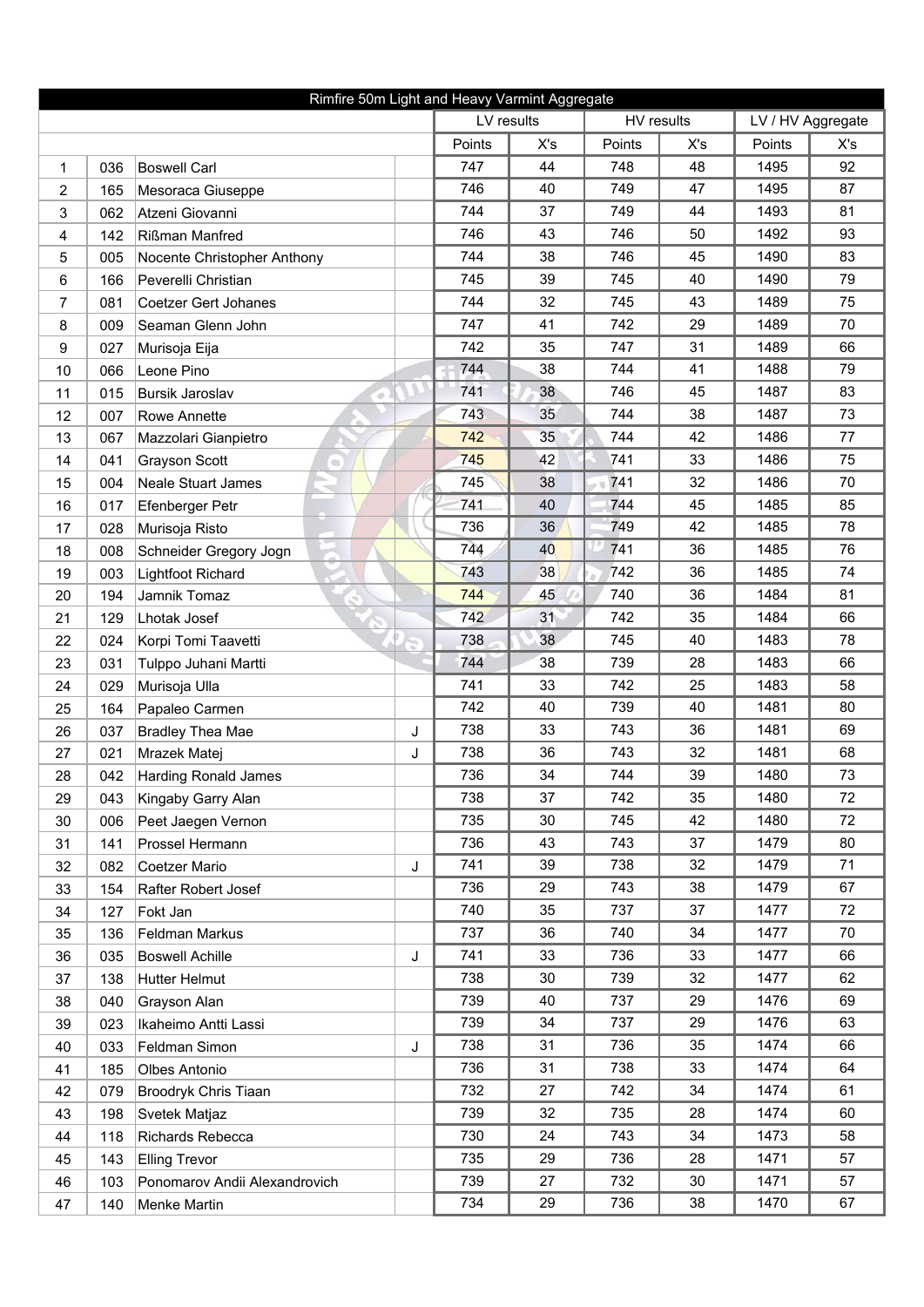| 48 | 137 | Franzen Lutwin                                       |   | 737 | 33     | 733 | 31 | 1470 | 64 |
|----|-----|------------------------------------------------------|---|-----|--------|-----|----|------|----|
| 49 | 075 | Morschagin Stepan                                    |   | 739 | 27     | 731 | 26 | 1470 | 53 |
| 50 | 048 | Renwick Colin                                        |   | 735 | 38     | 734 | 30 | 1469 | 68 |
| 51 | 169 | Messman Mario                                        |   | 731 | 30     | 738 | 37 | 1469 | 67 |
| 52 | 034 | Kröll Uli                                            |   | 739 | 34     | 730 | 31 | 1469 | 65 |
| 53 | 011 | <b>Wilson Brett David</b>                            |   | 743 | 38     | 725 | 38 | 1468 | 76 |
| 54 | 002 | <b>Collaros Bill</b>                                 |   | 740 | 33     | 728 | 24 | 1468 | 57 |
| 55 | 170 | Muliekom Willie                                      |   | 738 | 30     | 728 | 44 | 1466 | 74 |
| 56 | 010 | Seaman Hannah Margaret                               | J | 734 | 29     | 731 | 38 | 1465 | 67 |
| 57 | 171 | Verwijs Bram                                         |   | 728 | 31     | 737 | 35 | 1465 | 66 |
| 58 | 147 | <b>Boyle Paddy</b>                                   |   | 723 | 20     | 742 | 38 | 1465 | 58 |
| 59 | 018 | Haman Vaclav                                         |   | 731 | 26     | 734 | 25 | 1465 | 51 |
| 60 | 130 | Lhotakova Eliska                                     |   | 732 | 28     | 732 | 29 | 1464 | 57 |
| 61 | 016 | Durdak Jan<br>÷                                      |   | 733 | 34     | 729 | 33 | 1462 | 67 |
| 62 | 187 | Parsons Maria                                        |   | 724 | 29     | 738 | 35 | 1462 | 64 |
| 63 | 172 | Willems Vim                                          |   | 735 | 33     | 727 | 24 | 1462 | 57 |
| 64 | 153 | Rafter Robert Christopher<br>$\qquad \qquad \otimes$ |   | 724 | 24     | 738 | 31 | 1462 | 55 |
| 65 | 203 | <b>Tyian Uten</b>                                    |   | 730 | 29     | 731 | 30 | 1461 | 59 |
| 66 | 117 | Knight Geofrey                                       |   | 731 | 24     | 730 | 28 | 1461 | 52 |
| 67 | 084 | <b>Grundlingh Pieter Johanes</b>                     |   | 729 | 25     | 731 | 33 | 1460 | 58 |
| 68 | 202 | <b>Tiprak Rittidat</b>                               |   | 728 | 28     | 731 | 28 | 1459 | 56 |
| 69 | 044 | Kingaby Joshua Curtus                                | J | 722 | 20     | 736 | 35 | 1458 | 55 |
| 70 | 145 | <b>Healey Richard</b>                                |   | 734 | 25     | 724 | 29 | 1458 | 54 |
| 71 | 107 | Young Craig                                          |   | 731 | 24     | 727 | 24 | 1458 | 48 |
| 72 | 201 | Sirirattanawatchakl Theerapol                        |   | 712 | 20     | 744 | 36 | 1456 | 56 |
| 73 | 135 | Domaschk Jo                                          |   | 727 | 31     | 728 | 28 | 1455 | 59 |
| 74 | 133 | <b>Barth Konrad</b>                                  |   | 716 | 23     | 738 | 30 | 1454 | 53 |
| 75 | 167 | Hendriks Henk                                        |   | 724 | 21     | 730 | 30 | 1454 | 51 |
| 76 | 102 | Karpenko Igor Ivanovich                              |   | 732 | 25     | 722 | 26 | 1454 | 51 |
| 77 | 085 | Schoonwinkel Coenrad                                 | J | 727 | 27     | 727 | 22 | 1454 | 49 |
| 78 | 101 | Bozhenko Volodymyr Alexandrovich                     |   | 737 | 36     | 716 | 19 | 1453 | 55 |
| 79 | 019 | Hosek Miroslav                                       |   | 724 | 24     | 729 | 27 | 1453 | 51 |
| 80 | 150 | Murphy Kieran                                        |   | 730 | 26     | 722 | 17 | 1452 | 43 |
| 81 | 086 | Schoonwinkel Nicolaas Johannes                       |   | 716 | 22     | 735 | 32 | 1451 | 54 |
| 82 | 039 | Freeman Graham                                       |   | 719 | 30     | 731 | 28 | 1450 | 58 |
| 83 | 144 | Healey Jeake                                         | J | 722 | 17     | 727 | 18 | 1449 | 35 |
| 84 | 080 | Chamberlain Billy                                    |   | 714 | 23     | 734 | 29 | 1448 | 52 |
| 85 | 030 | Riihimaki Juha Kalevi                                |   | 731 | 31     | 714 | 25 | 1445 | 56 |
| 86 | 152 | Quinn Gerard                                         |   | 714 | 18     | 728 | 26 | 1442 | 44 |
| 87 | 104 | Yanov Oleg Vyacheslavovich                           |   | 714 | 25     | 727 | 23 | 1441 | 48 |
| 88 | 168 | Janssen Ton                                          |   | 718 | 21     | 720 | 22 | 1438 | 43 |
| 89 | 204 | Thiprak Supreeya                                     |   | 716 | 24     | 720 | 22 | 1436 | 46 |
| 90 | 068 | Vito Franco                                          |   | 745 | 36     | 493 | 25 | 1238 | 61 |
| 91 | 162 | Chiesa Danilo                                        |   | 738 | 31     | 497 | 30 | 1235 | 61 |
| 92 | 047 | Morrison Gary                                        |   | 674 | 12     | 461 | 9  | 1135 | 21 |
| 93 | 046 | Morrison Andy                                        |   | 689 | 11     | 446 | 9  | 1135 | 20 |
|    |     |                                                      |   | 245 | $10\,$ | 729 | 30 | 974  | 40 |
| 94 | 197 | <b>Pintar Clement</b>                                |   |     |        |     |    |      |    |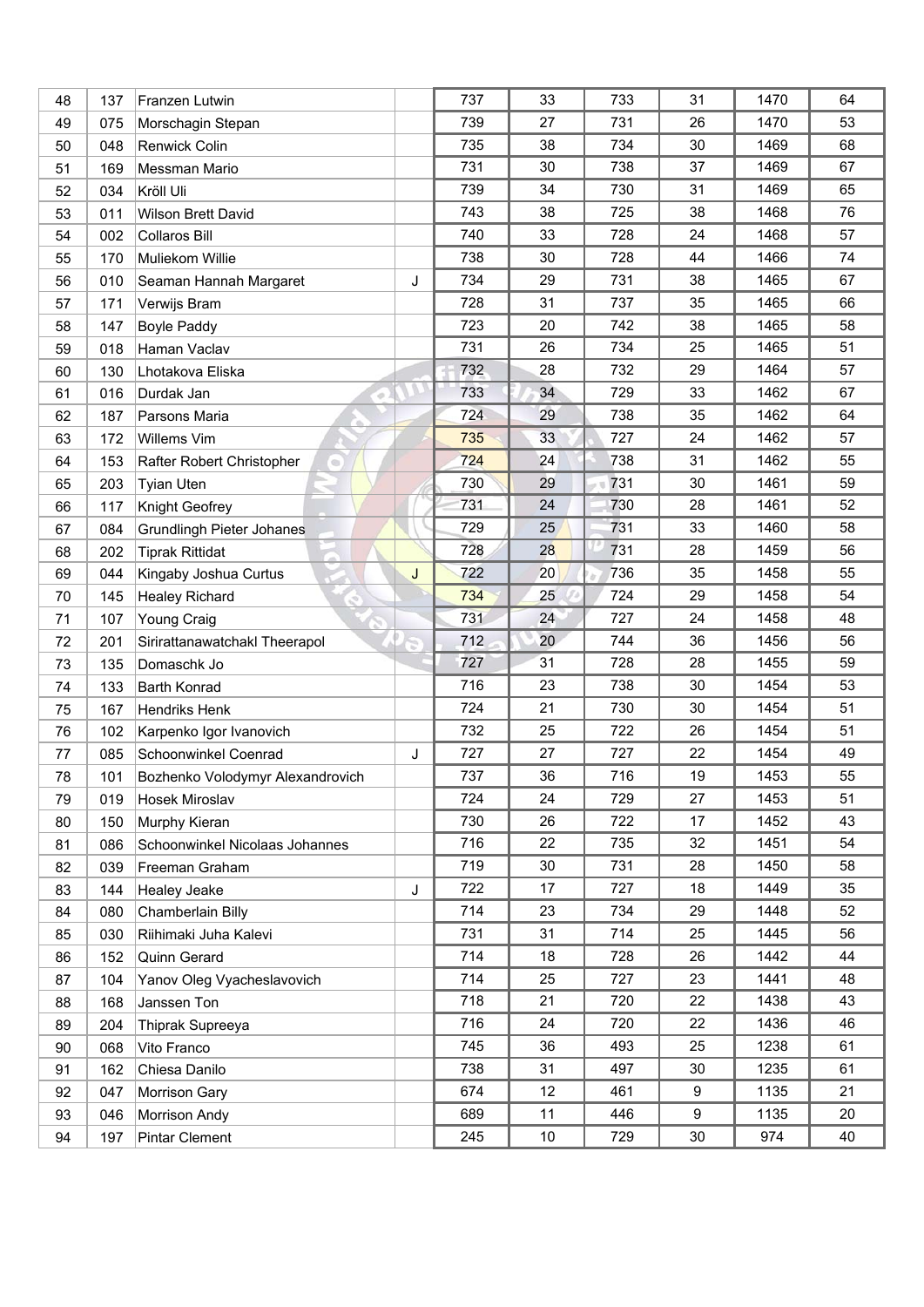| Rimfire 50m Sporter, Light and Heavy Varmint Aggregate |     |                                  |   |                 |     |        |            |            |     |        |                           |  |
|--------------------------------------------------------|-----|----------------------------------|---|-----------------|-----|--------|------------|------------|-----|--------|---------------------------|--|
|                                                        |     |                                  |   | Sporter results |     |        | LV results | HV results |     |        | Spoter/LV/HV<br>Aggregate |  |
|                                                        |     |                                  |   | Points          | X's | Points | X's        | Points     | X's | Points | X's                       |  |
| 1                                                      | 062 | Atzeni Giovanni                  |   | 741             | 42  | 744    | 37         | 749        | 44  | 2234   | 123                       |  |
| $\overline{2}$                                         | 036 | <b>Boswell Carl</b>              |   | 737             | 32  | 747    | 44         | 748        | 48  | 2232   | 124                       |  |
| 3                                                      | 142 | Rißman Manfred                   |   | 738             | 43  | 746    | 43         | 746        | 50  | 2230   | 136                       |  |
| 4                                                      | 066 | Leone Pino                       |   | 740             | 35  | 744    | 38         | 744        | 41  | 2228   | 114                       |  |
| 5                                                      | 007 | Rowe Annette                     |   | 741             | 35  | 743    | 35         | 744        | 38  | 2228   | 108                       |  |
| 6                                                      | 003 | <b>Lightfoot Richard</b>         |   | 740             | 43  | 743    | 38         | 742        | 36  | 2225   | 117                       |  |
| $\overline{7}$                                         | 165 | Mesoraca Giuseppe                |   | 728             | 31  | 746    | 40         | 749        | 47  | 2223   | 118                       |  |
| 8                                                      | 166 | Peverelli Christian              |   | 731             | 22  | 745    | 39         | 745        | 40  | 2221   | 101                       |  |
| 9                                                      | 004 | Neale Stuart James               |   | 733             | 20  | 745    | 38         | 741        | 32  | 2219   | 90                        |  |
| 10                                                     | 005 | Nocente Christopher Anthony      |   | 729             | 33  | 744    | 38         | 746        | 45  | 2219   | 116                       |  |
| 11                                                     | 024 | Korpi Tomi Taavetti              |   | 735             | 35  | 738    | 38         | 745        | 40  | 2218   | 113                       |  |
| 12                                                     | 031 | Tulppo Juhani Martti             |   | 735             | 28  | 744    | 38         | 739        | 28  | 2218   | 94                        |  |
| 13                                                     | 028 | Murisoja Risto                   |   | 731             | 29  | 736    | 36         | 749        | 42  | 2216   | 107                       |  |
| 14                                                     | 008 | Schneider Gregory Jogn           |   | 731             | 31  | 744    | 40         | 741        | 36  | 2216   | 107                       |  |
| 15                                                     | 164 | Papaleo Carmen                   |   | 732             | 37  | 742    | 40         | 739        | 40  | 2213   | 117                       |  |
| 16                                                     | 067 | Mazzolari Gianpietro             |   | 727             | 21  | 742    | 35         | 744        | 42  | 2213   | 98                        |  |
| 17                                                     | 009 |                                  |   | 724             | 26  | 747    | 41         | 742        | 29  | 2213   | 96                        |  |
|                                                        |     | Seaman Glenn John                |   | 740             | 34  | 739    | 34         | 730        | 31  | 2209   | 99                        |  |
| 18                                                     | 034 | Kröll Uli                        |   |                 | 27  | 739    | 34         | 737        | 29  | 2208   | 90                        |  |
| 19                                                     | 023 | Ikaheimo Antti Lassi             |   | 732             |     |        |            |            |     |        |                           |  |
| 20                                                     | 033 | Feldman Simon                    | J | 734             | 21  | 738    | 31         | 736        | 35  | 2208   | 87                        |  |
| 21                                                     | 011 | <b>Wilson Brett David</b>        |   | 737             | 22  | 743    | 38         | 725        | 38  | 2205   | 98                        |  |
| 22                                                     | 084 | Grundlingh Pieter Johanes        |   | 744             | 36  | 729    | 25         | 731        | 33  | 2204   | 94                        |  |
| 23                                                     | 006 | Peet Jaegen Vernon               |   | 723             | 21  | 735    | 30         | 745        | 42  | 2203   | 93                        |  |
| 24                                                     | 136 | <b>Feldman Markus</b>            |   | 725             | 32  | 737    | 36         | 740        | 34  | 2202   | 102                       |  |
| 25                                                     | 154 | Rafter Robert Josef              |   | 723             | 29  | 736    | 29         | 743        | 38  | 2202   | 96                        |  |
| 26                                                     | 137 | Franzen Lutwin                   |   | 728             | 25  | 737    | 33         | 733        | 31  | 2198   | 89                        |  |
| 27                                                     | 141 | Prossel Hermann                  |   | 718             | 20  | 736    | 43         | 743        | 37  | 2197   | 100                       |  |
| 28                                                     | 002 | <b>Collaros Bill</b>             |   | 726             | 28  | 740    | 33         | 728        | 24  | 2194   | 85                        |  |
| 29                                                     | 140 | <b>Menke Martin</b>              |   | 722             | 30  | 734    | 29         | 736        | 38  | 2192   | 97                        |  |
| 30                                                     | 117 | <b>Knight Geofrey</b>            |   | 728             | 29  | 731    | 24         | 730        | 28  | 2189   | 81                        |  |
| 31                                                     | 018 | Haman Vaclav                     |   | 722             | 20  | 731    | 26         | 734        | 25  | 2187   | 71                        |  |
| 32                                                     | 010 | Seaman Hannah Margaret           | J | 721             | 18  | 734    | 29         | 731        | 38  | 2186   | 85                        |  |
| 33                                                     | 201 | Sirirattanawatchakl Theerapol    |   | 725             | 27  | 712    | 20         | 744        | 36  | 2181   | 83                        |  |
| 34                                                     | 107 | <b>Young Craig</b>               |   | 723             | 28  | 731    | 24         | 727        | 24  | 2181   | 76                        |  |
| 35                                                     | 102 | Karpenko Igor Ivanovich          |   | 726             | 27  | 732    | 25         | 722        | 26  | 2180   | 78                        |  |
| 36                                                     | 198 | Svetek Matjaz                    |   | 702             | 20  | 739    | 32         | 735        | 28  | 2176   | 80                        |  |
| 37                                                     | 144 | <b>Healey Jeake</b>              | J | 723             | 20  | 722    | 17         | 727        | 18  | 2172   | 55                        |  |
| 38                                                     | 133 | Barth Konrad                     |   | 715             | 14  | 716    | 23         | 738        | 30  | 2169   | 67                        |  |
| 39                                                     | 104 | Yanov Oleg Vyacheslavovich       |   | 727             | 23  | 714    | 25         | 727        | 23  | 2168   | 71                        |  |
| 40                                                     | 075 | Morschagin Stepan                |   | 697             | 21  | 739    | 27         | 731        | 26  | 2167   | 74                        |  |
| 41                                                     | 145 | <b>Healey Richard</b>            |   | 708             | 16  | 734    | 25         | 724        | 29  | 2166   | 70                        |  |
| 42                                                     | 135 | Domaschk Jo                      |   | 709             | 20  | 727    | 31         | 728        | 28  | 2164   | 79                        |  |
| 43                                                     | 030 | Riihimaki Juha Kalevi            |   | 714             | 17  | 731    | 31         | 714        | 25  | 2159   | 73                        |  |
| 44                                                     | 101 | Bozhenko Volodymyr Alexandrovich |   | 697             | 15  | 737    | 36         | 716        | 19  | 2150   | 70                        |  |
| 45                                                     | 019 | <b>Hosek Miroslav</b>            |   | 697             | 19  | 724    | 24         | 729        | 27  | 2150   | 70                        |  |
| 46                                                     | 153 | Rafter Robert Christopher        |   | 682             | 10  | 724    | 24         | 738        | 31  | 2144   | 65                        |  |
| 47                                                     | 021 | Mrazek Matej                     | J | 435             | 6   | 738    | 36         | 743        | 32  | 1916   | 74                        |  |